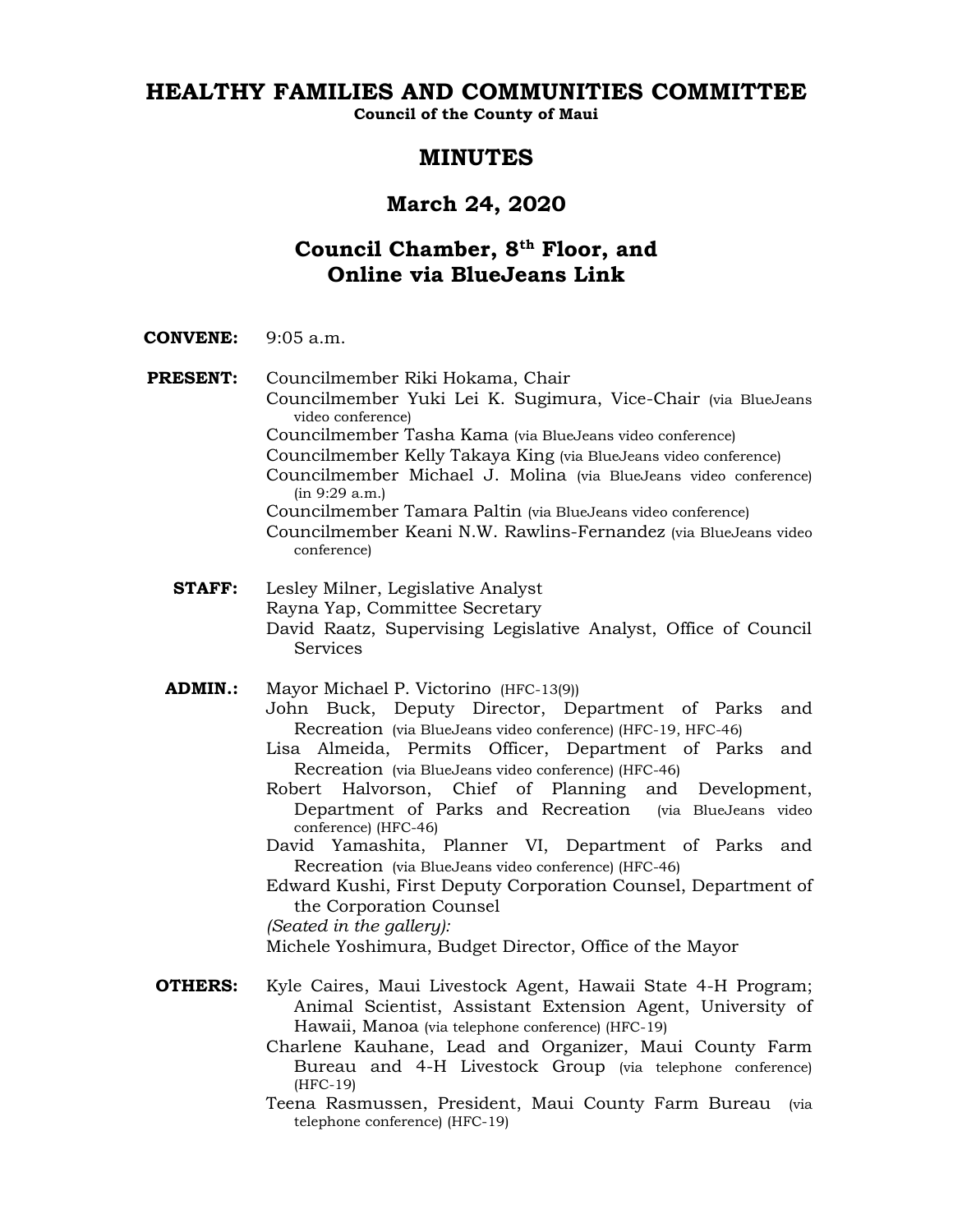Warren Watanabe, Executive Director, Maui County Farm Bureau (via telephone conference) (HFC-19)

**PRESS:** *Akaku: Maui Community Television, Inc.*

----------------------------------------------------------------------------------------------------------------

CHAIR HOKAMA: *. . .(gavel). . .* The Council's Committee on Healthy Families and Communities will come to order. This is our regular meeting of March 24, 2020. Present this morning, our Committee Members by remote, Vice-Chair Sugimura.

VICE-CHAIR SUGIMURA: Good morning, Chair.

CHAIR HOKAMA: Good morning. We have Committee Members by remote, Ms. Kama.

MS. MILNER You're still muted, Tasha.

COUNCILMEMBER KAMA: Oh. Good morning, Chair.

CHAIR HOKAMA: Good morning. Present by remote, Ms. King.

COUNCILMEMBER KING: Aloha kakahiaka.

CHAIR HOKAMA: Good morning, aloha. Ms. Paltin, by remote.

COUNCILMEMBER PALTIN: Aloha kakahiaka, Chair.

CHAIR HOKAMA: Aloha. And present by remote is Ms. Rawlins-Fernandez.

COUNCILMEMBER RAWLINS-FERNANDEZ: Aloha kakahiaka, Chair.

CHAIR HOKAMA: Aloha. Excused is Mr. Molina at this time.

### **ITEM HFC-19: MAUI AGRICULTURAL FESTIVAL AND 4-H LIVESTOCK FAIR, WAR MEMORIAL COMPLEX** (CC 19-197)

### *. . . BEGIN PUBLIC TESTIMONY . . .*

 CHAIR HOKAMA: Members, we have three things on the agenda. The first one, I'm going to ask to take out of order is HFC-19. This is the Maui Agricultural Festival and 4-H Livestock Fair, War Memorial Complex. We will take testimony at this time. I believe we have some callers that would like to participate by oral testimony and we give them the same opportunity with three minutes to speak before the Committee. So, Lesley, if you could assist the Committee with our first oral testifier, please, by phone.

MS. MILNER: Warren, are you there?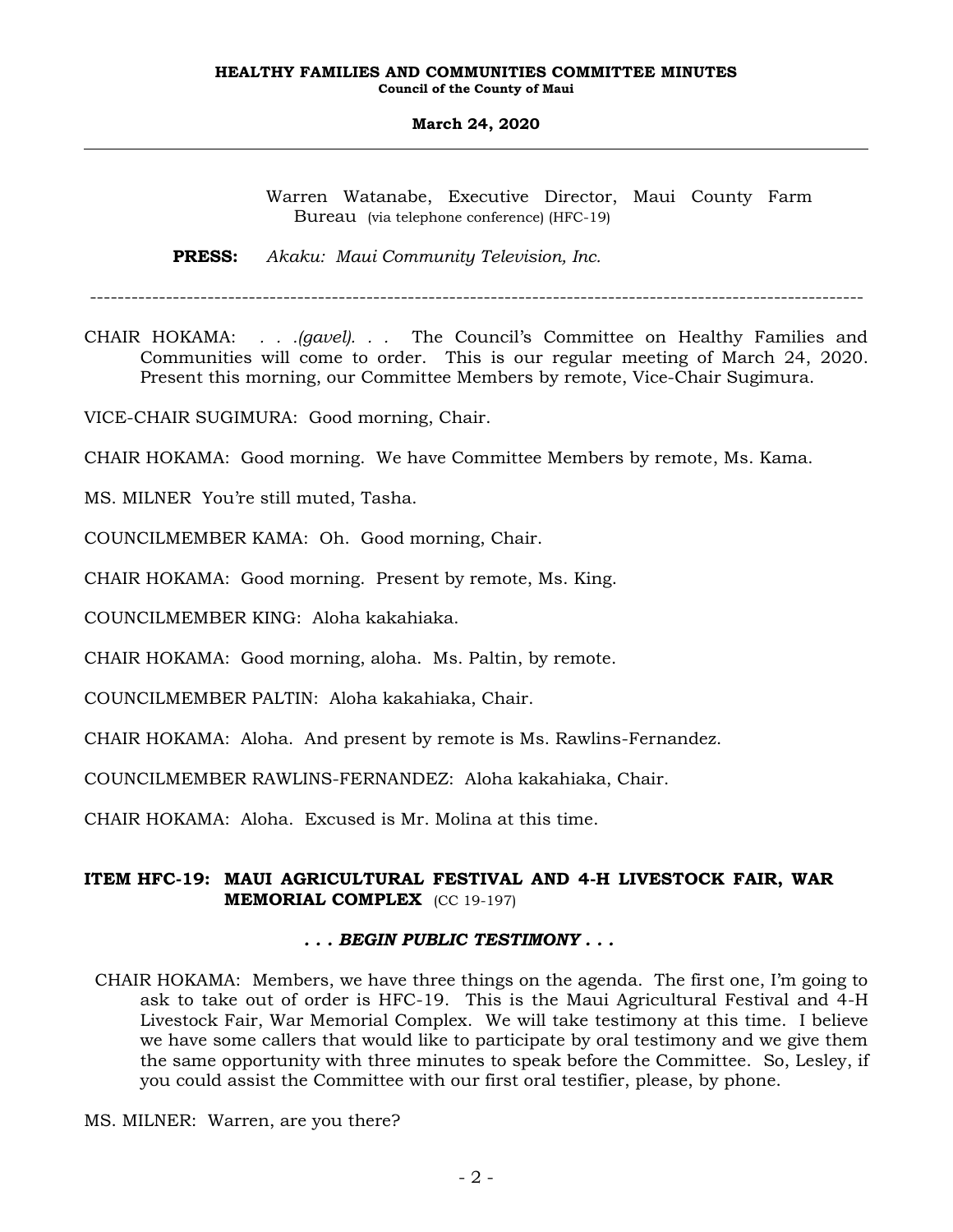MR. WATANABE: Yes, I am.

MS. MILNER: Okay.

CHAIR HOKAMA: Please introduce yourself and share your comments with us.

MR. WATANABE: Okay, yeah. My name is Warren Watanabe. I'm the Executive Director of the Maui County Farm Bureau. I won't go through our testimony. I did submit written testimony to the Committee e-mail, and so I hope everyone received a copy of it.

CHAIR HOKAMA: Yes, we have.

- MR. WATANABE: In essence, I just want to state briefly that, in essence, our board met last evening and we cancelled this year's Ag Fest. And basically it was because of the situation we are now, right now, with COVID-19 and our concern with, again, the public in large gatherings. And also with the situation with the 4-H, which I hope you let Kyle Caires explain that situation there. We just ask that the license agreement start in 2021. Since we are canceling this year's event, we would like the five-year license to begin in the year 2021, so that'll give us the full five years. And that's about all I have to say. Again, hopefully Kyle can fill you in on the 4-H side.
- CHAIR HOKAMA: Okay. Thank you, Mr. Watanabe. We'll take all the phone testimony at this time, Staff. Next?
- MS. MILNER: Okay. Kyle, are you there?
- MR. CAIRES: Yes.

MS. MILNER: Okay.

MR. CAIRES: Good morning, Chair. Thanks for allowing us to give testimony on the Ag Fest and 4-H Fair.

CHAIR HOKAMA: Yeah, please, share . . .

MR. CAIRES: My name is . . . oh.

CHAIR HOKAMA: Go ahead.

MR. CAIRES: My name is Kyle Caires and I'm with the University of Hawaii, and I work in Maui County: Maui, Molokai, and Lanai, relative to livestock and 4-H youth development. This year, because of the COVID-19 concerns and the plethora of uncertainty regarding events and/or where this was going to be, the kinetics of it spread through the public, our Associate Dean made the decision, a difficult one, to cancel the 4-H Livestock shows statewide; that includes all the County events and the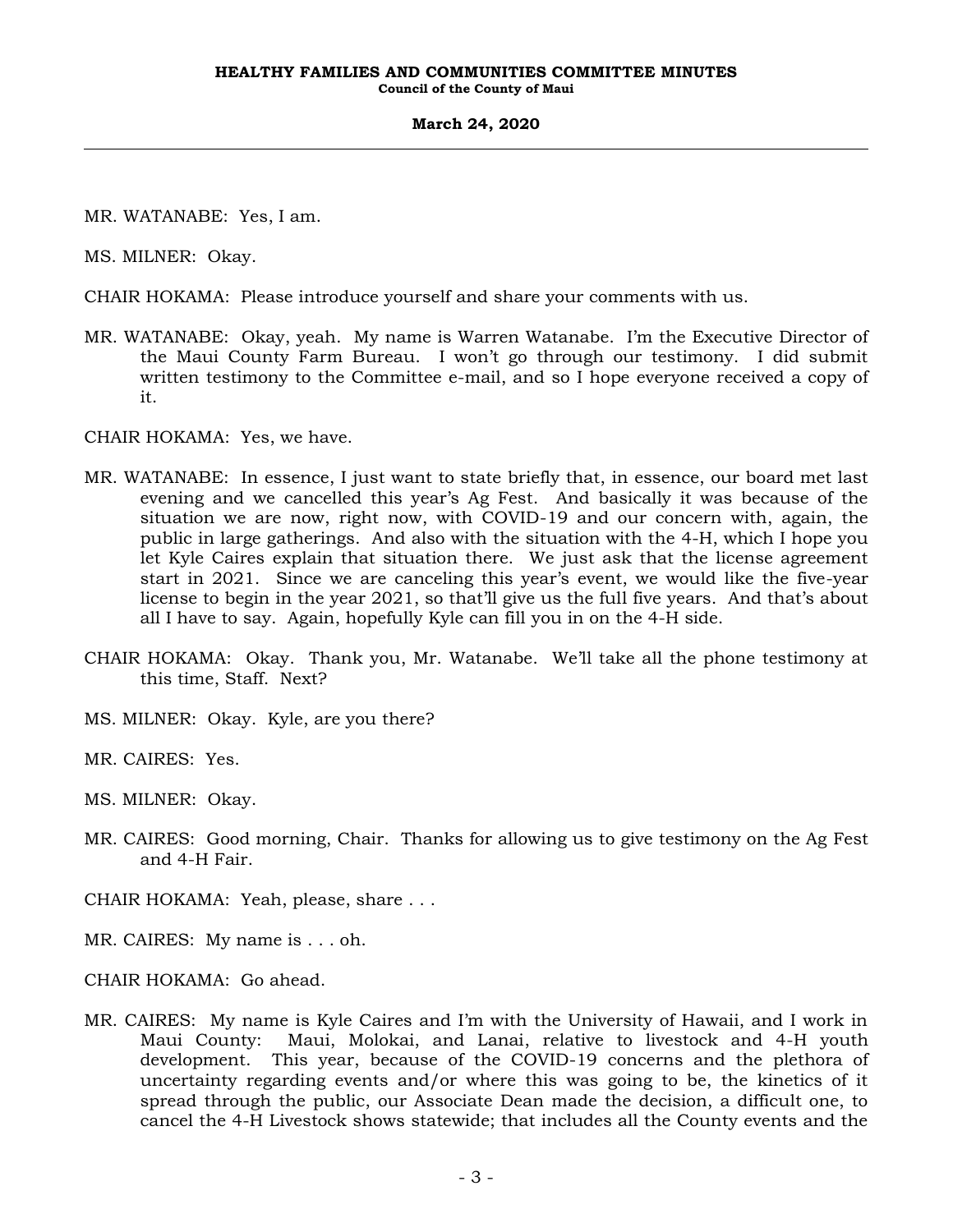### **March 24, 2020**

State Farm Fair participation as well. So it's a difficult situation for everybody in multiple industries. It's also difficult for our 4-H'ers. We think last year's Ag Fest events with the 4-H was a really great venue, not only for our 4-H youth, but for the public. And it helps to bring kind of what we do, the business of ranching, production of animal agriculture, and youth development, skill development to the populous down in the Central valley and we think that's a . . . that was an improvement over the Upcountry Fair in terms of just the attendance and exposure for our kids. The sale, the auction was very favorable as well. And the 4-H program on Maui continues to grow. We have nearly triple the amount of steers. Give you an example, last year we had seven steers, this year we had 15. Last year we had one heifer make show, this year we had six. We had 26 pigs last year, we had 36 this year. You know, we had one lamb and six goats last year. This year our kids had over ten lambs and over ten goats. So, you know, we continue to grow and we're hoping that the Ag Fest and 4-H Fair will, you know, be that venue for our kids and our program to showcase their skills and the hard work and effort they put into their projects. If you have any questions, I'd be happy to answer them.

- CHAIR HOKAMA: Thank you very much, Mr. Caires, for your testimony. Staff, anyone else that would like to share on this item?
- MS. MILNER: Yes. Teena, do you have anything you'd like to add?
- MS. RASMUSSEN: Yes, thank you. Can you hear me?
- CHAIR HOKAMA: Yes, we can.
- MS. RASMUSSEN: Okay. Thank you, Chair Hokama. So I, Teena Rasmussen, I'm the new President of the Maui County Farm Bureau. As you know, I have an ag background, and I was very pleased that I was able to have the time to take on that role for the Farm Bureau. We made a hard decision last night. All of us, we're moving forward on Ag Fest. We thought that the whole community needed to coalesce; and at the end of May, we felt that it was likely that we could do that. But with the 4-H program being canceled and the fact that we had just rebranded last year to be the Ag Fest and 4-H Livestock Fair, we felt that it was going to diminish the program to the point where we didn't want to . . . and also on the top of that we're worried about our farmers and the state that they're going to be in when they come out of this. And they may be more worried about just trying to stay alive than trying to do a fair. So there's so many unknowns that we made that hard decision. We did, however—and I want to let everyone know this—we did preserve the piece of the festival that is called, The Legacy Pancake Breakfast. We had already picked our Legacy families that we wanted to honor. And we are going to have that event at a different venue and it will be in the morning and we will announce the date later. But we are going to keep that part and it'll be a more formal program. We'll invite a lot of people to it, and of course all of our Council and Mayor's Administration to join us in celebrating those farm families. So with that, I really . . . we're sorry about the late notice, we just met last night; that was the first time we could get the group together since 4-H made their announcement. And so we are asking to delay that license for one year and give us five years starting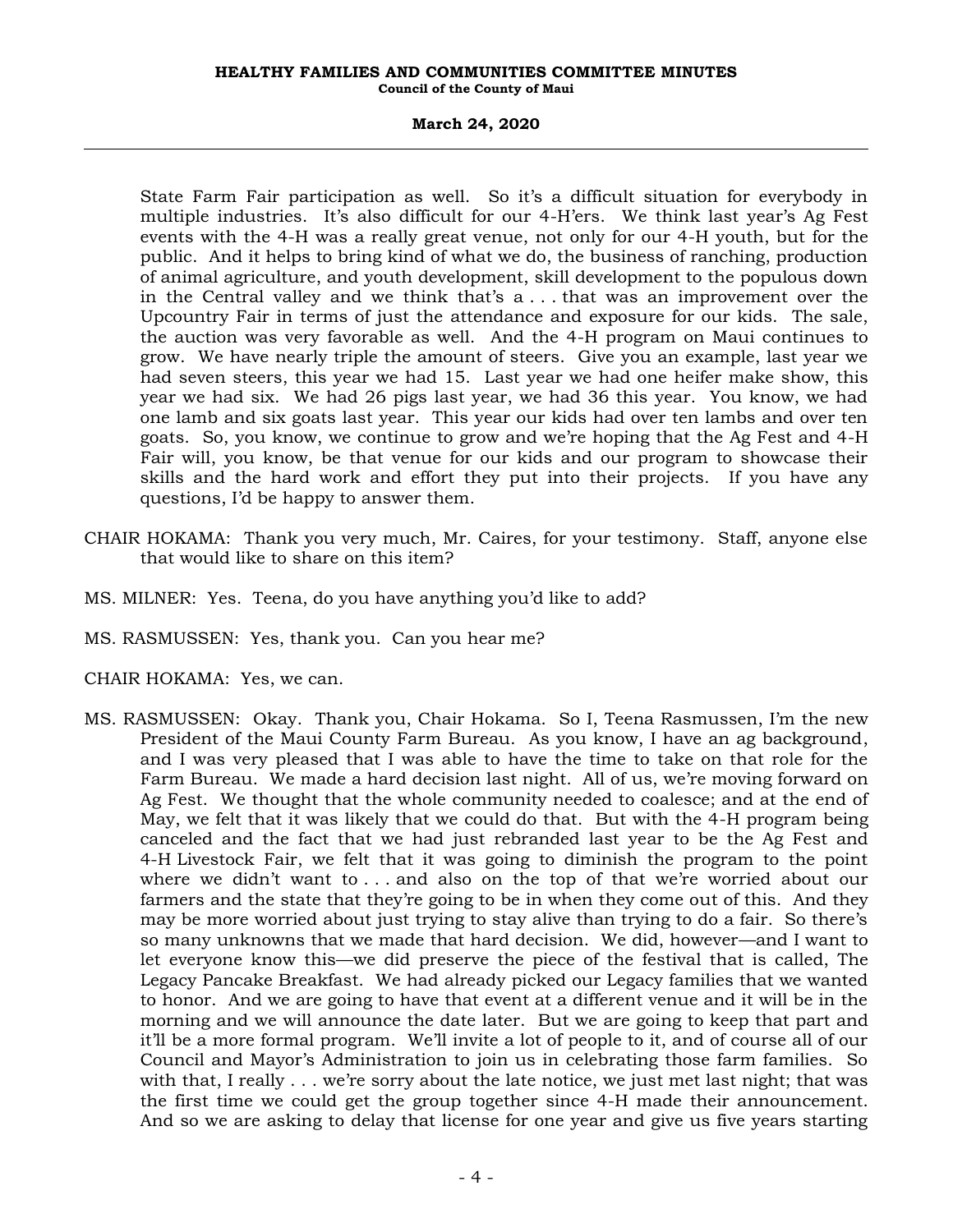2021. It would be such a help for us to have a venue that we can count on year after year and we don't have to go through all of the problems with the Parks Department and trying to get all the licenses and in time to be able to advertise our event. So this would be a huge help, and I imagine it will help the Parks Department as well. So thank you so much for considering this and bless you all for all that you're enduring right now. As I said to somebody the other day, we're all in this boat together, but we're sailing in unchartered territory. So thank you so much for being there today.

- CHAIR HOKAMA: Thank you very much for your comments, Ms. Rasmussen. Les, anyone else?
- MS. MILNER: Charlene, are you on the line?
- MS. KAUHANE: I am, but they said everything that we need to say. I'm here to answer any questions if you have any.
- MS. MILNER: Okay, thank you. Can you just provide your name and title for the record?
- MS. KAUHANE: Sure. Charlene Kauhane, I'm the Event Organizer on behalf of the Farm Bureau and 4-H Livestock Group.
- MS. MILNER: Okay, thank you. That's everyone, Chair.
- CHAIR HOKAMA: Okay, thank you. Parks Department, Mr. Buck, any comments on this item from the Department?
- MR. BUCK: We're in support of the ... them postponing the ... or canceling the event this year. We'll work with them to begin the licensing agreement . . . continue with the licensing agreement to begin in 2021.
- CHAIR HOKAMA: Okay. Thank you very much, Mr. Buck, on your Department's comments. Before I ask the Members for any questions for clarification on this item, it is the Chair's intention to defer this item today. I am still in discussions with the Administration. I don't know . . . I hope we're in phase III of this health disaster by then. But because of uncertainty of timing, length of this crisis, I want to discuss to the Mayor how long he potentially anticipates our community going through facility shutdowns and then see what would be our ramp-up time for us to be able to consider a proposal like this. I will let the Committee know that I'm in support of the proposal. By this time, I think it would be premature to move forward believing that everything will return as it was. It will not be so. So, saying that, I'm going to ask Ms. Sugimura, any question at this time? One question, one follow-up, please, everyone.
- VICE-CHAIR SUGIMURA: Thank you, everybody, for showing up here in force as we all shelter in place. I appreciate your . . . all that you do for our youth and the community. So, Doctor Caires, I am concerned about, with this cancelation, what does it do with all the 4-H kids that raised their cattle and deer and goat. I mean the document that was given to us by Warren Watanabe from the Maui County Farm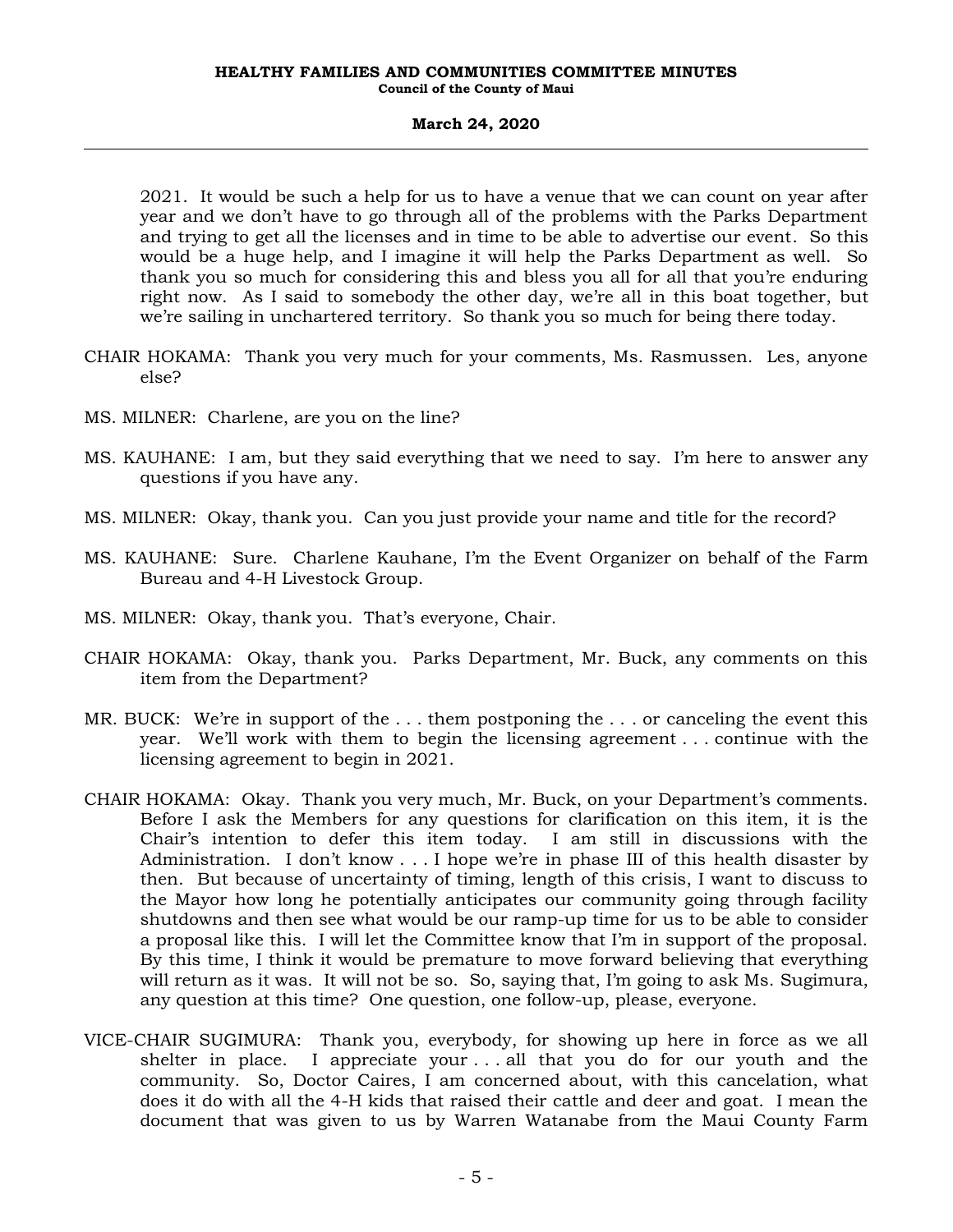### **March 24, 2020**

Bureau has the cutest pictures. And I was there last year. I mean it's huge. I've gone to your event and I see the commitment from the kids as you're raising farmers for the future. So, Doctor Caires, do you have any thoughts on that?

MR. CAIRES: Yeah, that's a . . . I mean it's a hard situation right now, but the University has done, has set twice a week meeting dates mandatory for the foreseeable future to go ahead and guide that process. We've already gotten several of the kids, you know, some help in terms of marketing their animals. The ones who had steers that were closer to being market-ready, a lot of these animals aren't market-ready yet, right, so they're like two months out from being, you know, ready to market. The heifer projects are relatively easy to move because, you know, they're breeding animals and they can slide right into a breeding herd; so that's an easier deal, same with the replacement goat projects, breeding animals. The pigs are all very young, the students just picked them up about two weeks ago, so they don't have necessarily a huge financial investment in those animals. We're working with Farm Bureau, both Maui County and with the State to look at some ideas to raise some money to help the kids offset the burden that they've undergone. So this has also been a great learning experience from the standpoint of, you know, agriculture – things happen. I mean if your animals dies the day before the fair, you know, some of the things are out of your control, right. So we're trying to use this as an educational moment, the best we can and, you know, help everybody in terms of finding an outlet for the animals. Some of the animals have gone out to pasture already. People are starting to market some of them *. . .(inaudible) . . .* And we just have to, you know, keep working day by day. Like I said, a lot of the smaller animal projects like the sheep and the goats and the pigs, they just started in March, right, so this month; so there's obviously less in there and they're not market-ready. So some of the families are choosing to go ahead and say, okay, well, you know, we got in this for the project, we want you to finish; and we'll either put the animal in our freezer or we'll market it at that point. And some of the families, you know, are obviously dealing with this stressful situation and, you know, they're trying to market their animals to local farmers and ranchers. So everything is in flux, which is crazy. Some of us like to be very organized, but you can only control what you can control, right.

CHAIR HOKAMA: I think you answered the question.

- MR. CAIRES: Now we're looking at a venue . . .
- CHAIR HOKAMA: Yeah, you answered the question, Mr. Caires. Ms. Sugimura, follow-up?
- VICE-CHAIR SUGIMURA: Thank you, Chair. I'm fine, thank you. He answered my question and I support what you're doing, Chair.

CHAIR HOKAMA: Thank you, Ms. Kama. Any question at this time?

COUNCILMEMBER KAMA: Thank you, Chair. Yes. You know, I'm really a firm believer that we need to grow more farmers or raise more farmers. And it seems like in times like these that we'd want to be able to try to do more in terms . . . our agricultural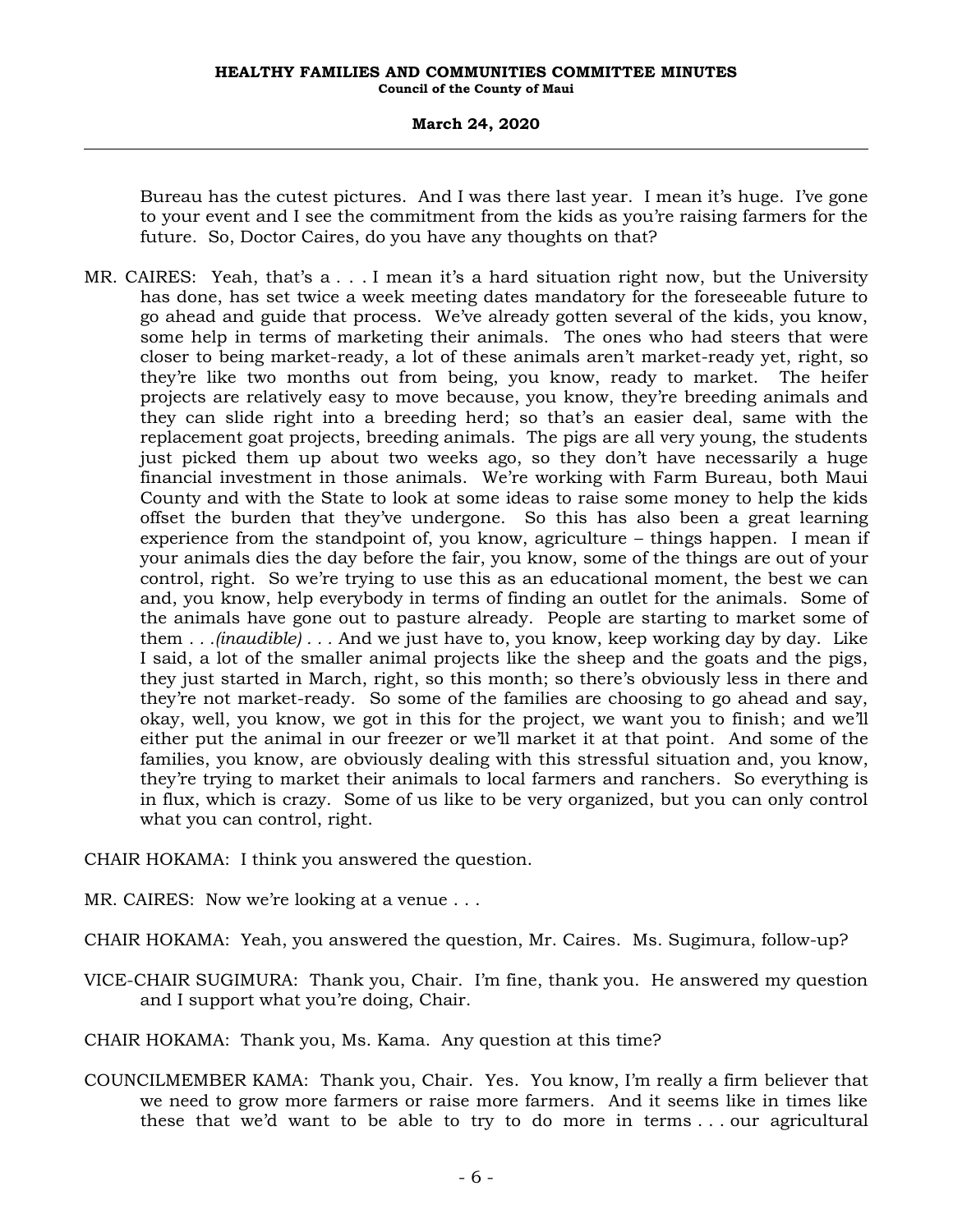community getting out there. So is there an alternative if your 4-H program is on hold?

CHAIR HOKAMA: Mr. Caires, I think this is for you.

COUNCILMEMBER KAMA: I mean is there something that still can be done?

MR. CAIRES: Yeah, so right now the livestock fill component is . . . I mean that's been taken off the table for this year. The skill development contest like the judging is something that's still very much on the table. And because we're not allowed to organize or meet publicly, we're working on . . . I can tell you myself, for Maui County—and I'm going to make this available statewide—but I already have online classes for livestock judging so the kids can still have their skill development contest and, also, you still participate in 4-H. So the 4-H program isn't canceled. Just from the standpoint of public safety and, you know, all of the externalities, the livestock show portions were canceled; and the Dean did so in a manner to defray the costs or the majority of the projects. The beef steers are the main issue. So the kids will still be able to participate in skill development.

CHAIR HOKAMA: Ms. Kama?

COUNCILMEMBER KAMA: Thank you.

CHAIR HOKAMA: A follow-up, any follow-up?

COUNCILMEMBER KAMA: Thank you, Chair.

CHAIR HOKAMA: Okay, thank you. Ms. King?

COUNCILMEMBER KING: Thank you, Chair. No questions. I support deferral.

CHAIR HOKAMA: Okay, thank you. Ms. Rawlins-Fernandez?

COUNCILMEMBER RAWLINS-FERNANDEZ: Mahalo, Chair. No questions at this time, and I support the direction you're taking with deferring.

CHAIR HOKAMA: Okay, thank you. Ms. Paltin? Can we unmute her? Yeah.

COUNCILMEMBER KING: Unmute.

COUNCILMEMBER PALTIN: Hello?

CHAIR HOKAMA: Yeah, we can hear you.

COUNCILMEMBER PALTIN: Sorry, I thought this wasn't a touch-screen computer. I just was wondering, if we're going to make the vote for it to happen starting next year or if we're going to make the vote at that time next year for it to be five years?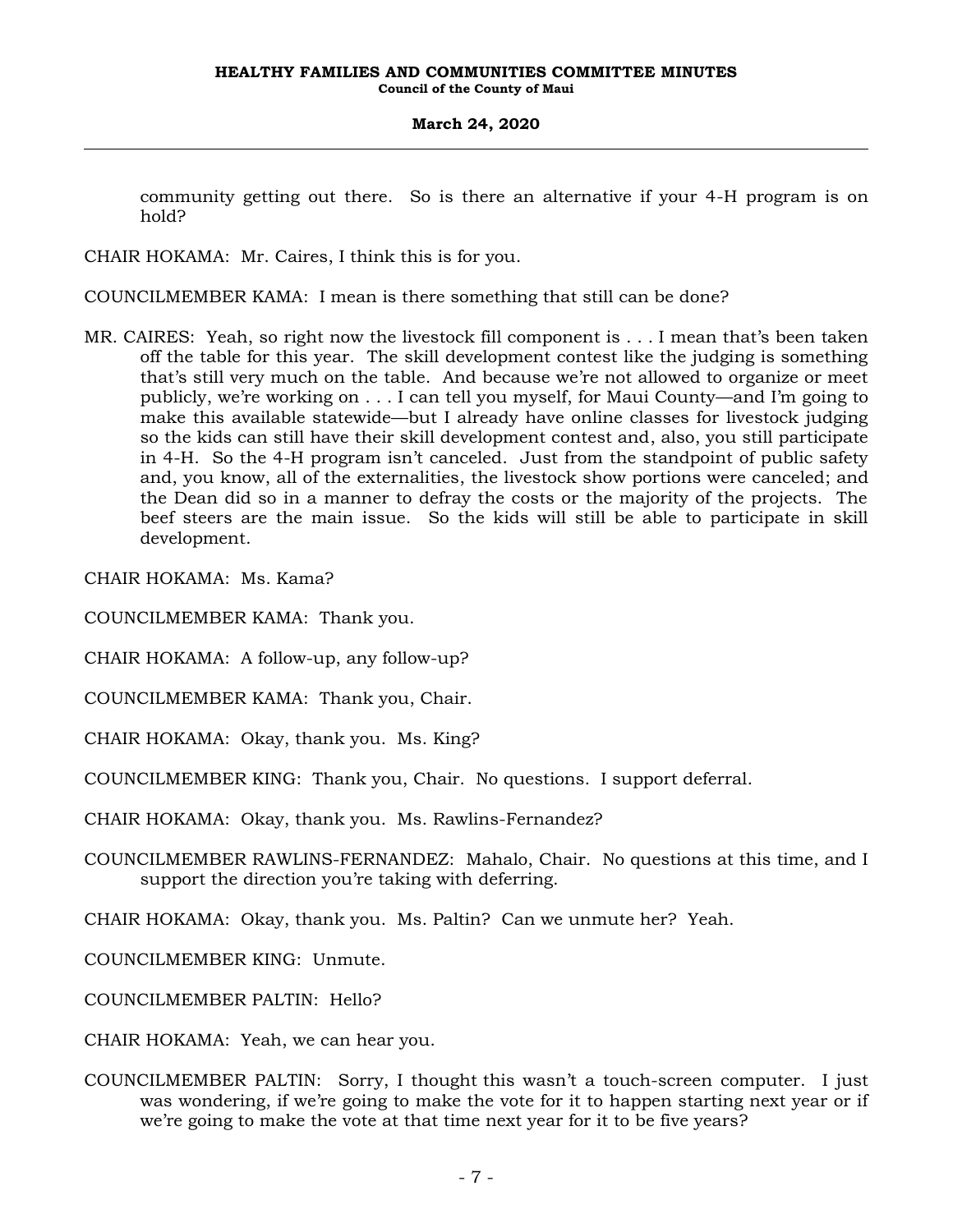- CHAIR HOKAMA: My intention, Ms. Paltin, is to just defer this item. But I'm going to take it up a little later in the calendar year of this term once we get a little bit more definitive how this crisis is moving along, and hopefully, like I said, I would like to be in phase III, which is the initial stage of the recovery components. And I would hope that by that time we get some better information about how we would deal with groupings of greater than ten or fifty people that this event would definitely have. So that's the concern now is when we'll start allowing the community to start gathering in larger numbers.
- COUNCILMEMBER PALTIN: Okay, thank you. And thank you, Mr. Caires, for turning it into a real-life learning situation. I don't have any further questions.

CHAIR HOKAMA: Okay. Thank you very much.

MR. CAIRES: Chair?

CHAIR HOKAMA: Yes?

MR. CAIRES: Chair, may I add something real fast?

CHAIR HOKAMA: Sure.

- MR. CAIRES: One of the other reasons—and I didn't mention this earlier—that's affected the 4-H program and why the decision was made is much like people raid the grocery stores, there are also individuals that have raided the livestock feed from the feed dealers, and there are shortages statewide, some islands worst than others. So for the kids to be able to raise those animals to make weight, that was a huge issue and another burden. But since you all have such great contacts in the community with businesses, a lot of the pork producers here on the island, not 4-H, the pork producers, because they see a lot of recycled food waste, are really hurting right now. So, if you don't mind, if you do encounter somebody who does have food waste, whether it be through organizations like Feed My Sheep or, you know, any of that cold produce, please let either the Farm Bureau know or, you know, University of Hawaii extension and we'll make sure we get that to the farmers who need it, because they're experiencing the feed shortage in some cases as well.
- CHAIR HOKAMA: Thank you, Mr. Caires. We appreciate that concern you just shared with us and we all agree that at this time we need to be thinking of community than individuals, so we appreciate that concern you shared about how it impacts the food chain and the food supply to all our residents. So we appreciate you making us aware of it, and I'm sure we'll do our best to ensure that government puts in place appropriate protective policies for the total community. So, once again, we thank you for your participation.
- MR. CAIRES: Thank you, Chair.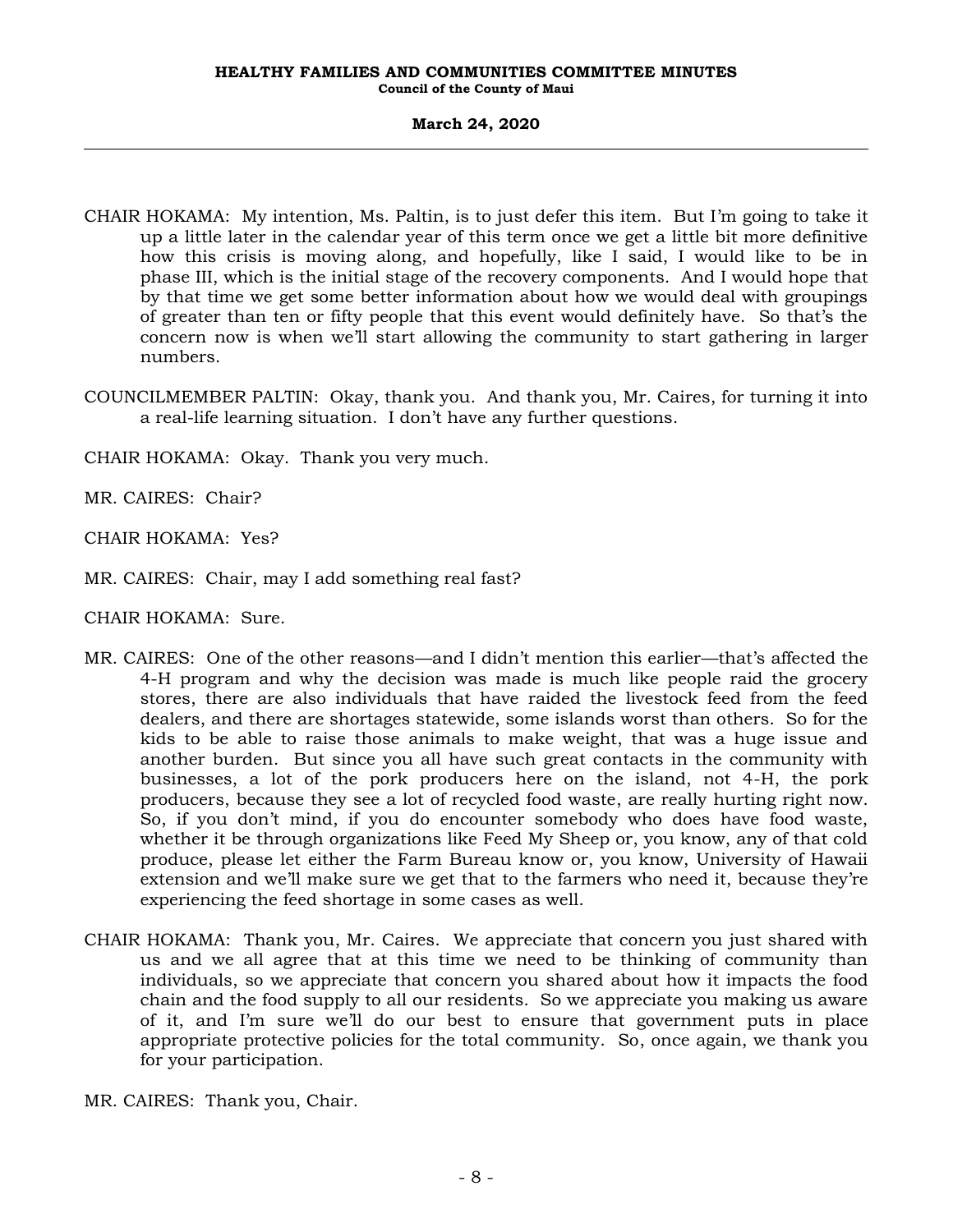CHAIR HOKAMA: Okay, Members, regarding HFC-19, with no objection, the Chair will defer this item.

COUNCILMEMBERS: No objections.

### **COUNCILMEMBERS VOICED NO OBJECTIONS** (Excused: MM)

### **ACTION: DEFER PENDING FURTHER DISCUSSION.**

CHAIR HOKAMA: Okay. Thank you very much. This item is deferred.

### **ITEM HFC-13(9): CORONAVIRUS UPDATE** (RULE 7(B))

- CHAIR HOKAMA: I'm going to bring back HFC-13(9) now, Members, the Coronavirus Update. Joining us this morning is Mayor Victorino who will give us some updates on the status as it impacts our county and the enormous amount of challenges and phone calls he's been having regarding clarifications and impacts of our policy as well as the State's policy. So at this time, hold on, we'll get the ability to share visual of the Mayor *. . . (sound system feedback) . . .*
- MS. MILNER: Sorry.
- CHAIR HOKAMA: Mute that bugger. No, no, no, wasn't you, wasn't you, yeah. Okay, yeah, Mayor, thank you for joining us. We know it's a hectic time for everybody, including you and us. But we would like to give you this opportunity. If you can share with the people of Maui County an update on the coronavirus as you see it for us, from the County's perspective.
- MAYOR VICTORINO: Thank you very much. And to all the Councilmembers and the public at large, thank you for your conscientious effort to social distance and try to prevent the spread of the COVID-19. I think social distancing is probably the most effective way we can do it, and I think our policies and our actions have shown that. Unfortunately in the public, that has not always been what I've seen the results in. And so, with that being said, we have issued our order as of tonight, 12:01 a.m., that stay home, work at home is our new policy. Now there is still questions out there. And then the Governor put his stay at home policy also. And so now there's some ambiguity, there's some difficulty because we know right now there are things that are different, there are policies that are different. And I'm going to put it in this manner, where the Governor's policy or the State policy is stricter, we're going to abide by. If our policy is stricter, we're going to abide by it. So we're going to take the strictest of any of these rules and abide by it, that's my mandate as far as how we'll implement policy. I think that's *. . . (sound system feedback) . . .*
- MS. MILNER: Sorry, Mike just . . .

CHAIR HOKAMA: Can you mute that?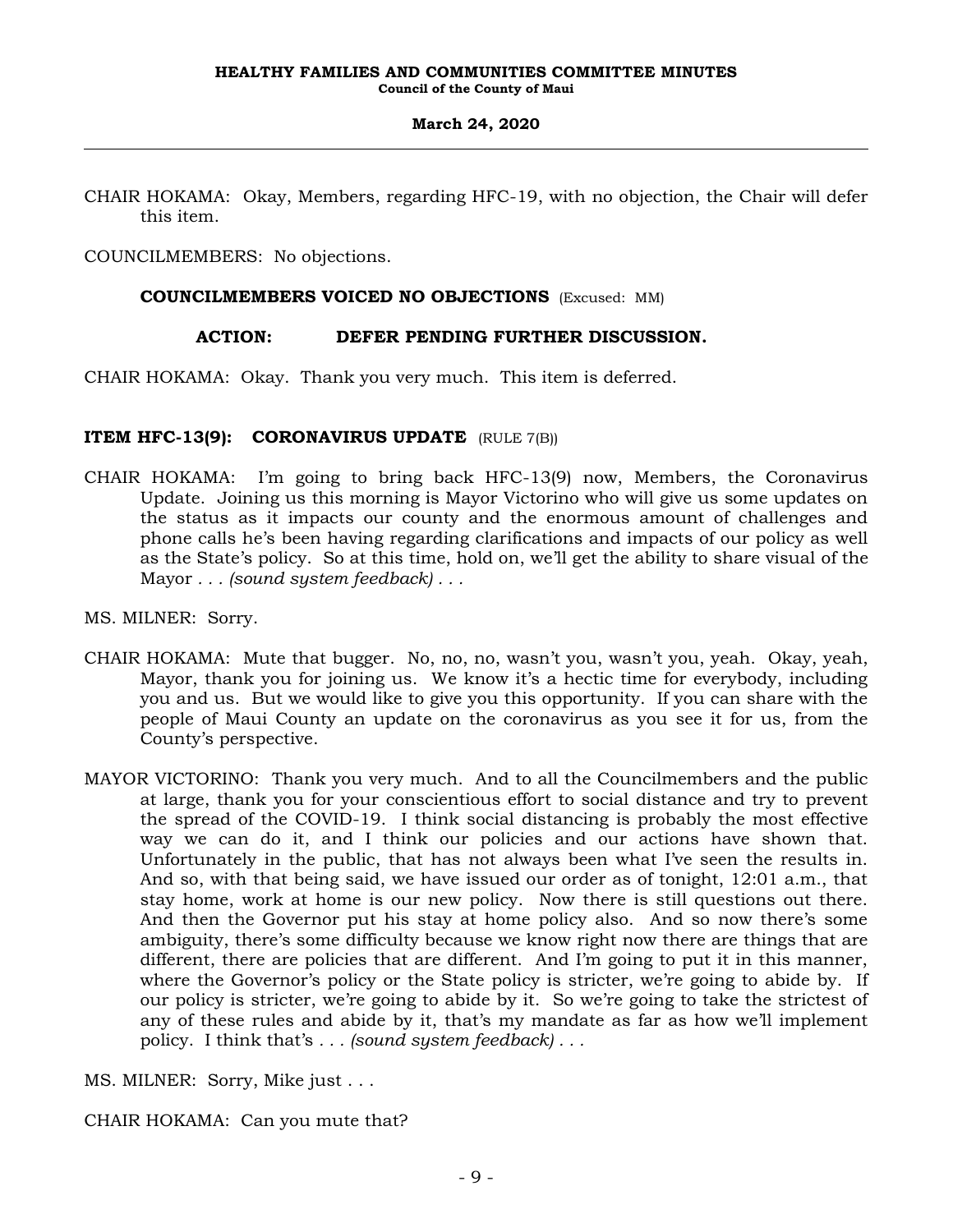MS. MILNER: Mike can you mute?

COUNCILMEMBER MOLINA: I can hear everybody say, Mike, can you see?

- CHAIR HOKAMA: Okay. Yeah, Mr. Molina, we're going to mute you. And at this time we recognize your attendance, so thank you. And Mayor, again, please bear with the technology and the impacts. So please continue your message.
- MAYOR VICTORINO: Let me say this, we're facing the same difficulties. We're using BlueJeans to meet with our department heads. And there's so much going on that, you know what, I just want everyone to understand, I understand what they're going through that, you know, for me, it's the big picture, the overall what's going to go on and what's, you know, out there and rules and all of that. We're talking about the State rules again and County rules. I know there's differences between Kauai, Honolulu, and us, and I understand the Big Island will be coming out with theirs. We will abide by ours, again, I will repeat, whatever is stricter by the State, that's to be abided by, whatever is stricter by Maui County and what we've mandated, it will be that's what we'll use so that you Councilmembers understand, if you get questions, the questions really would be, which policy is enforced? And so that State can supersede ours, but when ours is stricter we can supersede theirs. We cannot lessen, but we can make it stricter. Okay. So, with that being said, there's some concerns I want to share with you, Councilmembers, that I have with the public. First of all, I'm hoping everybody, and in many cases, people have been abiding. I can tell you right now, there are many businesses that have done yeoman's work. Give a couple of examples. There are hotels that are closing that they're keeping their employees for the next two weeks or three weeks to help clean up, remodel, refurbish, whatever needs to be done before they lay them off, which is kind of helping the crisis at the unemployment section. You know and I know you've had many calls. The site's been crashing, the phone nobody's answering. They've just been inundated, and other states are facing the same problem. We weren't ready for this tremendous volume of unemployment. And so we're trying our best. I know the State is. I thank the Governor, they're trying to add other lines. They're working very hard. You know, and let me say this so that you understand. We, Mayors, and the Governor meet consistently every day, sometimes two or three times a day with the changes that are going on. And I want you to understand that sometimes I wish I could get the information to you, but the information I get an hour ago changes the next hour. Federal mandates are also changing quite substantially. The Federal Government, let me say it in this manner, willing to throw \$2 trillion at this whole problem but they're having their—pardon the expression—party differences. I'm not going to get into that. I respect the idea that everyone's thinking for us, the people of Maui County and the people of the state and the people of the United States. I respect that. It's not easy, I don't sleep at night because I think of everything I do. Let me be very honest with all of you, I am ruining lives, I am hurting families; but if I don't do this now and this epidemic gets out of hand here in Maui County, which is the second largest number of confirmed cases with eleven and maybe more to come, I will not . . . I cannot sleep then . . . even worse. I'm really stuck at this point. But I will make decisions based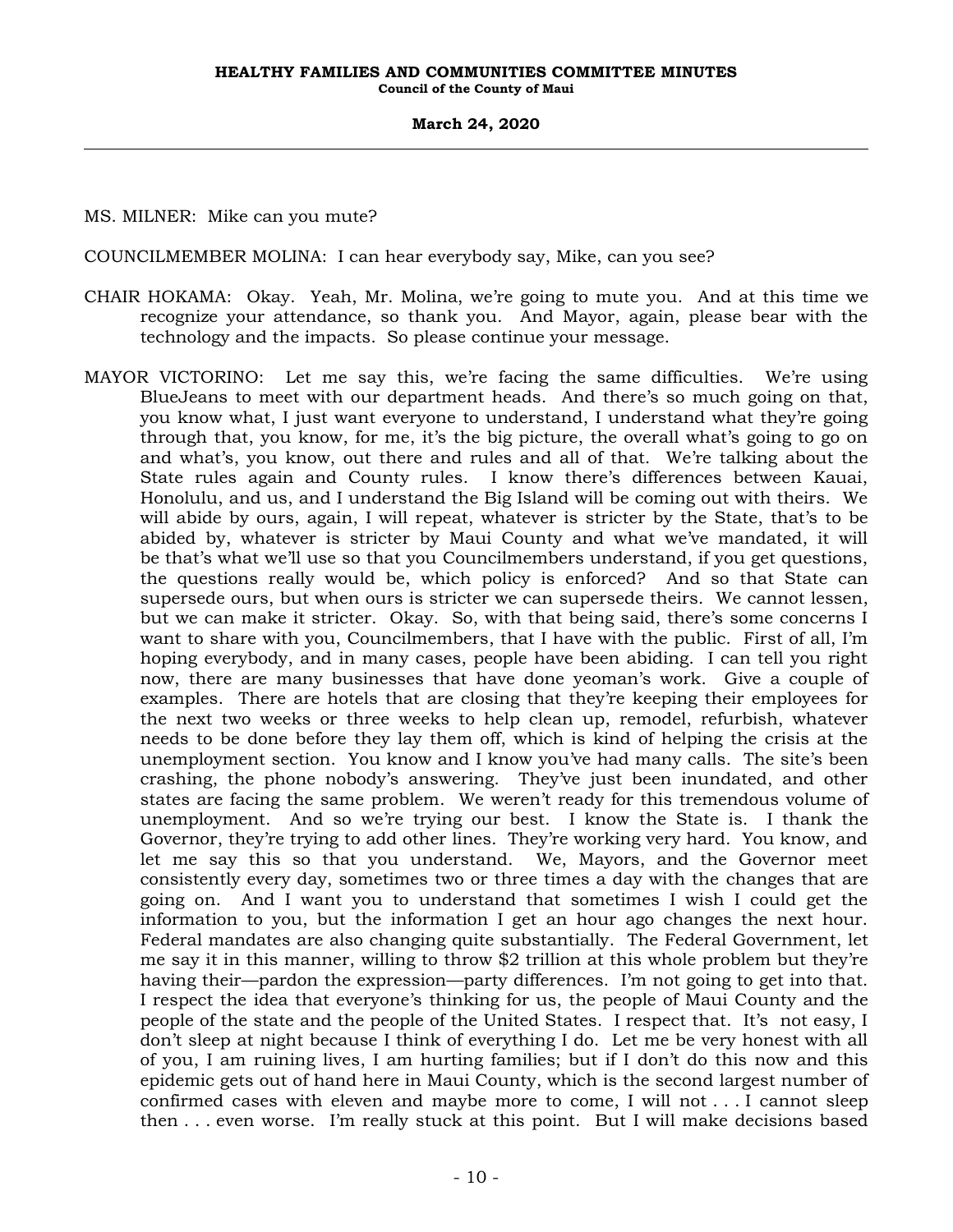### **March 24, 2020**

on the best information I get from our healthcare providers, from our government agencies, from the private sector businesses, hospitality industry, nonprofits. I have met, I've had conference calls with all of those groups and continuously listen to their concerns and how we can work on it. So let me go on to the next issue. Sometimes people are looking for quick answers to these questions - can I do this, can I do that? Please, I am saying "no" is the answer most of the time. I'd rather side on the side of caution then say "yes," let you do something and then this epidemic gets out of hand. So we're going to be with the "no" modem [*sic*] more than the "yes" modem [*sic*]. And please understand that we've got to take affirmative action. We've got to take harsh actions sometimes, and this is very difficult. Now, there's been questions about beach parks, beaches. You know, the Governor said, keep the beaches open. The beaches is State responsibility, not ours; but the beach parks are ours. So what I've implemented is, additional porta-potties will be put on all our beach parks, because we know people will be there. The restrooms are being closed because we cannot continuously sanitize. We're putting our workers at risk, and it's a germ-infested area. I mean it's just constant. No matter how often we clean it, people come in utilizing it and we don't know what kind of germs are left behind. I know you've asked the question about golf courses, Chair Hokama. And you know what, I recommended they've closed. I cannot force it. And what I'm asking them to do is really look at, in our words, we said "close"; so I'm going to use the word "mandating" their closing, here in Maui County. I cannot speak, again, of all the counties throughout the State. And I know this is not going to sit well with those who think exercise is golf and yet exercise and getting out is very important. If you stay home all day stir crazy, I got that. But again, the beaches have to remain open. I've had our Ocean Safety people still there helping with information but not the towers open. I don't want to put them at risk, but yet I need to have public protection. I must make sure our residents, as far as mostly are going to be residents very soon and not just guests, are protected. So we are really working on different issues as they come up and we're very fluent in how we're providing these issues . . . addressing these issues, I should say. We're going to scrutinize as much as possible. We are taking the most hardest line we can take. But with that being said, there will be some exceptions that I have to allow. And, you know, we've put that down. I think that's very important. When it comes to—and this is something that I know you're not going to think about, but Honolulu brought it up and I know it's a concern because our Department of Environmental Management brought it up—these flushable wipes. Because people are not able to get toilet paper, they're using that. And when that's put into our system, that's going to clog up our system either through the piping at home or in our sewer lines and when it gets to the treatment plants. And so I'm asking everyone, please, please do not use even the flushable wipes, do not flush them down. It is going to impact our wastewater. And please, please again, if that is asked to you, please respond that way, do not, absolutely do not. It will cause a lot of problems. Our public transportation is still operating, because many of the people who have to get to work depend on our public transportation. We're trying to do social distancing as best we can. They're wiping down and cleaning the buses three and four times, you know, every time it comes off right . . . route, I should say, they sanitize, they clean. We're trying our best but we can't shut down our public bus system. We're trying to curtail it. We're going to try to do some maybe modification of schedule, 'cause now we're not going to be that busy;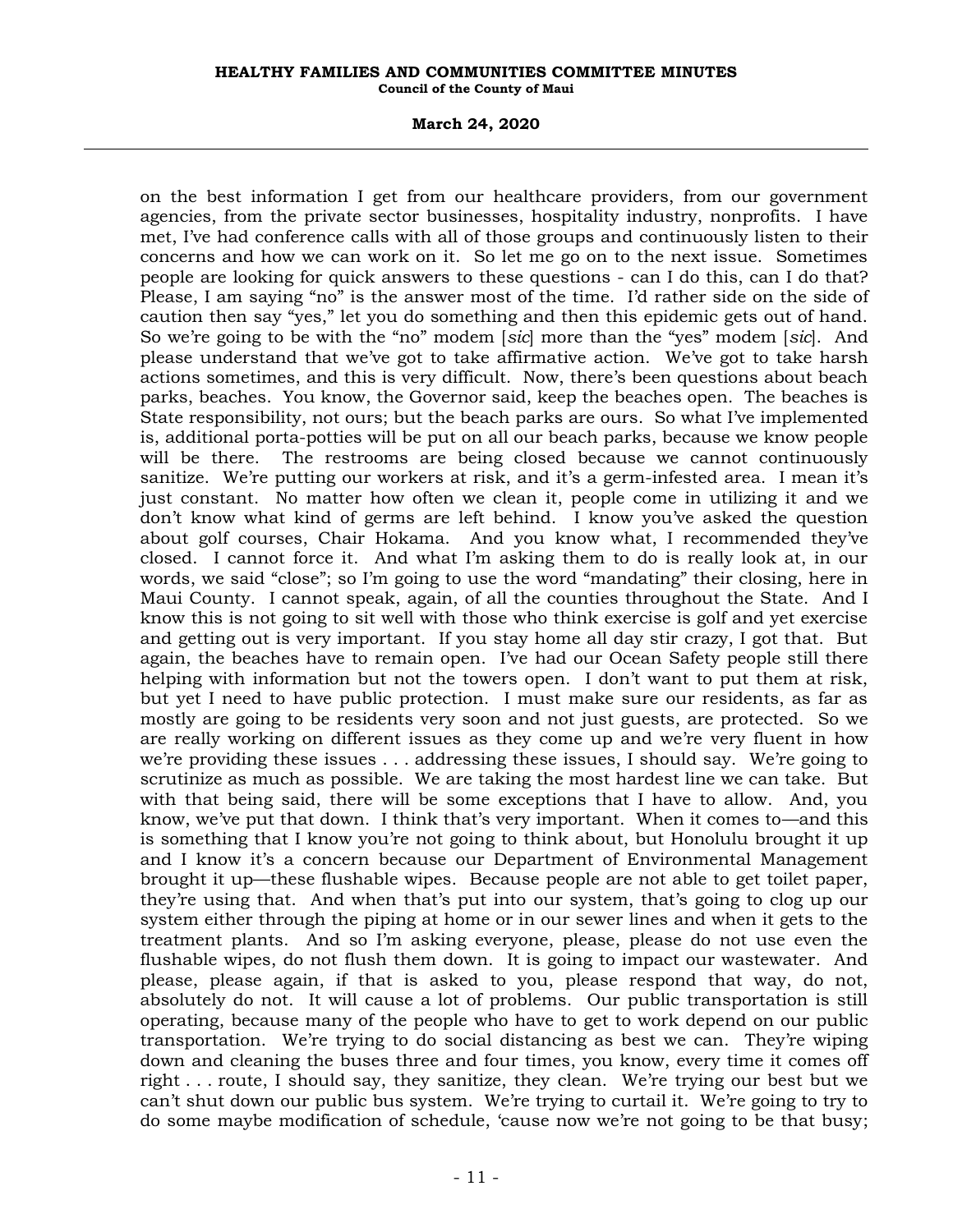### **March 24, 2020**

but we have workers that depend, we have employees that depend on that transportation to and from their work sites. And some of the work sites are essential, are open, and they need help. I'd asked the public to look at how we can . . . more, do some ridesharing. If we got two people in the car and one sits in the backseat, I don't know, there's so many things we can do, and I ask the public to be creative but be safe, Chair, be safe. This going take more than three minutes, so I hope you not allowing me only three minutes, Chair, I apologize. I got a warn people right now, there's a lot of Internet scams that are happening right now. There's a lot of false rumors going on, on the Internet, but also, there's a lot of scams – people asking for help, people asking for money, other scams that are out there. If you don't recognize the e-mail or you don't recognize the text, delete it. Please, that's the last thing you want to have is be infected by some malware and whatever else is out there. And so I know people are taking advantage of this emergency. They're taking advantage of the fear factor. And again, I ask people, there is no fear but fear itself. Let us calm. Let's do what we can. Stay home. I think, you know, that would be happy . . . I mean that would be a real good medium of keeping from social distancing. Okay. Moving on. I already said the golf courses need to be closed. Again, I mentioned about the beaches, they will remain open. Beach parks are closed. We've put more porta-potties. And I'm using, instead of comfort station, I've got to put a porta-potty 'cause people understand what they are. They've upped their cleaning. They'll be doing it two times, maybe three times a day; so they're not going to just let it sit there. The company's willing to do it. We have Ka Lima who's helping us in this area, also. So we have different organizations along with our park workers, but I've got to protect them like I protect the rest of the public. So they practice social distancing. Again, protective . . . personal protective equipment, PPEs as they're called, are scarce. We're having a difficult time. Even for our emergency rooms and for our medical area, which really is the one that needs to have this and our first responders. For example, our Fire Department now, instead of four guys going into a situation, they're sending two people in with the PPEs on and the two staying out there to help assist and call for whatever other assistance is needed. So we're trying to keep our supplies in check. Trying our best to make sure that the supplies we have last. We have orders. In fact, I have, and I cannot disclose where this is coming from, but we have masks coming in from China. We have somebody who has a connection and by tomorrow, they told me they'll get some in. You know, so we're doing everything we can to make sure . . . and of course, I will inspect them before I release that to the public. But I appreciate someone taking an extra effort to go somewhere else where they are being made. And right now, China, if you're watching what's happening there, their cases have almost subsided. In fact, almost no new cases and now they're in a recovery mode. So if we act like what we should have done or what maybe China should have done months ago, maybe we can have a recovery more quickly. But I'm not worried about how quickly we recover, I'm worried making sure we don't even start. I will say, also, our Fire, Police, other emergency operations are working diligently, they've rotated schedules, they've expanded their schedules, they're taking officers that are in the back who are doing other programs and bringing them to the frontline. We have where major incidents now and as the Chief has introduced, those will not send an officer, we'll call . . . somebody will call you or take your call and do the report over the phone. We all know all of our County services has been closed for personal, I repeat,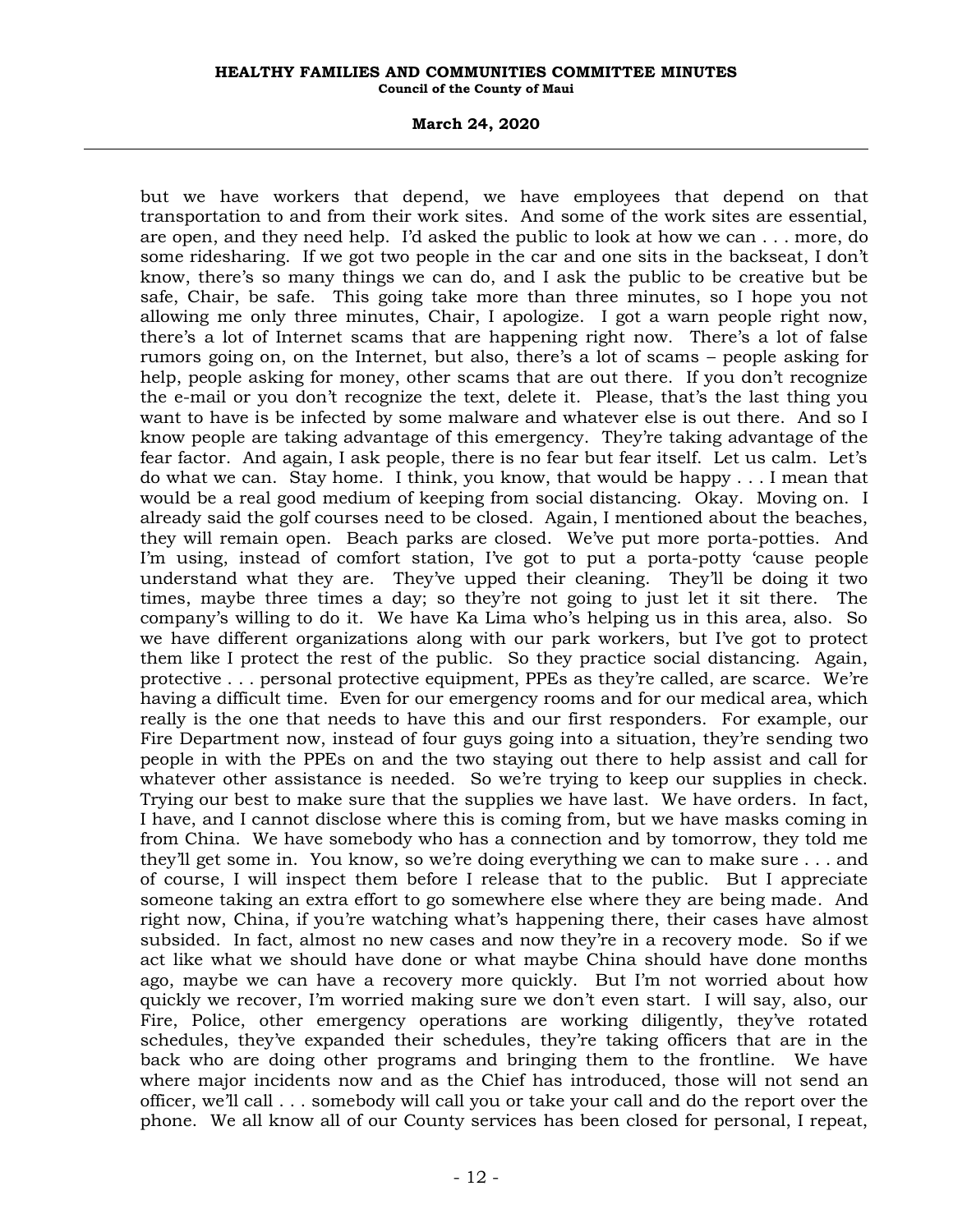### **March 24, 2020**

for personal contact. We still will be doing it online, we'll still do it via tele . . . or video, and we'll still do it via mail. So we're not shutting the County building to personal contact, not services. We will keep all our services up and running, and everything will be continual. And we're working on flex schedules. All the departments have been given the flexibility to come up with schedules to keep people working but keep services available to the public. We're not shutting them down. We know they're going to have questions, they're going to have needs, and we're trying our best. As you're well aware of, we've suspended all convenient fees on registrations, on anything that we had that we had, what I call, a convenience fee attached to it, that has been waived, you know. The monies you agreed to last week, the 4 million, is covering a lot of these areas. Everything that I'm doing—and I will give you an accounting—is for the welfare and safety of the people of Maui County, and I won't ever back off from that. Finally, we have a plan in motion that I'm working on right now, so that you hear it from me and not somewhere else, that right now, starting Thursday, the Governor has mandated mandatory quarantine for everybody returning, whether they're . . . or coming in, whether they're guests or residents. Well, I'd like to take it one level further, and this would be for our residents. Because our guests, we're going to lead them right to their hotels where, hopefully, get them to go from the airport to their hotel and that's all they can do. And then from there, they stay within that property. But for our residents, I'm very concerned because many of the new cases have been returning residents to the islands, not only here but throughout the state. And the uptick has been more residents returning than visitors. So what I'm trying to put together right now is have a few quarantine hotels. So those returning residents—and I've asked the public to e-mail me on that idea, so you, the Councilmembers, can e-mail me, you no need ask me the question, let me give you what I intend to do, and you e-mail me what you think of this idea—I will have quarantine hotels for our residents to go from the airport to this hotel to stay there 14 days, provide the basic service: food, cleanliness, all of the things, you know. Even where I'm trying to work out hours of where they can go to the beach, keep social distancing, but spend time and have monitors to keep them separated or keep any contact from outside sources. I believe if you're infected and you come back and you infect your family, it is more devastating to that family than having 14 days of separation, 14 days of quarantine, if you want to use that. I believe that is a good way to approach it to keep social distancing, but from preventing it coming into our community. Maui's the second highest with 11. And again, much of the new ones are residents returning, which I can't stop that. I want our residents to return. I want them to feel safe, but I also want you to understand that this is a method that I can believe will really effectively slow or stop the spreading. Doctor Pang and others have told me, that's a great idea. I'm following their lead as far as what we do. And I want you to know that it hasn't been completed, but I will have that to you no later than your Friday meeting for you to look at. And, in fact, if I got it done before then, I will make sure that we e-mail. But I would like to hear your response, what you think. And maybe you want to check with your family and friends, I don't know. But I would like it no later than tomorrow morning at 9 o'clock. If you're going to have a response, have a response to me. And finally, I thank you for this opportunity, Chair. I know there's so many more questions. And I really wish I could be available, but I have another meeting at 10:00 that I need to get to. I want you to all understand that you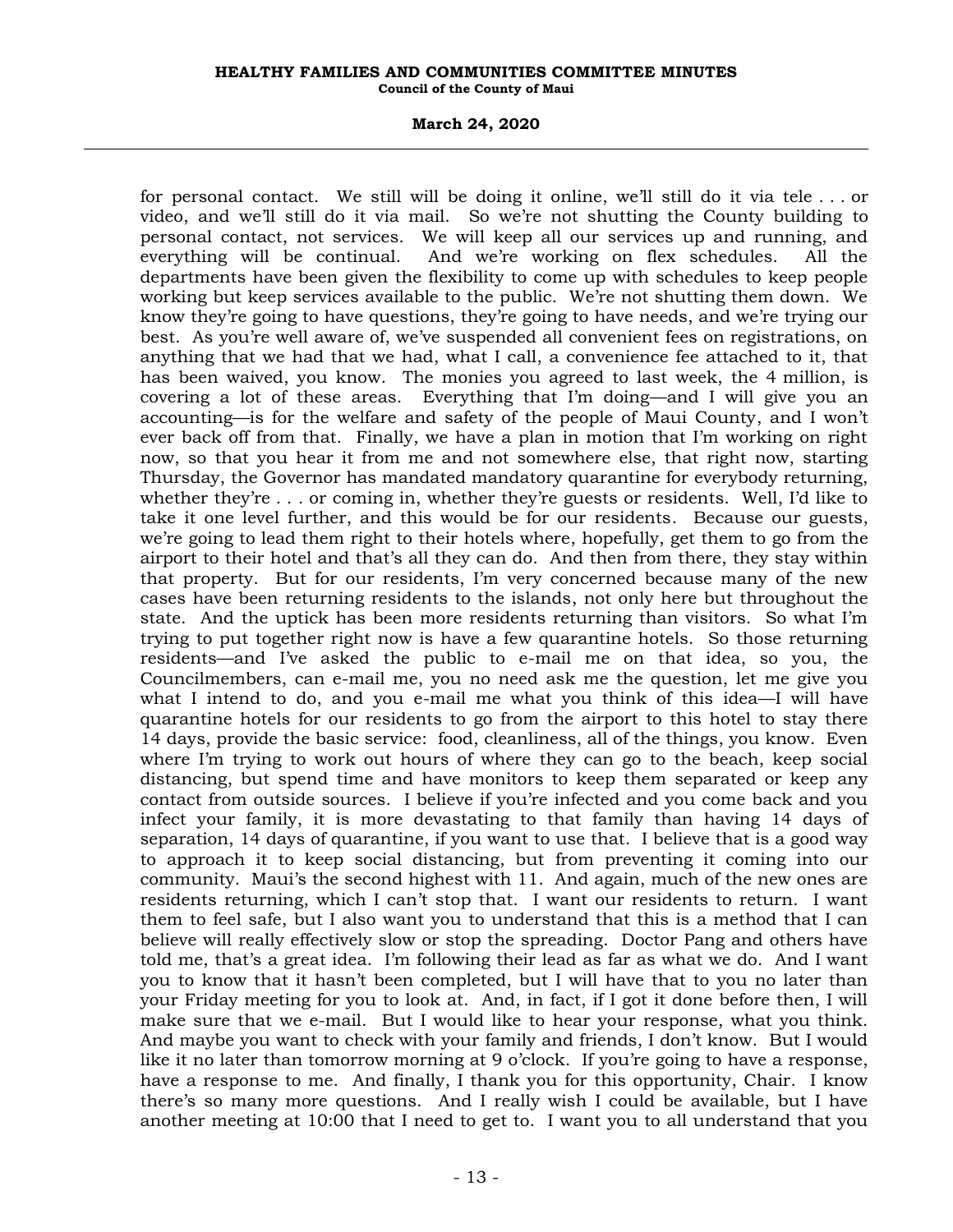### **March 24, 2020**

are very important and I thank you. You, Chair, and all of them, Chair Lee and the rest of you, for taking this opportunity to let me speak; but more importantly, to let me inform you and the public where we're moving. Are we there? No. Will we be there? I'm working real hard to get there. But remember, every decision we make profoundly affects our community. People are losing their jobs, so that's why I'm very happy with some of those who have taken a proactive approach. And let me give you a couple of examples. And I forgot because when I said that, I moved on. One of the areas is some of the restaurants, Mark Ellman closed his restaurant but will keep his employees for two weekends . . . I mean two weeks, paid to do renovation, clean up, and all of that. Mama's did the same thing. They closed last week, but they were keeping their employees for two or three weeks to make sure that they get cleaned up, renovated, spruced up, and then. So this is keeping a lot of these people from running to Unemployment. So that those who are being laid off right now can get in. So I love these businesses, and there are others. And if I start going, we'll spend another hour going through many of these other businesses. Hotels have told me that they'll shut down and they're going to do renovations and clean ups and remodeling. And I've asked the departments to look very favorably on these areas to keep people working. You know, don't skate the rules, but see what you can do to help them make sure that they can continue so that these people can continue working. Chair, I have a lot more but I think I've given enough for now. This afternoon, I have a press conference, you know, and it's a distance press conference. They're going to call in. You can watch, you can be a part of, but I will not take questions from the public. I'll be taking questions from the media so that that can be transmitted to the entire county. And if you had not seen me on TV much and on the . . . or on the state news, I have made it a point to tell them, at this time I really don't have comments, I'm trying to work things out. I don't have time to say this, that, and then change it five minutes later. So I have avoided a lot of publicity because I wanted to get what needs to be done done and not be spending time, you know, I try to give you updates every day. I've done that via the video and then Facebook and other places; but believe me, it has been a daunting task. I'm up to the task. And with your help, with the people of Maui County, and with all of us really looking at helping each other, practice aloha, practice kokua. This is a time to spend time with your family, with people that you know. Families can share. We did that back in the day when . . . you, Riki, remember when we had strikes and we had nothing but a once-a-week box of supplies, and neighbors would share. And what we had, vegetables or fruits or other edible foods we'd share. This maybe a time for all of us to come together and share. And the farmers markets that I know many times, are closed now. We're taking that food and we're going to put out a program for feeding our seniors and our unemployed, we're working on that. They're so many things that if I continue telling you everything I'm working on, I'm going to take another hour and I want you to understand I appreciate the time you've given me, way more than three minutes normally. Thank you. Thank you, all Councilmembers, for all your support. Again, with you, we will come through, all of us in Maui County will come through it a lot better than other counties in this community and in this state. Thank you.

CHAIR HOKAMA: Thank you. And just one thing yeah, Mayor, since I do have you and I control the mic –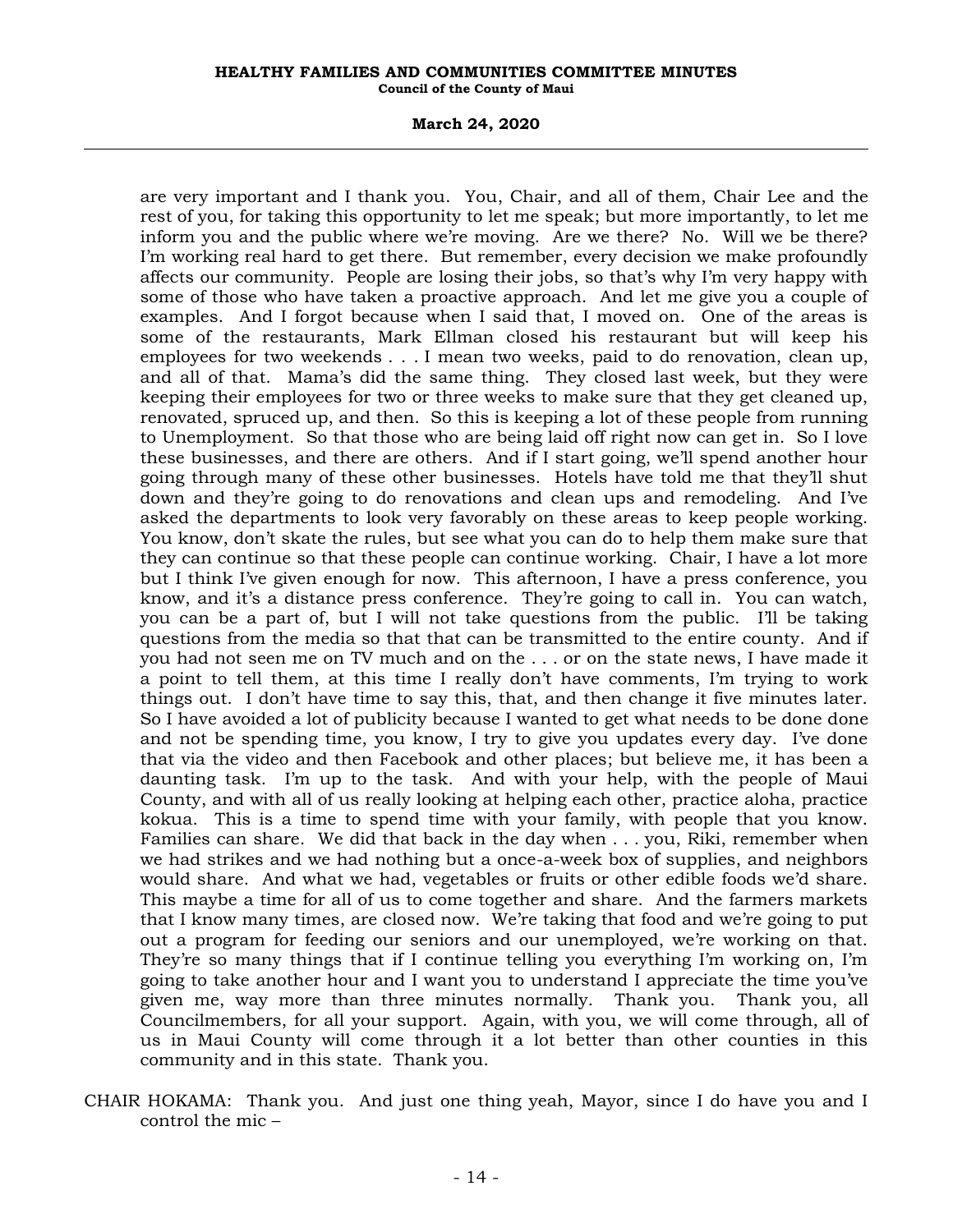MAYOR VICTORINO: Yes, sir.

- CHAIR HOKAMA: --we have a unique county, you know that, we know that. We've got Molokai, Lanai, East Maui, points on West Maui that are difficult in access and services. So as soon as you are aware, we would be happy to be informed of how we can assist you to ensure that the whole county responds well to this crisis . . .
- MAYOR VICTORINO: Well, I can share couple things real quick and then, you know, and there's more coming down the pipe or that I have been informed but I cannot verify.

CHAIR HOKAMA: Right.

MAYOR VICTORINO: First of all, your island. Mr. Ellison has closed the island down, okay. But he is paying all the employees through May 1st full benefits, full pay, even though he shut every public facility that he controls, all the hotels on the island. You're well aware of that. Expeditions, now, is limiting to one morning and one afternoon—what do you call that?—boat trips.

CHAIR HOKAMA: Right.

MAYOR VICTORINO: Okay. They needed to do that. Well, first of all, it's fallen off drastically, right. And by Mr. Ellison closing down, still some construction will go on, but the vast majority is also been closed down. And so I want to thank Mr. Ellison for that, like I did Mr. Ellman and Mama's and what they're doing, and many others. I can't think of all of them right now, I've got a list and I will put that together in my press conference this afternoon as best I can. For Molokai, there's not much happening. I've asked the Department of Transportation to see if we can shut down planes that are going in there unless it's essential people, essential services. Young Brothers will continue to run, and you can count on that. I talked to their executives yesterday and they assured me, nothing's going to change, shipments will continue. So you don't have to run to the grocery store, you don't have to run to the convenience store, shipments will continue at this point on a regular-scheduled basis, okay. As far as Hana and all of those areas, we've put the road-closed sign on all sides - all State and County have closed the road to visitors, okay. But I have essential families, relatives that are trying to get in and they're being turned back by some people that feel that that's their right to stop anybody from coming in to their community. Practice aloha, use common sense. And also, when you approach a visitor, use some aloha. Don't go there upset at them, because that reaction is usually an upset reaction. I've watched videos, not good. I've watched people who had challenges. And, yes, I'm going to say it in this manner and you will laugh, but there are knucklehead visitors like there are knucklehead residents. You know, if everyone used common sense we wouldn't have this problem, but unfortunately that's why rules are in place to stop those who cannot think for themselves. Enforcement is very difficult. I have only certain amount of police officers in various districts. We're trying to put more in there to help us in this area, but it's very difficult. I'm working with the State, some of the State Representatives to get some institutions, maybe even get some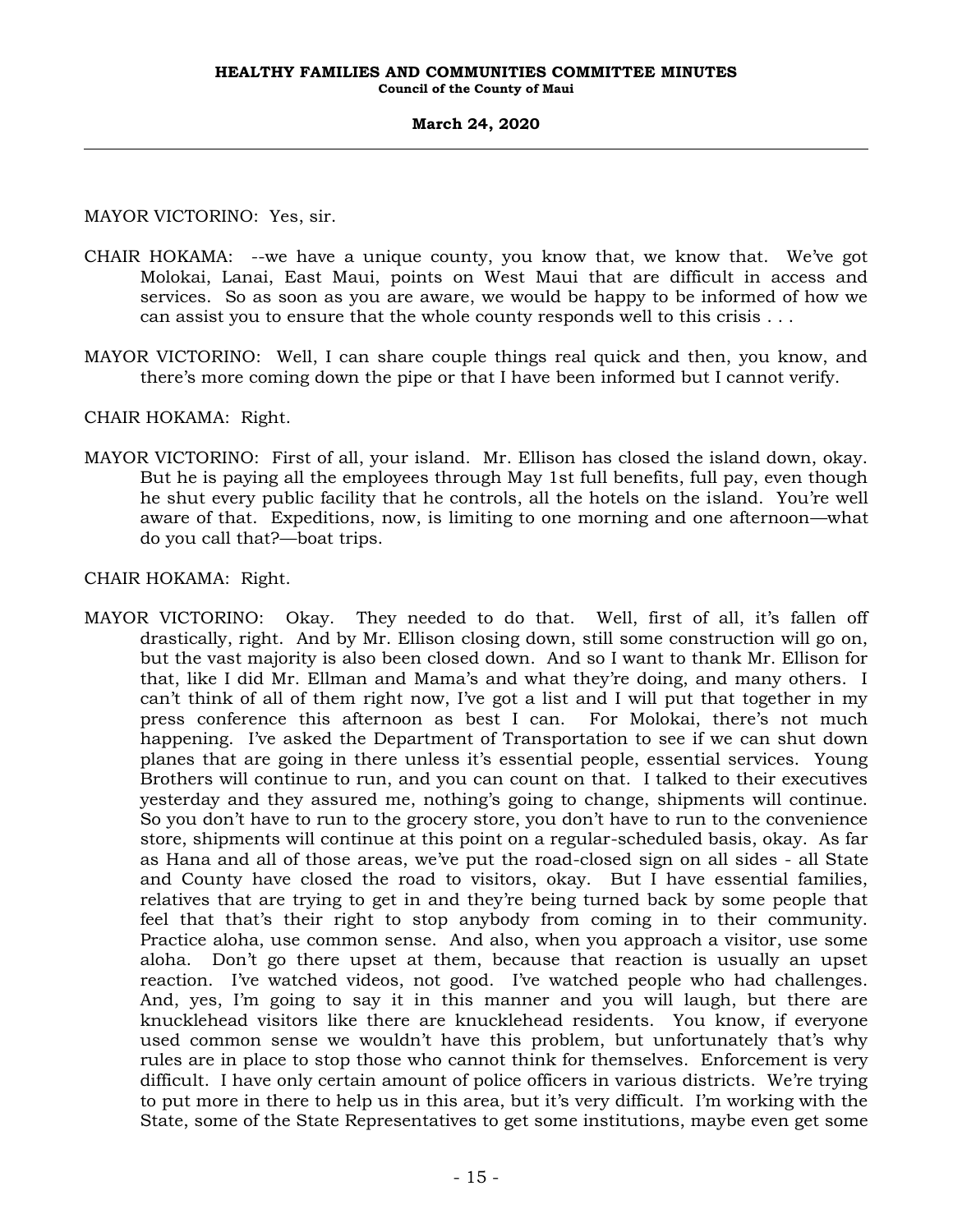### **March 24, 2020**

laws amended and changed that'll give us a little more force of law, if you want use. We've deputized our park rangers and sheriffs to help us in this area, but that's only five or six sheriffs we have here. And, you know, and they still whatever little Judiciary, and the Judiciary is basically closed down. All of it is done by video conferencing now and the courtrooms are going only open once a day. And the Prosecuting and Corporation Counsel are working with that schedules. All this is moving. Everything is very fluent right now. And so I want everybody to understand what I tell you today by this afternoon may change by mandate by the State or Feds. Right now I am confident that much of the money we're using, we'll get reimbursed for. And you, thank you, Chair Hokama, because NACo and the Conference of Mayors have been sharing that with us, you know. And these programs are going to be forthcoming. But right now, we've got to expend the money before we can get it back. We're prepared a lot better than other counties at this point. And thank you and all the past Councils for their due diligence with the Emergency Fund and other areas. You know, they are available to all of us. And so I will be calling upon you. Please look favorably on what I'm doing. I assure you, I am thinking of the wellbeing of the people. Whether it's the Laulima program to help people with their rents and electric bills, whatever it might be. People have to know, we are here for them. You nine and me, the ten of us, are working real hard along with all our staffs and departments making sure we keep as many services available. I cannot shut down the Water Supply, I cannot shut down the DEM, Department of Environmental Management, you still got to drop your waste. Refuse going be picked up and all of this, we just can't shut down, but we are working diligently to make sure we keep our employees safe, also. So it's a real balance. And I've been walking on a lot of thin ice. Luckily, none of it has broken. And because you guys support me and the prayers that are out there in this community, we are doing okay, not great, but doing okay. Hopefully we'll do better in the very near future. But I'll let the Lord guide us in that sense. Thank you, Chair.

CHAIR HOKAMA: Okay, Mayor, thank you very much. We're going to take a five-minute recess till 10:00 a.m. *. . .(gavel). . .*

### **RECESS: 9:54 a.m.**

### **RECONVENE: 10:01 a.m.**

CHAIR HOKAMA: *. . .(gavel). . .* We are back to order. We're currently on HFC-13(9). So, Members, if you have questions, the Chair is happy to collect it and forward it to the Mayor. The Mayor has also indicated for our community, this is a phone number that you may call if you have questions to the Administration or to the Mayor's Office. It is 270-7855, and this number will be physically manned after 9:00 p.m. each night; and again, if you definitely know many people will be calling, so if you do have some busy lines, I would say, please try if you feel you need to get in touch with the Mayor's Office. Again, the quarantine will go into effect at 12:01 tomorrow, which is Wednesday morning. And the Mayor has asked the Members if they have comments or concerns they'd wish to share regarding his proposal to have quarantine hotels. And I'm sure, for our Budget Committee, the impact on potential zeroing out of our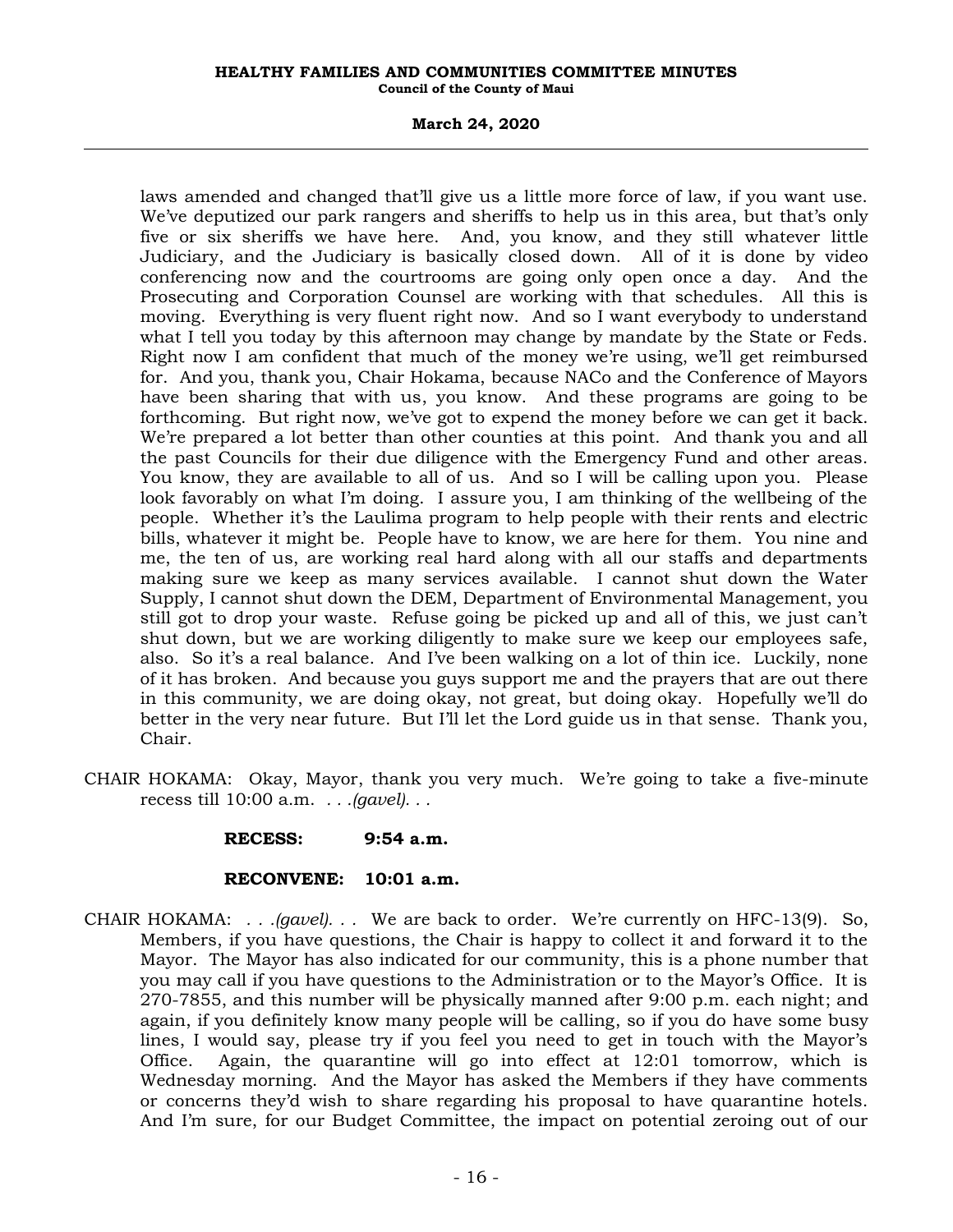TAT monies. So we'll deal with that at appropriate time. Before I defer this, I'll let the Members, if you have any one question you want to pose or a quick comment, please do so at this time, on 13(9). Ms. Sugimura?

VICE-CHAIR SUGIMURA: Yeah, thank you. Thanks for that phone number. And I want to just express our appreciation for those that are manning the phone. The Mayor's Office number that 270-7855. And I also learned that if people have questions regarding the . . . which would be health related, the number is 211. So that everybody doesn't have to only call the Mayor's Office. 211 is that number and then, yeah, I like the idea of providing, you know, hotels. And I think the Mayor was gracious, and he met with the hospital, also. And they're also talking about working together on situations that the hospital may need. So thank you for having the Mayor talk to us, Chair. That's it.

CHAIR HOKAMA: Thank you. Ms. Kama, anything at this time?

- COUNCILMEMBER KAMA: Thank you, Chair. So I was hoping that the Mayor would tell us how he's going to pass on his budget books to us and what that process was, but I guess we can write or call or e-mail him that question.
- CHAIR HOKAMA: I'm sure that the Mayor and Budget Director Yoshimura will be working through Budget Chairman Rawlins-Fernandez. Because I know Ms. Rawlins-Fernandez's staff has been kind enough to inquire about copies of the budget for working purposes. So I trust my Budget Chair to follow through for us. Okay.

COUNCILMEMBER RAWLINS-FERNANDEZ: Chair?

CHAIR HOKAMA: Yes?

COUNCILMEMBER RAWLINS-FERNANDEZ: I'll be sending out . . . well this is Councilmember Rawlins-Fernandez.

CHAIR HOKAMA: Yes, Ms. Rawlins-Fernandez?

COUNCILMEMBER RAWLINS-FERNANDEZ: Mahalo, Chair. I'll be sending out a memo to everyone today to update everyone on the question that Member Kama just asked.

CHAIR HOKAMA: Okay, great.

COUNCILMEMBER RAWLINS-FERNANDEZ: As well as other info.

- CHAIR HOKAMA: Thank you very much. We look forward to that. Mr. Molina, any question or quick comment?
- COUNCILMEMBER MOLINA: Yeah. Thank you very much, Chair. And first of all, apologies to you and my colleagues for being late. I was just texted by a friend that I have the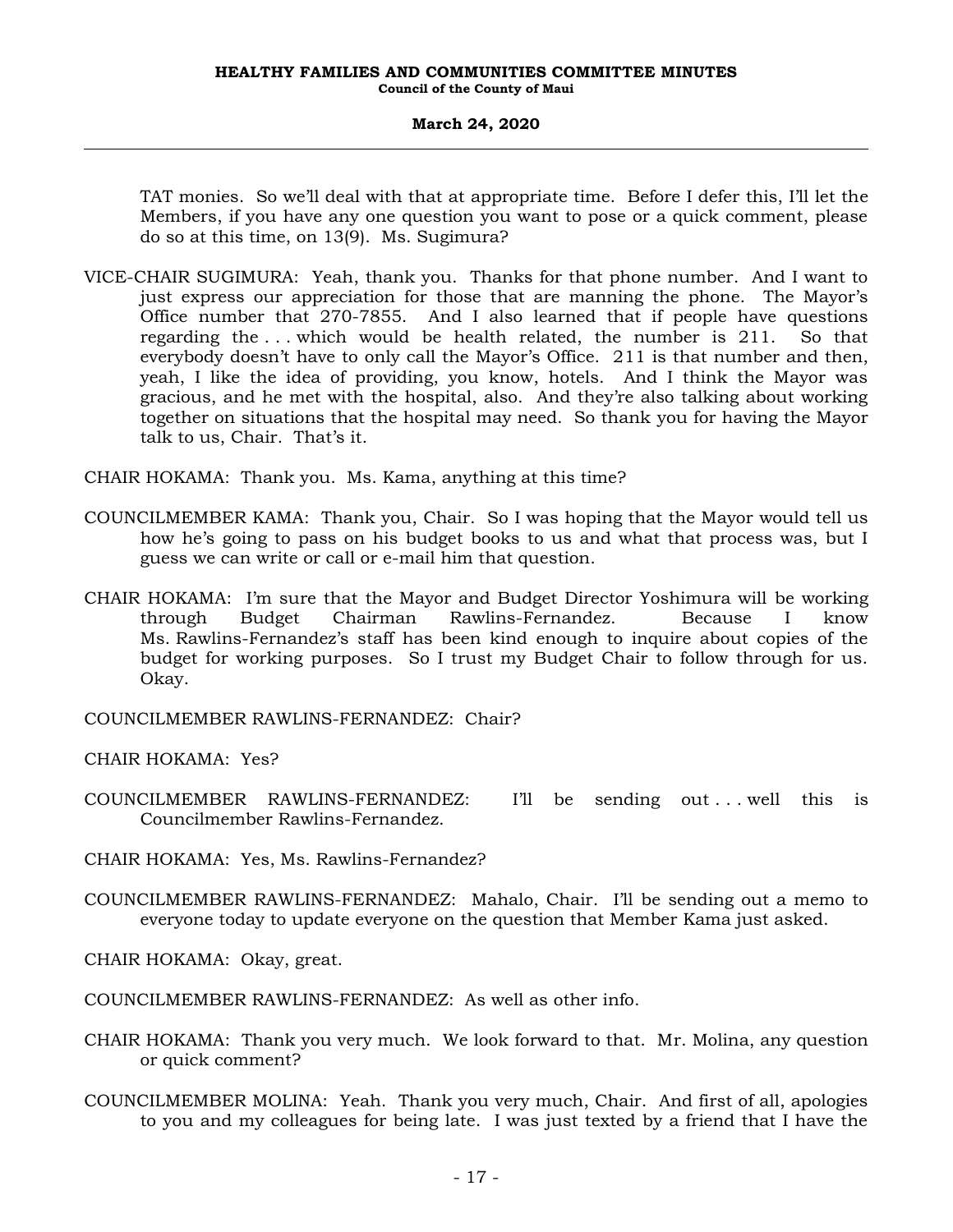### **March 24, 2020**

dubious honor of being the first Councilmember to be late for a BlueJeans meeting. So I guess it's, you know, maybe good practice, yeah, I guess for the next 30 days when we go into the Budget Session in case we're late. But just maybe a question if you could forward it to the Mayor. With regard to his idea about the quarantine hotels, I'm just trying to fully understand it now. Will the hotels be doing this on a volunteer basis or will there be a cost to the County for these hotels to serve as quarantine. And these hotels will serve more returning residents to be quarantined or is it just visitors. So I just wanted more clarification on that.

- CHAIR HOKAMA: We'll be happy to forward those questions to the Mayor's Office for you, Mr. Molina.
- COUNCILMEMBER MOLINA: Thank you. And, Mr. Chairman, I got one more thing. I got word yesterday that there's one of our local distilleries is considering doing free hand sanitizer lotion for our first responders and professionals. So I'm hoping other distilleries would consider that. It seems to be the trend in other states as well. This will certainly help our, you know, medical professionals and first responders and, you know, protect them as well as reduce some costs. Because, you know, if this thing really escalates, it's, you know, God knows where we're going to get all the financial resources to supply our first responders and health professionals. So just wanted to share that with you and my colleagues. But that's all I have and, again, my apologies to you, Mr. Chairman, for being late. But I think this is a great session you're having this morning.
- CHAIR HOKAMA: Okay. Well, thank you, Mr. Molina. We'll forward that information you shared to the Mayor's Office as well regarding the ability of local distilleries participating in sanitizing options, so we appreciate that. Ms. King, anything at this time?
- COUNCILMEMBER KING: Yes, Chair. Thank you so much. Can I just give you three questions that I'm hoping you'll forward to the Mayor?

CHAIR HOKAMA: Sure.

COUNCILMEMBER KING: Okay. The first one is on how, if we're going to be enforcing against gatherings on private property. Because I did get an e-mail from a constituent who had reported a church gathering Upcountry that was well over ten people and the police said they couldn't do anything about them because it was on private property. So if I could get an answer on that. The second is, what kind of business support we have for contractors. I know that there's unemployment for people who are employed. But for people who are independent contractors, what do we have for them? And the third one is on the quarantine area for people who test positive. Because I've been seeing all over the news that medical experts are saying that once people do test positive they should be sent to a quarantine place not be sent home to infect their entire family; so that's one of the issues that's happening nationwide, is it was in areas where people are being sent home once they find out *...* (clears throat)  $\ldots$  excuse me, that they have it that now their entire family gets exposed to it. So that's my . . . those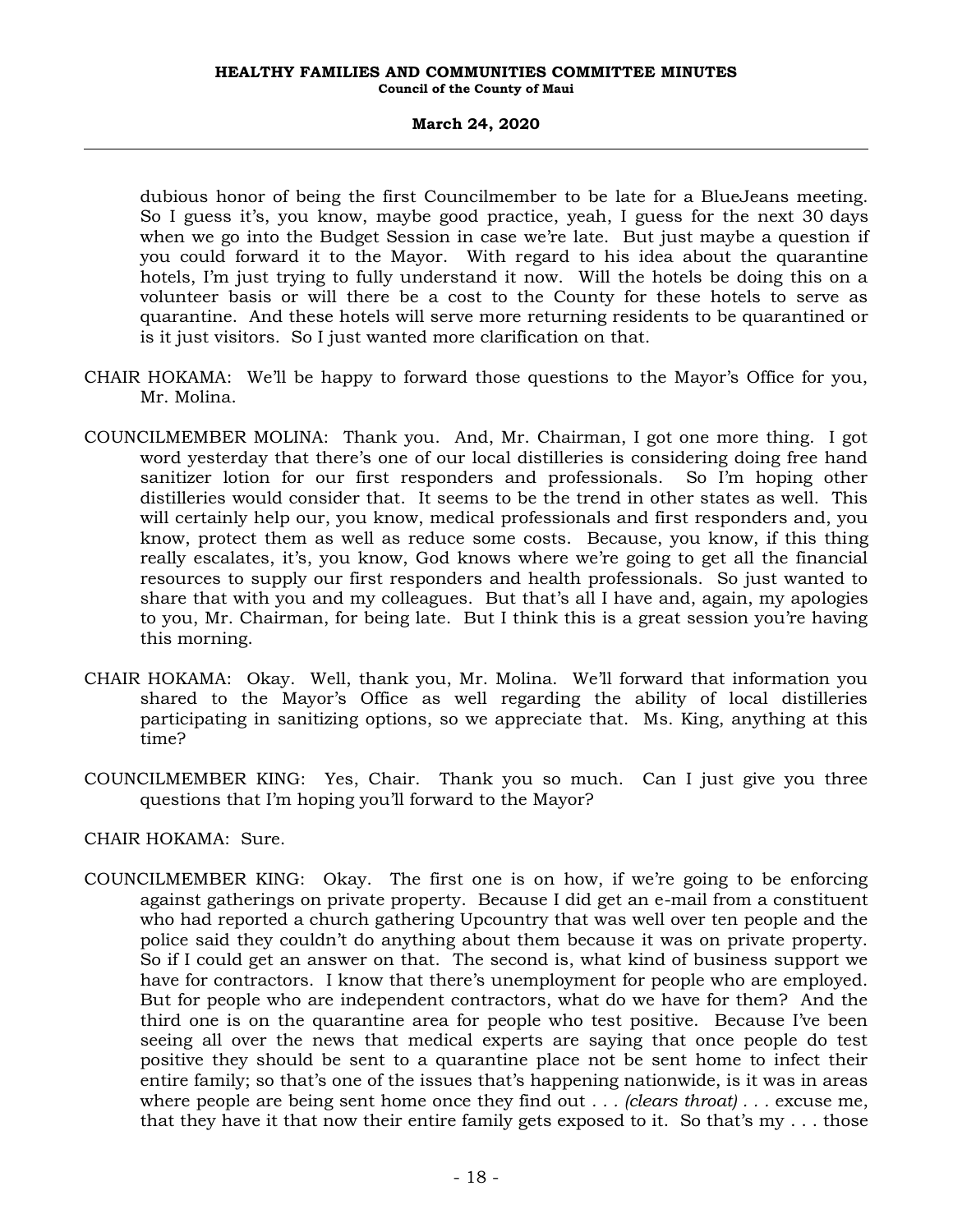are my three questions.

CHAIR HOKAMA: Okay. We'll be happy to forward those questions on your behalf, Ms. King.

COUNCILMEMBER KING: Okay. Thank you so much, Chair, appreciate it.

CHAIR HOKAMA: Thank you. Ms. Rawlins-Fernandez?

- COUNCILMEMBER RAWLINS-FERNANDEZ: Mahalo, Chair. One of the questions like I think is a really important one that I've been hearing from the community is what's the Administration's plan for those without houses. I know that there have been more, a lot more, like hundreds more families that have recently been displaced. And so there hasn't been much being said about that, from the Administration. So if there is a plan, I would really appreciate being able to share that with the community members who are expressing that concern. And I wanted to thank the Mayor for the update on Molokai and Lanai. We're the two islands that still have zero cases of positive cases for the COVID-19 and we're working really hard to keep it that way. So I appreciate all the community members who are on the frontlines helping those that need the help right now. And that's everything. Mahalo, Chair.
- CHAIR HOKAMA: Thank you, Ms. Rawlins-Fernandez. We will forward that question and concern we all share with you regarding those that have no home or dwelling to get some sort of protection. Ms. Paltin, any question or comment at this time, please?
- COUNCILMEMBER PALTIN: Thank you, Chair. I just, you know, echo Councilmember Rawlins-Fernandez's concern. A lot of folks, I know that the State sheriffs have suspended evictions, but a lot of families or people with informal agreements, rental agreements, have been asked to leave because of the fear of the spread of the virus. And so these are not even your people who are used to to being homeless or unsheltered. It's a lot of newly homeless folks. And with the bathrooms closed, I also didn't understand how providing extra porta-potties at the beaches makes it safer or cleaner than our regular bathrooms, you know. It's an additional expense and there's going to be people cleaning those portable toilets twice a day, but then the inland toilets are not going to be open and so the unsheltered folks are, like, they're asking for five-gallon buckets. And so, you know, this is 2020 and we're collecting buckets for people to use the bathroom in and it just seems like a really odd situation. I know the CDC, one of their advisements is to provide access to bathrooms, you know. So people can wash their hands three times more. So I just was wondering about that. Like I don't grasp how providing porta-potties, but shutting our bathrooms makes things safer. And if we are shutting our bathrooms, are we then donating the toilet paper that we're not using regularly to the Police drive that's collecting toilet paper for the kupuna? Just some questions, and I appreciate the Mayor and his Administration. I feel like, you know, they're doing the best possible job that they're doing, that can be done under the situation with the preparation that we had ahead of time. The other question is, you know, the businesses that are flouting the nonessentials, you know, maybe Maui Tropics or these other kind of stores that don't need to be open, are they going to be then put on a list so that they're last on the help.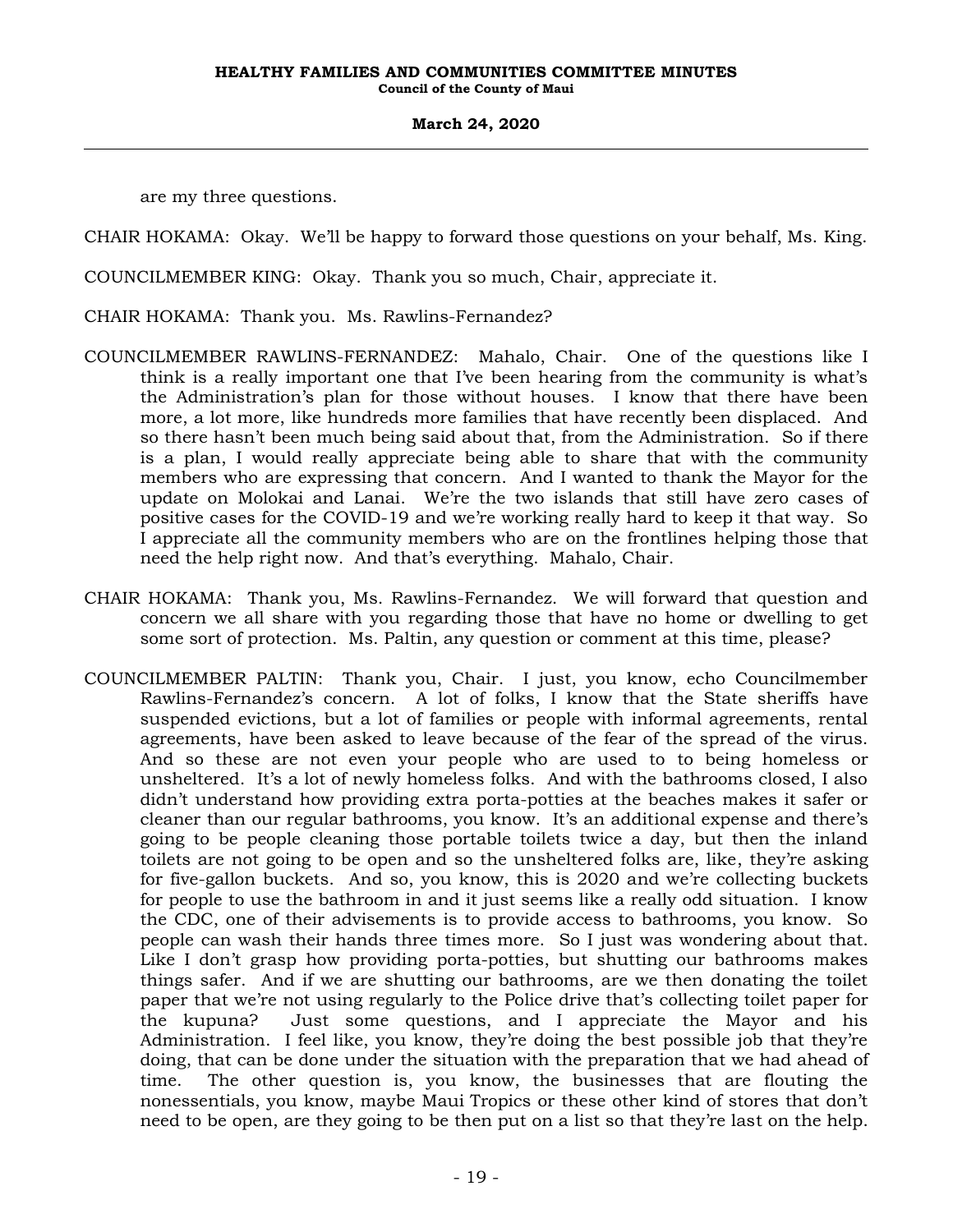Because they're going forward and they're making money when other people are shutting down for the protection and welfare of our community. So, you know, I think they should be kicked to the end of the list when it comes time for financial assistance or whatever else benefits that we can hand out, because they're putting our entire community at risk and they're making everyone that's staying at home have to stay at home longer because they're increasing the risk for the rest of the community. So those are my questions, thank you.

CHAIR HOKAMA: No, thank you very much for sharing those concerns, Ms. Paltin. We will forward it to the Mayor under my signature shortly and we will dispense his responses as soon as he returns. So, Members, with no objection, I'd like to defer this item.

COUNCILMEMBERS: No objections.

CHAIR HOKAMA: Thank you very much. HFC-13(9) is deferred.

### **COUNCILMEMBERS VOICED NO OBJECTIONS**

### **ACTION: DEFER PENDING FURTHER DISCUSSION.**

- CHAIR HOKAMA: Have we had any requests from our district offices regarding testimony, Staff? Okay. So, Members, just so that you are aware, we have had no requests from East Maui, Molokai, or Lanai at this time for public testimony on our agenda, so we will continue. We have one more . . .
- COUNCILMEMBER RAWLINS-FERNANDEZ: Chair?
- CHAIR HOKAMA: Yes, Ms. Rawlins-Fernandez?
- COUNCILMEMBER RAWLINS-FERNANDEZ: Mahalo, Chair. Were the district offices open to take testimony? I thought we closed them.
- CHAIR HOKAMA: I have told Lanai . . . my instructions to Lanai was that to be in the office to assist whatever questions the community had. So if they said, is there a way to testify, the office would recommend one. Yes, you can phone in; two, you could send in written testimony; and again, I prefer not to at this time until we have little bit better handle on our crisis. But eventually, I hope with the social distancing that I believe we can provide at the Lanai Office at least to consider some sort of district teleconferencing in the future.

COUNCILMEMBER RAWLINS-FERNANDEZ: Mahalo for that clarification, Chair.

CHAIR HOKAMA: Okay. Thank you. And again, as I shared with you earlier, it is my intent because of this new way of conducting our meetings, I will allow written testimony to be submitted and accepted by this Committee till 4:30 this afternoon on items we have posted for today just so to allow as best we can community participation. Any objection, Members?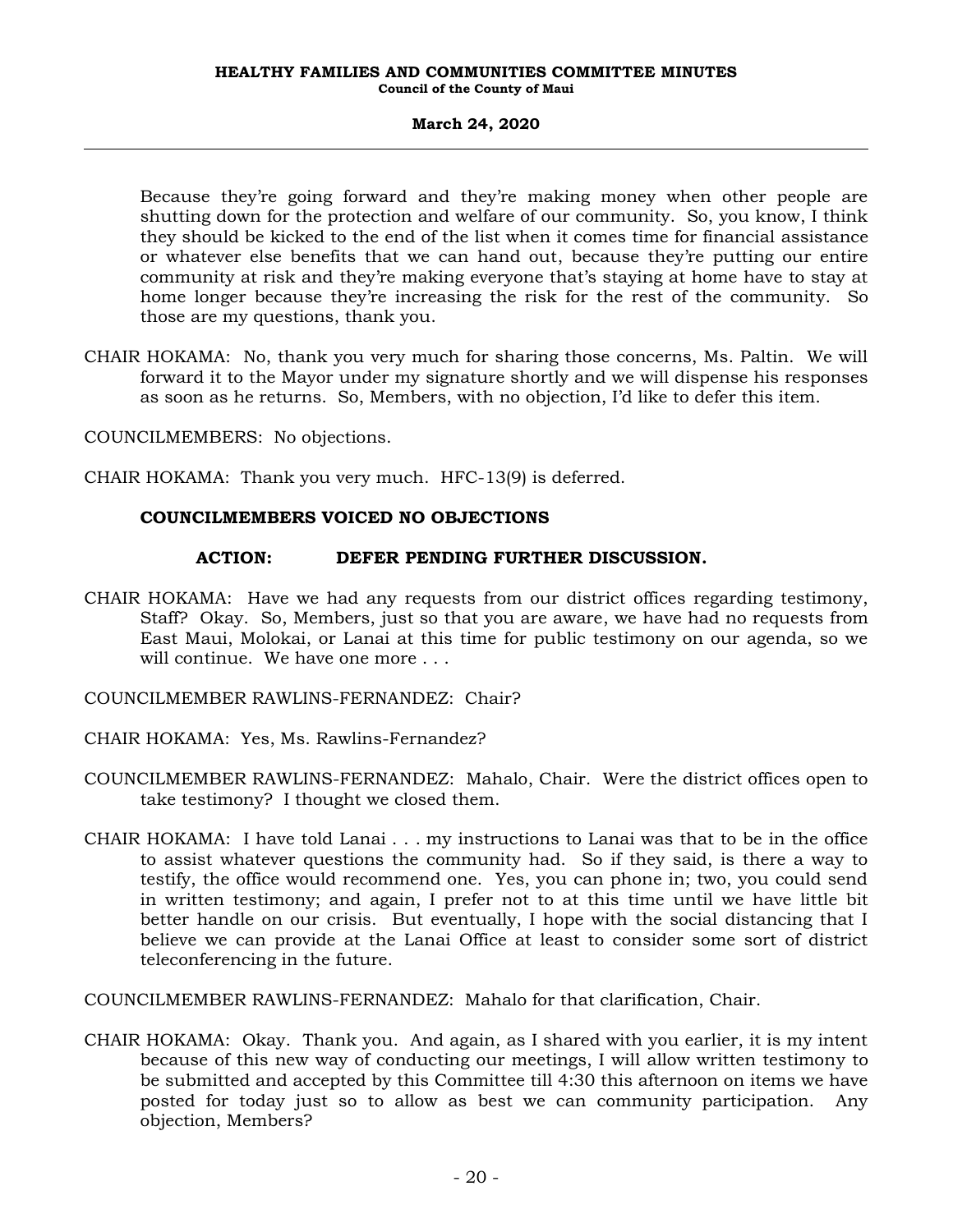COUNCILMEMBERS: No objections.

CHAIR HOKAMA: Okay, thank you.

### **ITEM HFC-46: OPERATIONAL AND BUDGETARY REVIEW OF THE DEPARTMENT OF PARKS AND RECREATION** (CC 20-81)

CHAIR HOKAMA: At this time, Members, I understand we have downloaded on Granicus Department of Parks and Recreation PowerPoint, so I would ask that we refer now to HFC-46, which is the Operational and Budgetary Review of the Department of Parks and Recreation. Any Member has difficulty pulling up the presentation? Okay. Hearing none. Mr. Buck, if you and Ms. Almeida will start us off with your Department's review.

*(PowerPoint Presentation):*

MR. BUCK: Thank you, Chair, for allowing us to do this presentation today with the technology we're going to be going through the share screen to do the presentation for our Department.

CHAIR HOKAMA: Okay.

- MR. BUCK: Please bear with us. Hold on a second, Chair.
- CHAIR HOKAMA: Okay. We'll work through this together.
- MR. BUCK: Okay. Is it up on the screen?

CHAIR HOKAMA: Lesley, if you would assist, please?

MS. MILNER: Not yet.

- CHAIR HOKAMA: Not yet, Deputy. Okay. I'm the guinea pig, so all the other Committee Chairs can observe what we're going through.
- MS. MILNER: It should just . . . there should be, next to your microphone button, there should be a share screen button, right next to the hang-up button.
- MR. BUCK: Go back to BlueJeans, go share. Is it . . . do we have the share screen now, Chair?

CHAIR HOKAMA: Yes, we just got it on.

MR. BUCK: Okay. This is the ... I'm going to give you a review of our parks, Department of Parks and Recreation, our operations. And bear with me, hopefully we can go through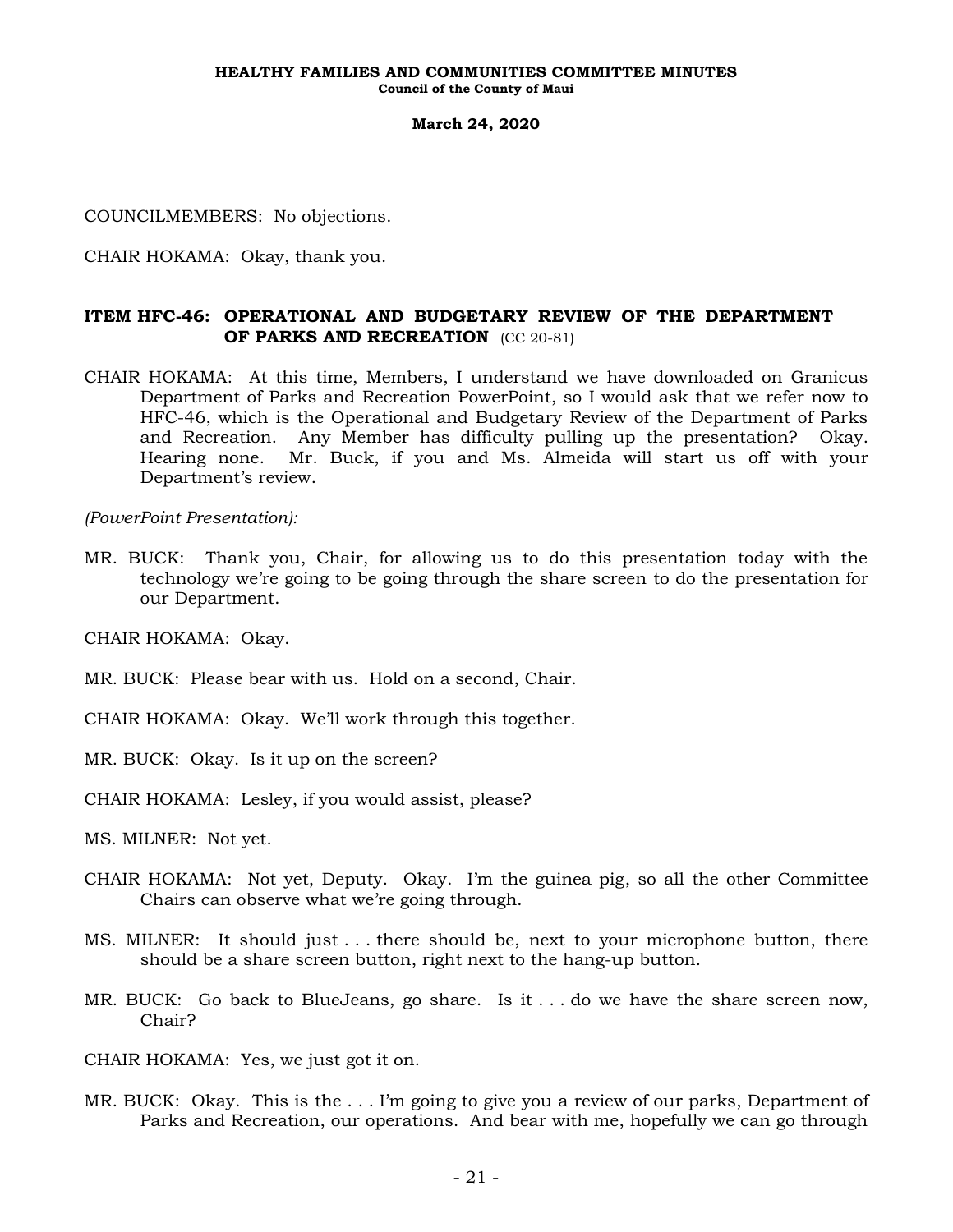this through technology. Okay.

CHAIR HOKAMA: Okay. Go ahead, Mr. Buck.

- MR. BUCK: Yeah. I'm trying. Wait, hold on a sec. Okay. I'm still working on it, sorry. Okay. I think we found the solution.
- CHAIR HOKAMA: So, David, maybe we can assist . . .
- MR. BUCK: Okay. Department of Parks and Recreation, this is our overview.

CHAIR HOKAMA: Okay.

- MR. BUCK: We have 2,500 acres of developed land, 130 playing fields, 22 community centers, 10 gymnasiums, 16 playgrounds, 3 campsites, 24 beach parks, 31 outdoor courts, 53 tennis courts, and 5 skate parks throughout the county. Our Department of Parks and Recreation Fiscal Year Budget Summary. The General Fund Administration Program had \$2,745,129; Parks Program, \$7 million; Recreation and Support Services, a little . . . around \$24 million for a total operating budget of \$33 million, almost \$34 million. Right now, we have total E/Ps for the Department, 427 positions. We currently have 56 vacant positions. We have 44 in recruitment, which means it's been posted pending a list. Interviews in process. And then we have 12 right now that are going through the preemployment process, which includes physicals and drug testing and background check. Department of Parks and Recreation Administrative Program, this includes the Director's Office, Administrative Staff, Safety and Training Section, and Parks Permit Enforcement Section. For the Fiscal Year 2020, expansion positions, parks permit clerk for the South District Permit Office, it was filled back in November 1, 2019. And a parks security officer for Kalama Park is in the recruitment process right now, and we should be hiring soon. Fiscal Year . . . the equipment, the security system at Kalama Park, we've been working with the staff, Maui Police Department on a revised design, which has been completed and we're negotiating as far as finalizing the procurement of the system. I'll turn it over to Lisa in regards to parks and enforcement for the Fiscal Year 2020 operational updates.
- MS. ALMEIDA: Okay. Just highlighting the same bulleted points that you see on the screen . . .
- CHAIR HOKAMA: Ms. Almeida, please talk more directly into the microphone. Thank you.
- MR. BUCK: We're practicing, we're practicing social distancing here.
- MS. ALMEIDA: Sorry, I apologize, Chair.

CHAIR HOKAMA: Yeah, no problem. No, we'll work through this together.

MS. ALMEIDA: Good morning, Committee. This is Lisa Almeida with Parks and Recreation. So, for permits, we processed approximately 110 tri-annual permits in both October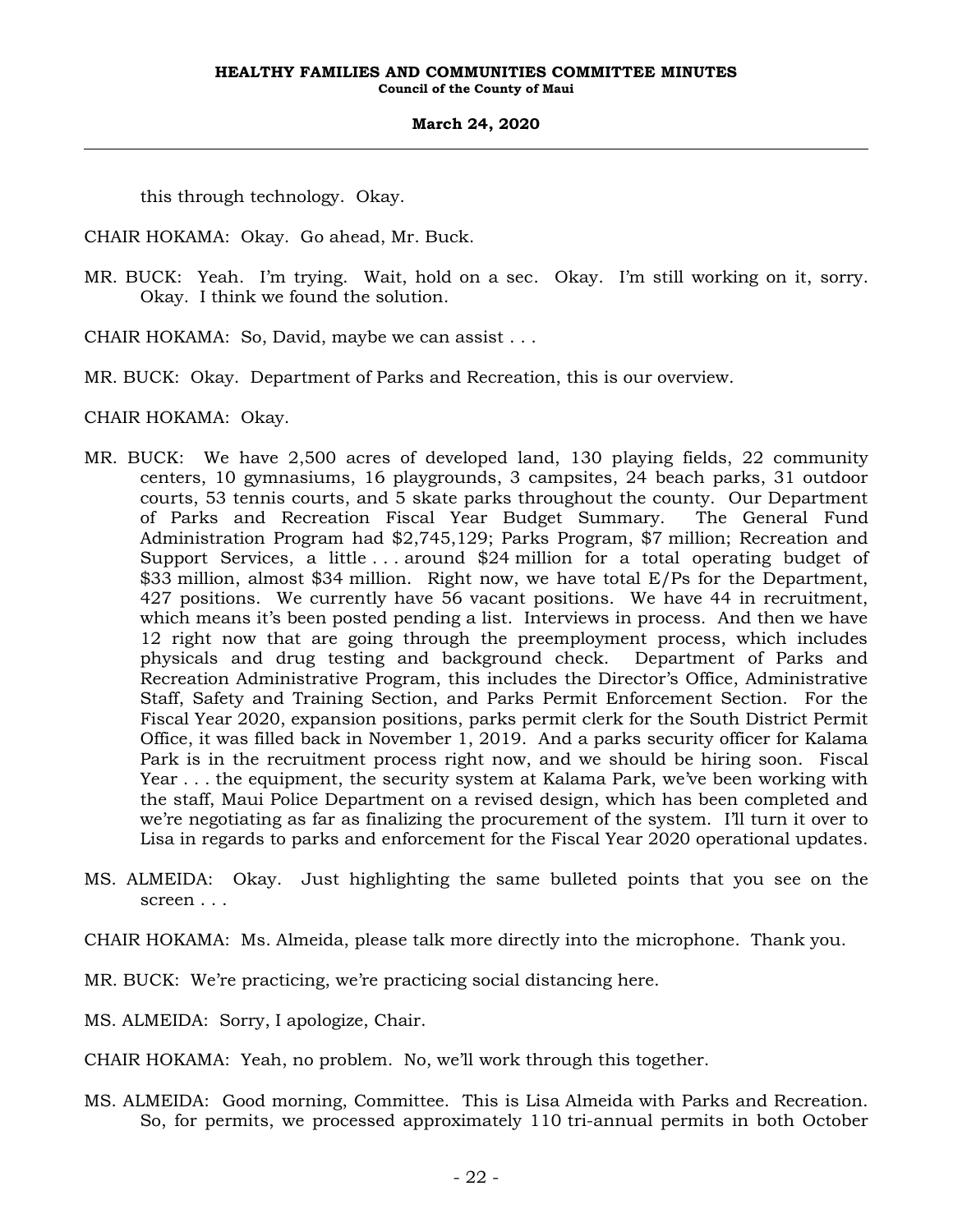### **March 24, 2020**

and then again in January; that's the countywide use of all of our recreational facilities. So it results in thousands of dates and times in entries that people want to use our facilities. We are in the process, or were, in the process of trying to conduct training three to four times a year on permit policies and software. What we're working on right now instead is trying to convert that to something that we can either do on BlueJeans . . . it's a little more challenging because it's usually hands-on with the computers, but we are working on that. We're in the middle of our request for proposal for the new permit software. We're trying to get that finalized. We've had some setbacks with all that's going on, but we're in the final steps of that process before posting. We've been facilitating meetings with various partnership groups and what we call our mega users, which are our largest users of our facilities, to try to identify how we can really streamline our permit processes. We did go ahead and procure the new date and time stamps that were allocated for the budget to assist with processing of applications and incoming documents. We use that all day, every day. We'll continue to use it even though we're working through e-mail, we'll print out and timestamp things. We're working to process tri-annual and event permits while keeping the community centers open instead of traditionally closing during that process to handle . . . sorry, the office is open for community centers, camping permits, and first-come-first-serve. So we've modified some of our current operations in line with the Public Health Emergency Rules, so some of this has been altered since it was written. For enforcement, we have been proceeding forward. We spent a lot of time really trying to educate the public. We always take education first. And then we have moved forward with citation issuance as part of further enforcement efforts for those that we feel are aware of what the proper policies, rules, or regulations are. We worked on recruitment efforts for five PSO positions and currently in the hiring process actually for two of them. We are working on ongoing training for all of our park security officers. We're also in the hiring process for our park security and enforcement supervisor position. We procured the towing contract to ensure . . . this is not for abandoned vehicles, these are for the vehicles that are actively blocking access in the parks, which unfortunately we have more than we would like; so that's been very helpful. We worked with MPD, Corp. Counsel, and Prosecutor's Office on the Trespass process for the Department to make sure that it's in line with people's rights while adhering to the rules necessary for public safety. And then we've been working on truck decal replacement project to align with our official organizational labeling for our park enforcement vehicles.

MR. BUCK: Now from the Administration we have the Safety and Training Section. We implemented a departmentwide safety committee which would discuss items from Countywide Risk Management steering committee. The committee will review incidents and discuss preventive measures to prevent those incidents from happening again. And the goal is to change from a reactive to a proactive concept in regards to addressing safety conditions at facilities and work sites. Some of the training that's been provided this past year is evacuation drills, first aid, AED training, driver safety (this was for the carts and utility equipment), we had fire extinguisher training, power tool safety training, forklift and scissor lift training. We went over to Molokai to do ladder and fall protection training for all the staff in Molokai. Mower safety training. We're always doing PPE training. This constant reminder on a yearly basis, even with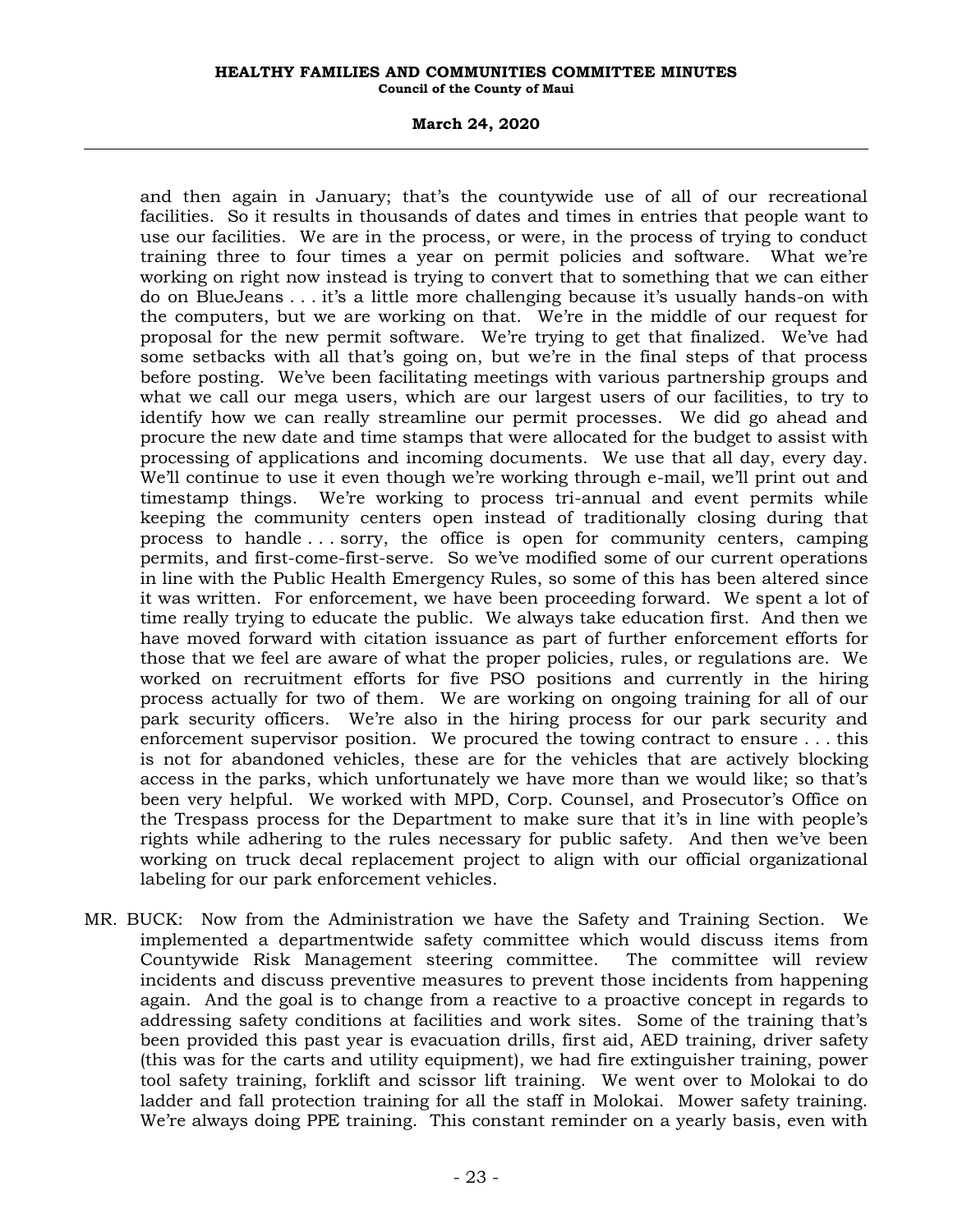### **March 24, 2020**

the new employees. And then we have talked about . . . and then we give general office safety training for all the office staff and the clerks. We're ongoing the monitoring of PPEs, base yards, and safety needs of all Department staff. The Parks Program includes Maintenance Division (Construction Maintenance Section, Beautification Section and Waiehu Golf Course) and Parks Planning and Development Division. Expansions for 2020 was a computer applications support technician I [*sic*], this was the one that we had really requested hard for this. This is to help us with some of our maintenance connections and some other things that we would like to do for preventive maintenance and be able to keep track of our expenses when we maintain facilities so that when there's a question is . . . was . . . what is costing us to repair a facility or if we're planning a new park, what would be some of the maintenance costs or do we intend to pay some of those costs? The equipment, all budgeted equipment has been procured and are awaiting delivery by contracted vendors. Figuring out why we're not working here. There we go. Maintenance, okay, the Maintenance Division, just to give you an update, they did the installation of new scoreboards at the Central Maui Regional Park. Lahaina Recreational Complex, all the dugouts were repaired. Mayor Hannibal Tavares Community Center, we did parking lot upgrades. Lanai Community Center, it was fumigated. Velma Santos Center is interior upgrades. War Memorial Football Stadium, we got turf improvements from our division. Over at Lihikai Park, we went from quick couplers to an automatic irrigation system. We've done improvements to Kalama Park, the field itself. And we have completion of the request for proposal for Kapueokahi Bay statue, plaque, and sign. Oops, went too far. Sorry for the . . . okay. This is just some pictures of some of the projects that were done regarding our Maintenance Division. So we'll go over the next slide. As most of you know that during this year we went through a green . . . renovations have been completed. We have a new reservations system to go live in July 2020. We're in the process of installing a new grease interceptor pending final permit approvals. We're doing in-house repair of the interior of the restaurant to begin in April, so that when we find the grease interceptor completed and installed then we'd be able to open up the restaurant again. Continuing on with the master plan for the new clubhouse. And we have a consultant team that's working on two different design concepts. Maintenance in the Waiehu Golf Course Fiscal Year 2020 Operational Update. I really don't want to go through item by item, but it's on your handout. We know that our revenues will be down because of the closure of the golf course for COVID-19, and during the renovations the rounds were down a little bit. On our CIP Budget Summary . . .

CHAIR HOKAMA: Okay. Hold on Deputy. Mr. Buck, hold on.

MR. BUCK: What's that? Okay.

CHAIR HOKAMA: We'll stop at this point and take CIP separately. So --

MR. BUCK: Okay.

CHAIR HOKAMA: --we'll go back on your first half of the presentation, Department, which is basically operations.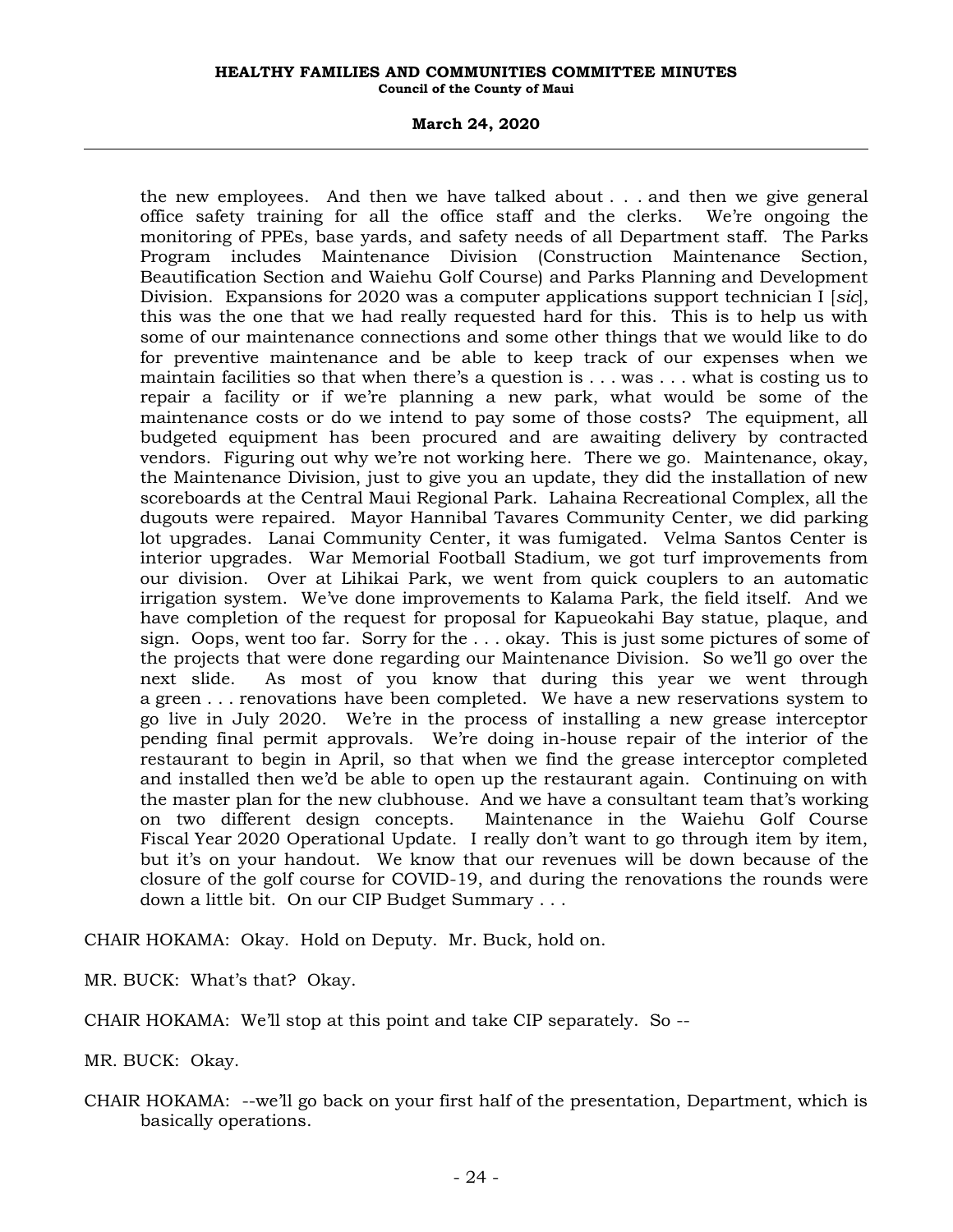MR. BUCK: Okay.

- CHAIR HOKAMA: Members, I will tell you that *. . . (clears throat) . . .* excuse me, I will appreciate questions from you. I know you don't have specific numbers that will get in the Mayor's formal presentation of the budget shortly; but I would ask, if you have questions, state your question directly. If you need one for clarification, to present it and then we'll go through the Committee Members as quickly as possible, but focus as possible as well. So we'll start off with Ms. Sugimura. Any questions from the operational side you would like to ask at this round, first round? What would be your first question?
- VICE-CHAIR SUGIMURA: So by looking at your current vacancies, the numbers that you gave, you're saying that all the vacancies, which were 56 positions, vacant positions, that they're all in process to be filled. So you have no vacant E/Ps, correct?
- MR. BUCK: That's correct. We're in the process of . . . they've been posted, recruiting. Some of them, we're still waiting for a list to come down from DPS. And then we are currently been doing interviews. And last couple of interviews it's been doing . . . we've done it through BlueJeans.
- VICE-CHAIR SUGIMURA: Very good. And with the pending COVID-19 emergency, I just wondered, would your park officers position, are you feeling like you're fully staffed or you have greater needs that are being . . . need to be filled because of the emergency and may need help?

CHAIR HOKAMA: Department?

MS. ALMEIDA: I can speak to that.

MR. BUCK: I'll let Lisa speak to that.

CHAIR HOKAMA: Ms. Almeida?

MS. ALMEIDA: Thank you, Chair. I think we're now . . . it depends how the operation changes. So yesterday, for example, we did have five officers working at the same time, park security officers; and that was a huge help given the situation, just trying to manage the different uses and the different locations. We are trying actively to fill our vacancies, and we're close. We hope to bring on three more by April 15th, so we do think that would help and we're trying to support law enforcement as best we can and keep in line with the health emergency rules.

CHAIR HOKAMA: Okay. Thank you.

VICE-CHAIR SUGIMURA: Thank you, Chair, thank you.

CHAIR HOKAMA: I'll change it up. Ms. Paltin, next, your question at this . . . for this first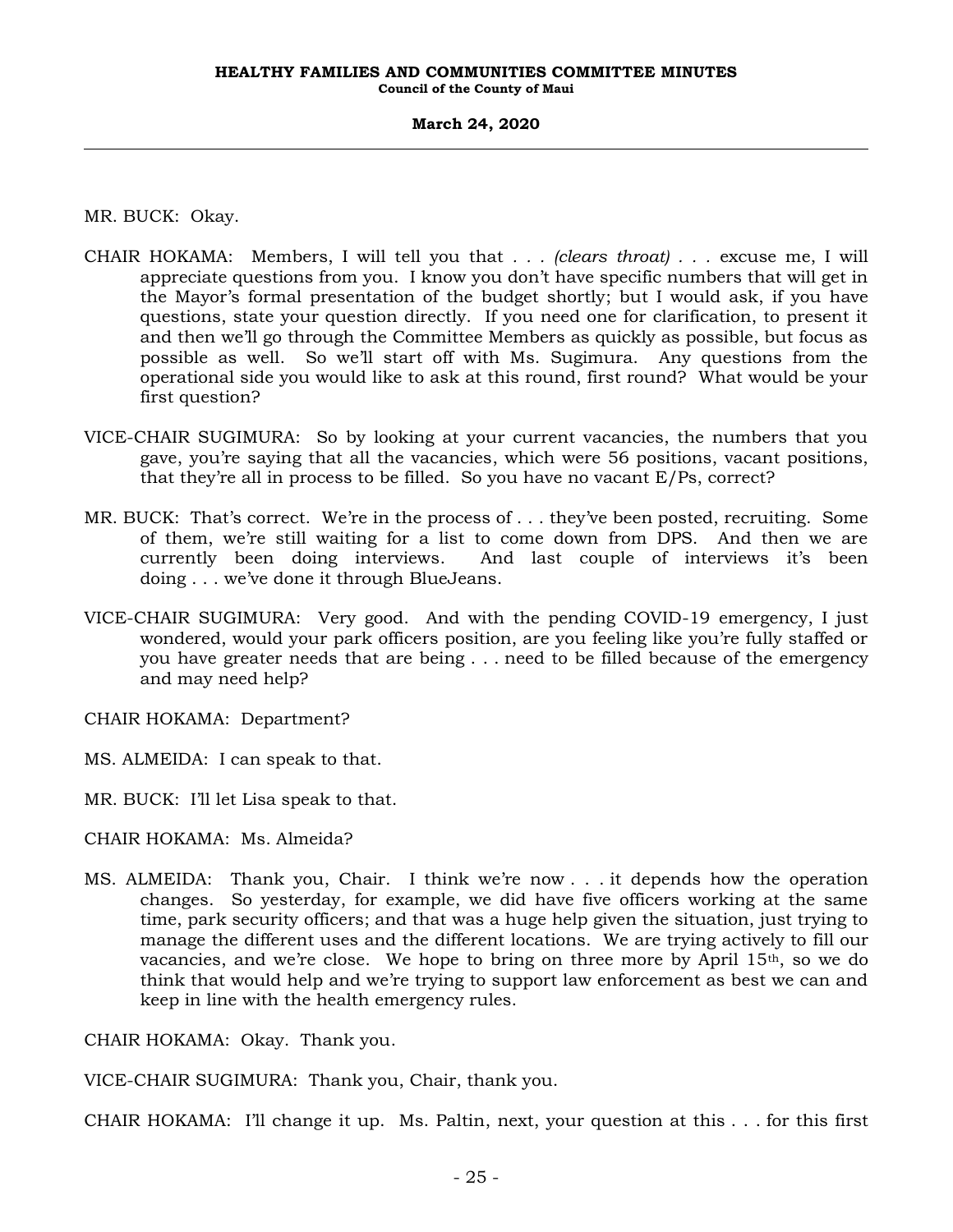round.

COUNCILMEMBER PALTIN: My question is, do we currently have an arborist in the Parks, under the Parks Department?

CHAIR HOKAMA: Mr. Buck?

MR. BUCK: No. Yes, Chair. Thank you, Councilmember. No, the Arborist, several years ago, was transferred over to the Public Works Department, because a lot of the issues that were going on had to deal with street trees. And, yeah, no, we don't have one, to answer your question.

CHAIR HOKAMA: That's a good recollection, that's a good recollection.

COUNCILMEMBER PALTIN: So it's not like a vacant position, it's just . . .

MR. BUCK: Yeah, we moved it over . . . we worked very closely with the Arborist, so when we do have street trees . . . I mean, I'm sorry, park trees that may be trimmed, we work closely with the County Arborist. The County Arborist works with our Department as far as setting up the contracts for the annual tree-trimming schedules and trimming of coconut trees.

COUNCILMEMBER PALTIN: Can I have a follow-up on that question?

CHAIR HOKAMA: Yeah, clarification, go ahead.

COUNCILMEMBER PALTIN: So does the Public Works' Arborist do inspections of all the Parks' properties to, like, on an annual basis or whatnot for diseased trees and falling branches and whatnot or is it just, like, complaint driven?

CHAIR HOKAMA: Department?

- MR. BUCK: When identifying the trees on the annual tree-trimming contract, the Arborist does, you know, work with our staff in regards to identifying what trees to . . . that need to be trimmed. It's reliant to our staff being the eyes and ears of the . . . for the Arborist. I, personally, I think the . . . not only does he has to do the complaint driven on the street trees, but going through park by park, that might be quite difficult for him. I think a lot of it has to do with just what . . . doing inspections from our staff, making recommendations to the Arborist and the Arborist coming out and doing follow-up inspections. Or if there's something that doesn't look right, the staff will get in contact with the Arborist.
- COUNCILMEMBER PALTIN: Oh, okay, thank you. Just to let you know, the Lauhala tree at D.T. Flemings by the storage looks completely diseased and should be checked out because going to fall pretty soon.

MR. BUCK: Yeah, so noted.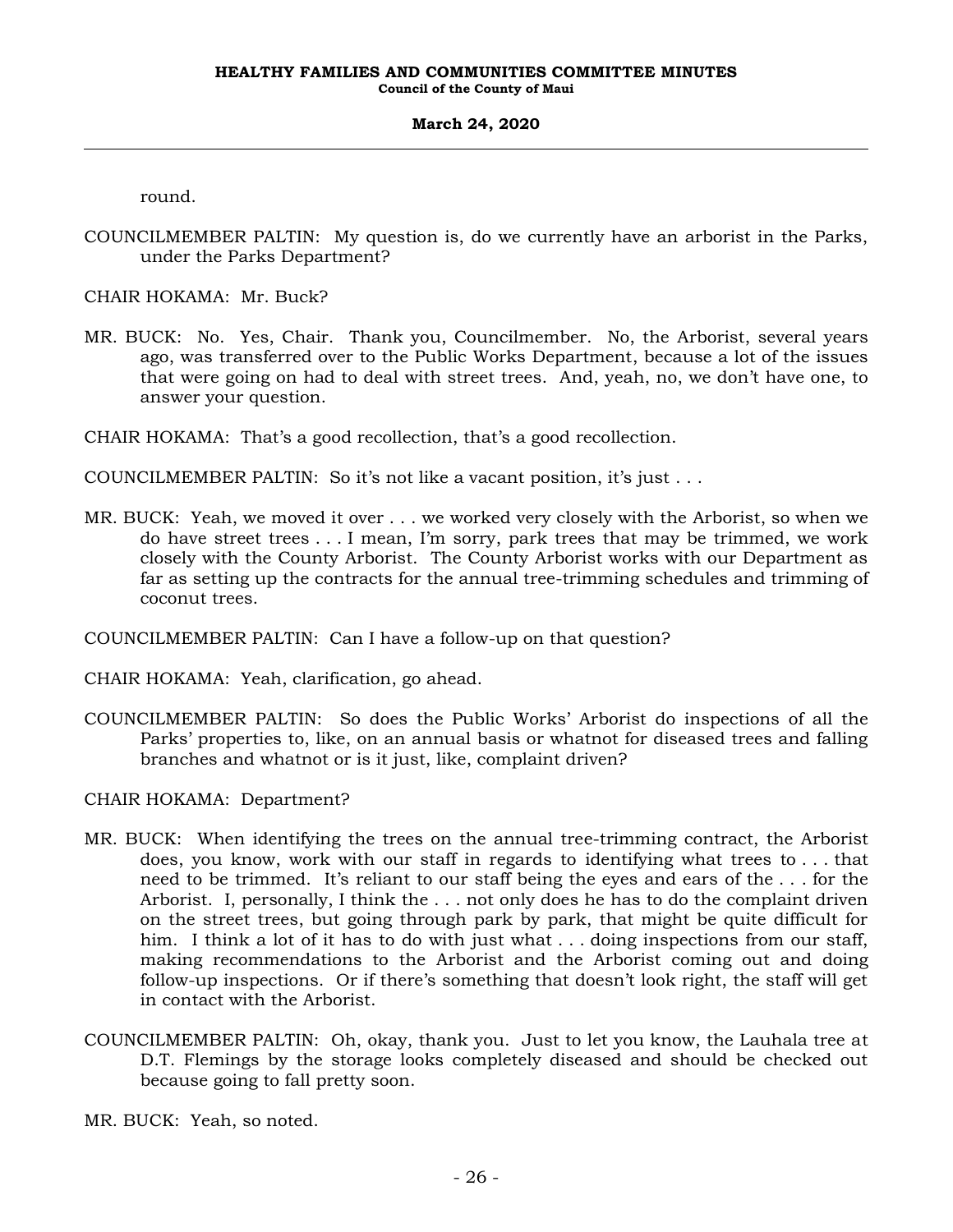CHAIR HOKAMA: Okay, thank you for that, Ms. Paltin.

COUNCILMEMBER PALTIN: Thank you.

CHAIR HOKAMA: Ms. Rawlins-Fernandez?

COUNCILMEMBER RAWLINS-FERNANDEZ: Mahalo, Chair. Aloha, Mr. Buck and Ms. Almeida. Mahalo for your presentation. So I wanted to follow up on the rate increase that the Committee recommended. So we increased the Waiehu Golf Course fees for non-residents on weekdays and weekends. Would you be able to talk about what the financial impact to that was?

CHAIR HOKAMA: Mr. Buck?

MR. BUCK: Thank you for the question, Councilmember. Coul2d we have that in writing, 'cause I don't really have that information in front of me. Unfortunately Karla's up in another meeting so if you can get . . . if we can have that in writing, we can get back to you on it.

CHAIR HOKAMA: Okay. We'll be happy to.

- MR. BUCK: It's kind of hard to say, because we were put . . . it's kind of hard to say, 'cause, you know, we were closed for awhile for renovations and . . . if we can have that in writing, I'd appreciate it.
- CHAIR HOKAMA: Okay. We'll forward that question in writing, Mr. Buck, on behalf of Ms. Rawlins-Fernandez.

MR. BUCK: Thank you, Chair.

CHAIR HOKAMA: Okay.

COUNCILMEMBER RAWLINS-FERNANDEZ: Mahalo, Chair.

CHAIR HOKAMA: Yeah, did you have a follow-up you'd like to ask?

COUNCILMEMBER RAWLINS-FERNANDEZ: Yeah. I wanted to know if the online reservations system was up and going for the golf course?

CHAIR HOKAMA: Mr. Buck?

MR. BUCK: It's scheduled to go online July 1<sup>st</sup> of this year.

CHAIR HOKAMA: Okay.

COUNCILMEMBER RAWLINS-FERNANDEZ: Mahalo.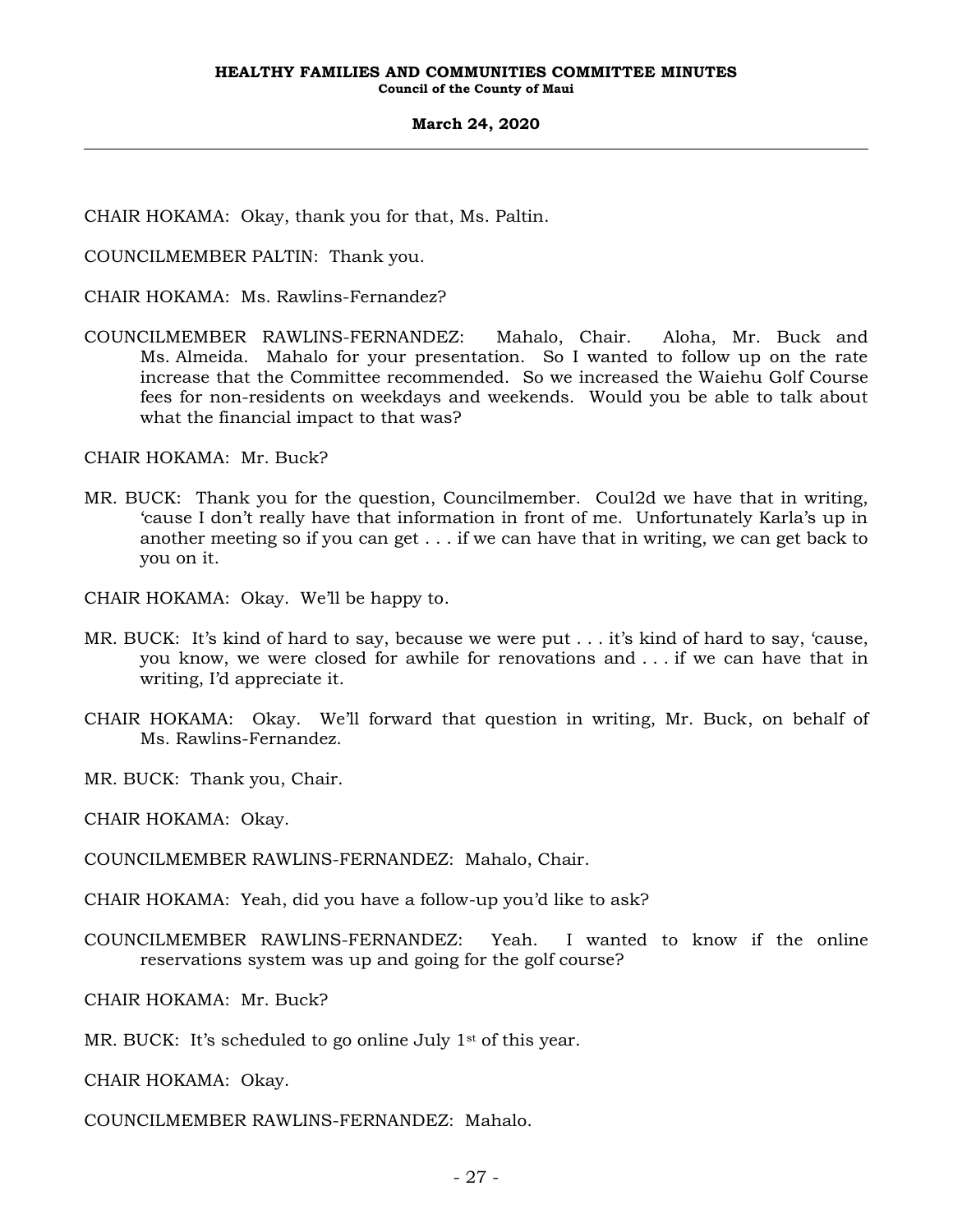CHAIR HOKAMA: Thank you. Ms. King, question please.

COUNCILMEMBER KING: Thank you, Chair. Yes, yeah, I have a couple questions, but I'll just do the first one for this round. When you're talking about permits, Mr. Buck, and thank you for waiting through all of our earlier part the meeting, by the way. This is really important stuff that you're doing at Parks and Rec. But on the permits, what do you . . . what's happening with . . . if you're booking permits right now for the future, what happens if we get, like, a month down the road or two months down the road and we're still in this, you know, this sheltering . . . shelter-at-home mode and people have cancellations, are you automatically moving them to the front or are you just like totally cancel and they have to rebook? What's happening with those kinds of . . .

MR. BUCK: Chair, I'm going to let Lisa answer that.

CHAIR HOKAMA: Ms. Almeida?

- MS. ALMEIDA: Thank you, Chair. Councilmember King, so what we've been doing is we've been trying our hardest to be as accommodating as possible during such a difficult time. So once we hear that there's a period of closure such as the one that will start tonight, actually, that will extend the closure through April  $30<sup>th</sup>$ , we are now already processing . . . we are giving the permitholder the choice so they can choose to reschedule or they can choose to cancel with no penalty. And then we are processing those cancellation requests into refunds as quickly as we can for the community.
- COUNCILMEMBER KING: Okay. And you're just . . . you're kind of proceeding with the idea that there might be this . . . there might be . . . I mean are you taking permits for like two weeks from now or are you holding off on . . .
- MS. ALMEIDA: We're highly discouraging, yeah. So we're highly discouraging people from booking too close just because of the uncertainty ahead. At the same time, we don't want to discourage people from having that hope of the future so we are encouraging people to maybe, the summertime, maybe not anything in May but maybe looking a little more towards June or July. However, that is our peak season, so most of our facilities are heavily booked for graduation and weddings. So we're waiting to see how this fares.
- COUNCILMEMBER KING: Okay, yeah, I think we're all on day by day and, you know, not seeing any immediate end to this. So thank you, Chair.

CHAIR HOKAMA: Thank you. Mr. Molina?

COUNCILMEMBER MOLINA: Yeah, thank you, Chair. And good morning, Mr. Buck and Ms. Almeida. My question will be centered on the addition of the porta-potties that the Mayor had spoken of earlier. With the Fiscal Year 2020 Budget, do you have . . . I assume the paying for those porta-potties, are those being donated or the County will be paying for those; and if we're paying for those, I assume that will come out of your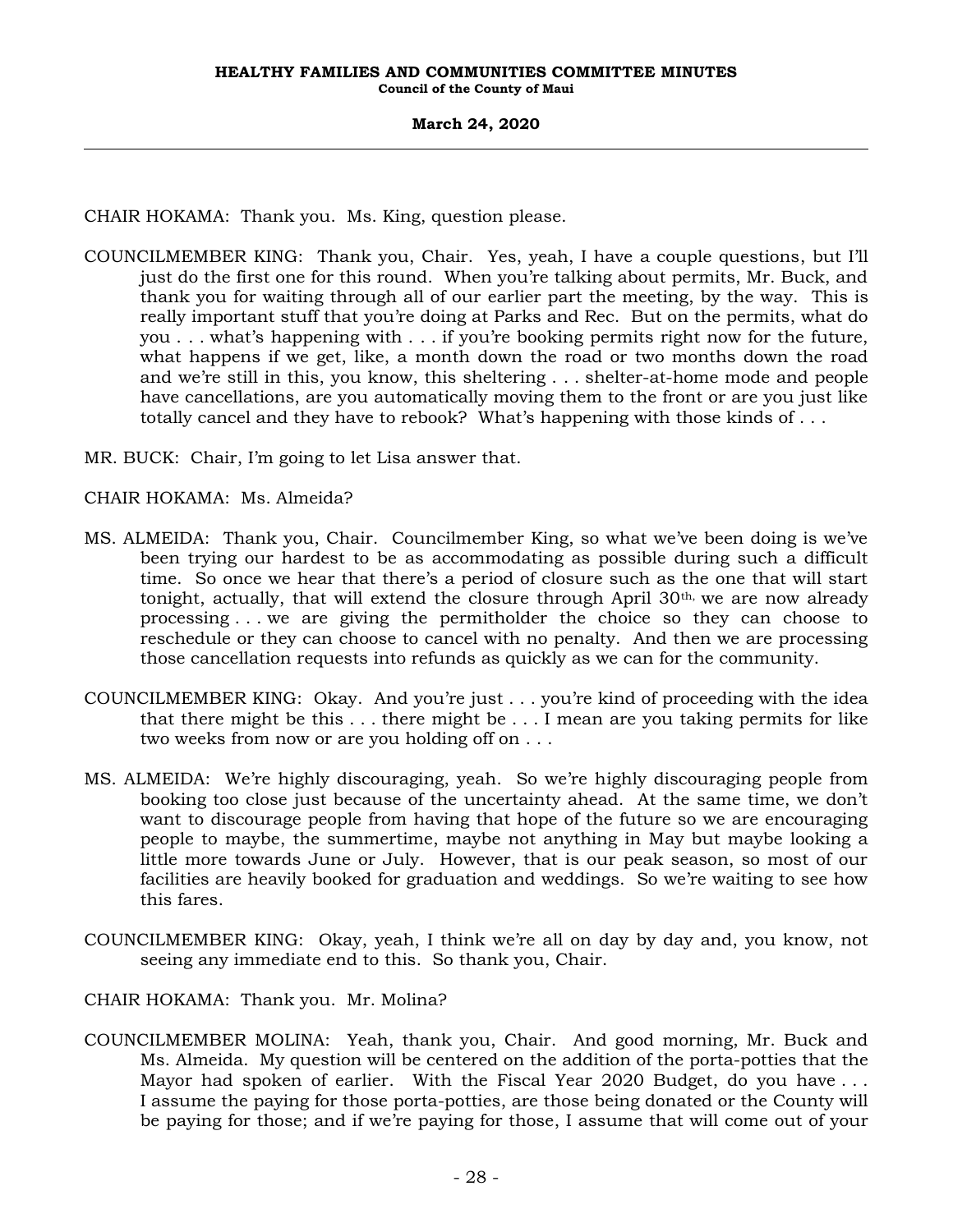Department's budget?

### CHAIR HOKAMA: Mr. Buck?

- MR. BUCK: Right now, Chair, Councilmember Molina, yes, we've actually had to up the . . . we did a revision to the contract for the porta-potties to provide the additional service and the additional porta-potties. Hopefully, we're looking at . . . we've been looking at our budget, and right now it looks like our budget may cover that.
- COUNCILMEMBER MOLINA: So there is a chance, I guess depending on how long the beach closures go, you may have to come back to the Council for a budget amendment to, I guess, take care of this expense?

CHAIR HOKAMA: Department?

- MR. BUCK: We hope we don't have to go that far, but you never know what the future's going to hold out. So, at this time, we're banking on that we're going to get out of this soon and that we'll be able to cover all the expenses.
- COUNCILMEMBER MOLINA: Thank you. And, Chair, one last follow-up question.

CHAIR HOKAMA: Go ahead.

COUNCILMEMBER MOLINA: Mr. Buck, the contract with Ka Lima O Maui, and now with the closure of our Parks' bathrooms, how many bathrooms are being closed and any adjustments to that contract or do we just, we have to bite the bullet basically if we close the bathrooms, we pay Ka Lima O Maui no matter what, would that be correct?

CHAIR HOKAMA: Department?

- MR. BUCK: Chair, Councilmember Molina, thank you for that question. What we have done is working with Ka Lima, we know that some of the facilities, or basically all the facilities that they were maintaining have been closed. What we're doing now with it, we're reassigning them to different tasks, to go in and, you know, start doing pressure washing of pavilions, stripping/waxing floors, numerous projects that we're trying to finalize. 'Cause one of the things that Ka Lima was worried about was the layoff of their employees. They wanted to keep their employees busy, keep them working. We're going to be repurposing them along with our staff to just start doing, what we call, deferred maintenance. Some of the stuff that we want to do it, but we haven't been doing because the facilities were being used. So, no, we're not going to be eating their contract, they're going to be working for their contract.
- COUNCILMEMBER MOLINA: Okay, great. Well, thank you for that, Mr. Buck. Thank you, Mr. Chair.
- CHAIR HOKAMA: Thank you. Ms. Kama, your question.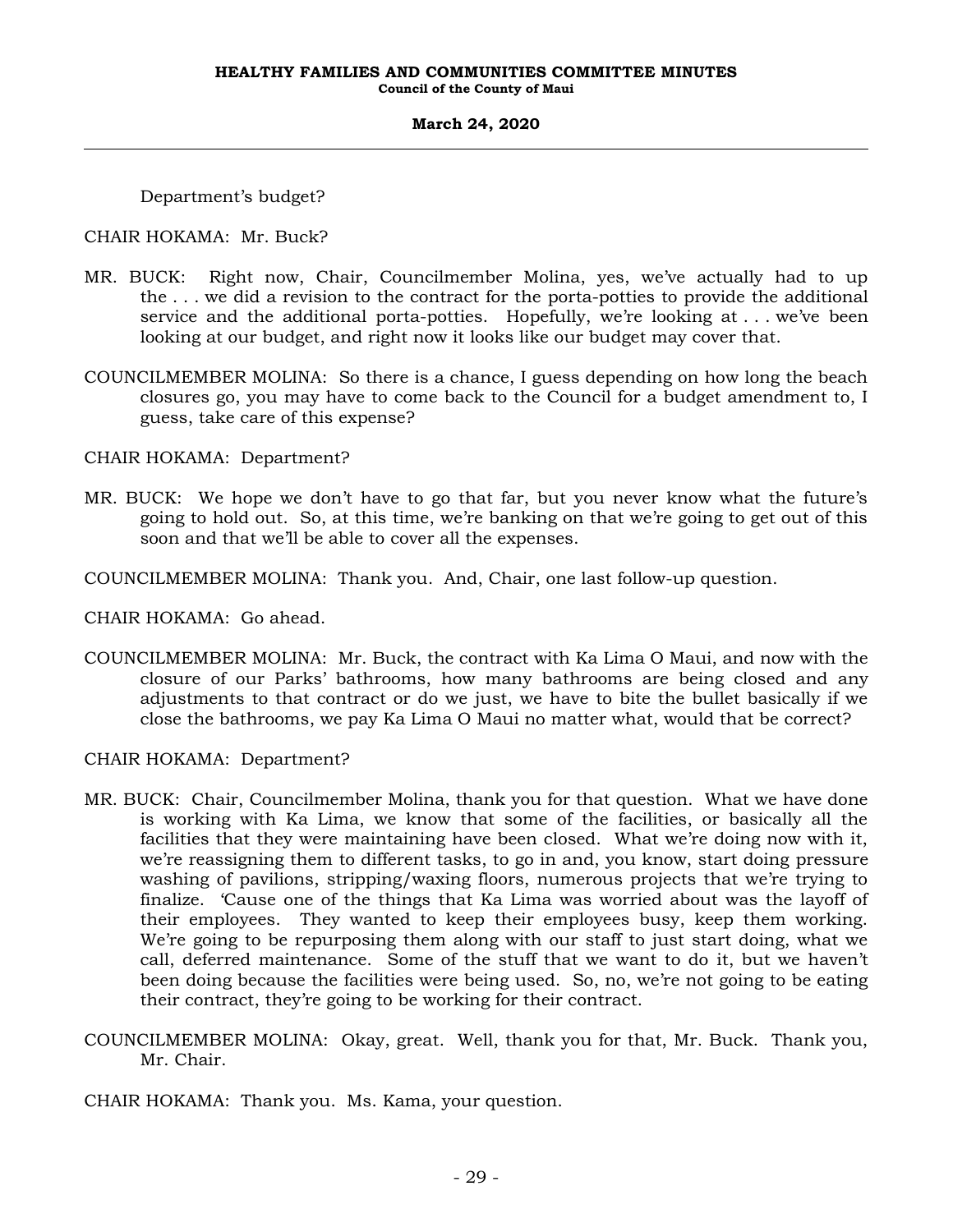COUNCILMEMBER KAMA: Thank you, Chair. So, Mr. Buck, on your Maintenance Division FY 2020 Operational Update, when you talk about the improvements that you've made to the scoreboards at the Central park and Mayor Tavares Community Center parking lot, et cetera, are all of those operational updates completed or are you still working on them?

CHAIR HOKAMA: Department?

MR. BUCK: Thanks, Councilmember Kama. A lot of them are either in the process of being completed or some have been completed. I don't have the exact, but most of them are completed. And if they're not, we're in the process of finishing them up. You know, even though it's . . .

COUNCILMEMBER KAMA: Okay. So . . .

MR. BUCK: Go ahead.

CHAIR HOKAMA: Ms. Kama, go ahead.

COUNCILMEMBER KAMA: Specifically the War Memorial . . . the Velma Santos Community Center interior upgrades. When do you anticipate that, if it's not completed, to be completed?

CHAIR HOKAMA: Department?

MR. BUCK: The Velma Santos . . .

CHAIR HOKAMA: Correct.

- MR. BUCK: It was completed. We enclosed it, we did painting, and some other things. We didn't do the initial . . . we did a lot of upgrades: upgrade the lighting, did a lot of repairs, repainting. And then we're planning on, in an upcoming fiscal year, is to do the air conditioning of the facility; that will be one of our requests.
- COUNCILMEMBER KAMA: So when would you anticipate the air conditioning to be installed and completed?
- MR. BUCK: Well we have . . . that's going to be our request for the '21 Budget. So, by the time we go . . . we want to anticipate to get completed in one year, but we're putting it in this year's budget and then we're going to go . . . yeah, of course, you got to go through design and felt we plan to have it hopefully operational by the end of next year.

CHAIR HOKAMA: Very good. So, Ms. Kama, that was sneaky –

COUNCILMEMBER KAMA: Thank you. Thank you, Chair.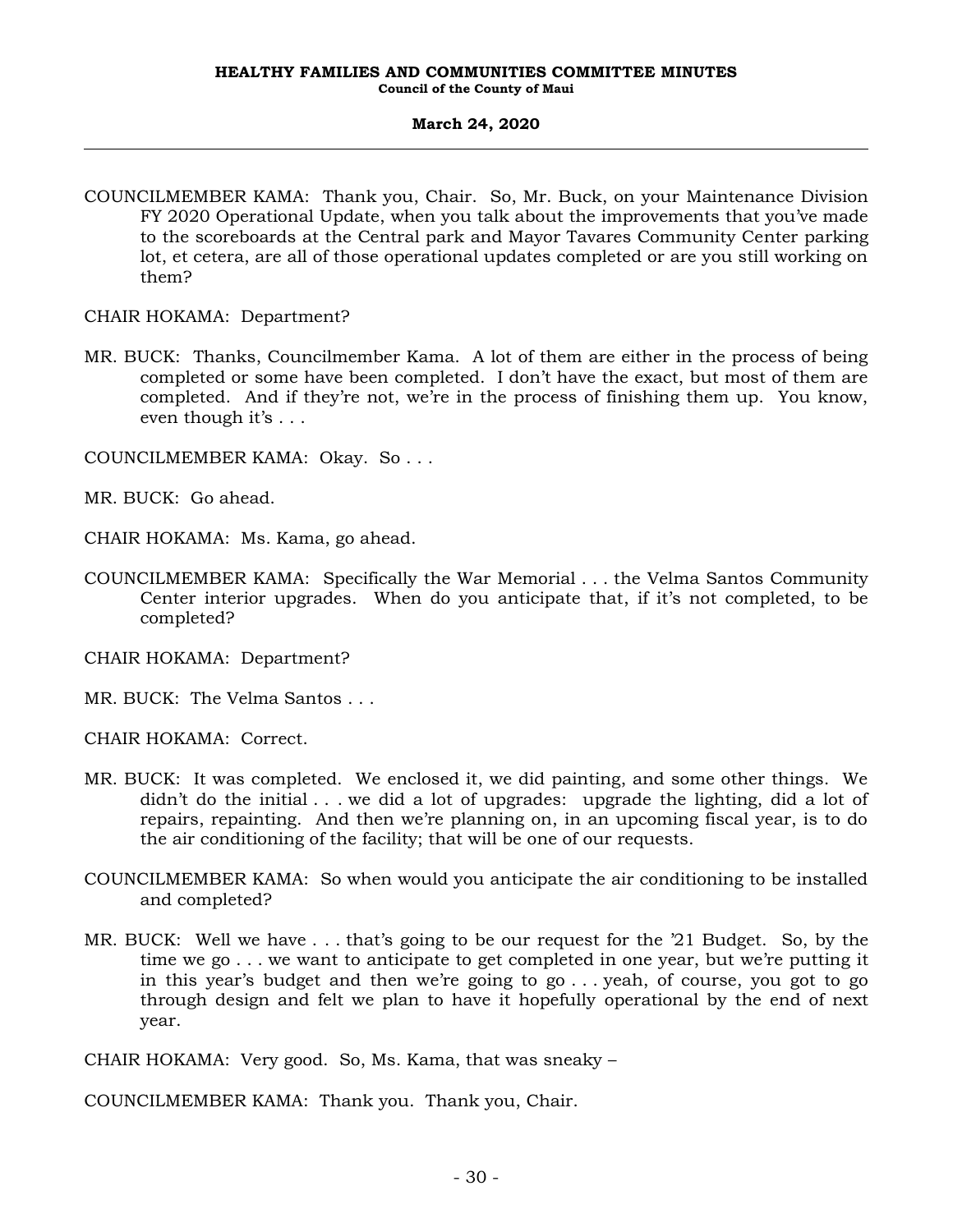CHAIR HOKAMA: --you got one operational and CIP question all at once; that was very good. So I'm going to ask a follow-up question with the golf course, because you brought it up under the maintenance component, Mr. Buck.

MR. BUCK: Yes?

- CHAIR HOKAMA: Regarding inhouse repair of the restaurant, you talked about the grease trap and whatnot. How much money is the Department planning to spend, because again, knowing where we are with the crisis, knowing that we are open to a master plan with new facilities, I just want to know how much we currently spending for this type of upgrades, which is the grease trap.
- MR. BUCK: Well, if we're going to have a restaurant, we need to do the grease trap anyway. So even if we go ahead with the new building, we'll still need to have the grease trap installed.
- CHAIR HOKAMA: Okay. So . . .
- MR. BUCK: As far as . . .
- CHAIR HOKAMA: So, Mr. Buck, you telling the Committee this morning that irregardless of the options we plan for a new facility, the grease trap you asking us or you telling us, you will be installing shortly will be part of the new project?
- MR. BUCK: I'd hate to say that. No.
- CHAIR HOKAMA: 'Cause then I can understand some of your preplanning and then we would say then, this should be under CIP instead of operations.
- MR. BUCK: Well our intent was to . . . we know it's going to take a while for the new clubhouse. Our plan was to get the restaurant back in operations. As far as what the cost is going to be, I would have to provide you . . . do written, 'cause I don't have that information in front of me as far as the cost right now.
- CHAIR HOKAMA: Yeah, we'll forward the question to the Director's office and maybe the Superintendent can assist you folks in responding, but we'd like some information regarding the course, the impact of your operational maintenance project as it regards to your CIP, so that we can make a better --

MR. BUCK: Okay, Chair.

- CHAIR HOKAMA: --decision down the road. And then, under your . . . I appreciate your movement in enforcement and your efforts to fill positions. So once again, under the issuance of citation portions, currently no Parks' employee is certified to write out citations, is that correct, Mr. Buck?
- MR. BUCK: I'm going to leave it up to . . . I'll turn that over to Lisa.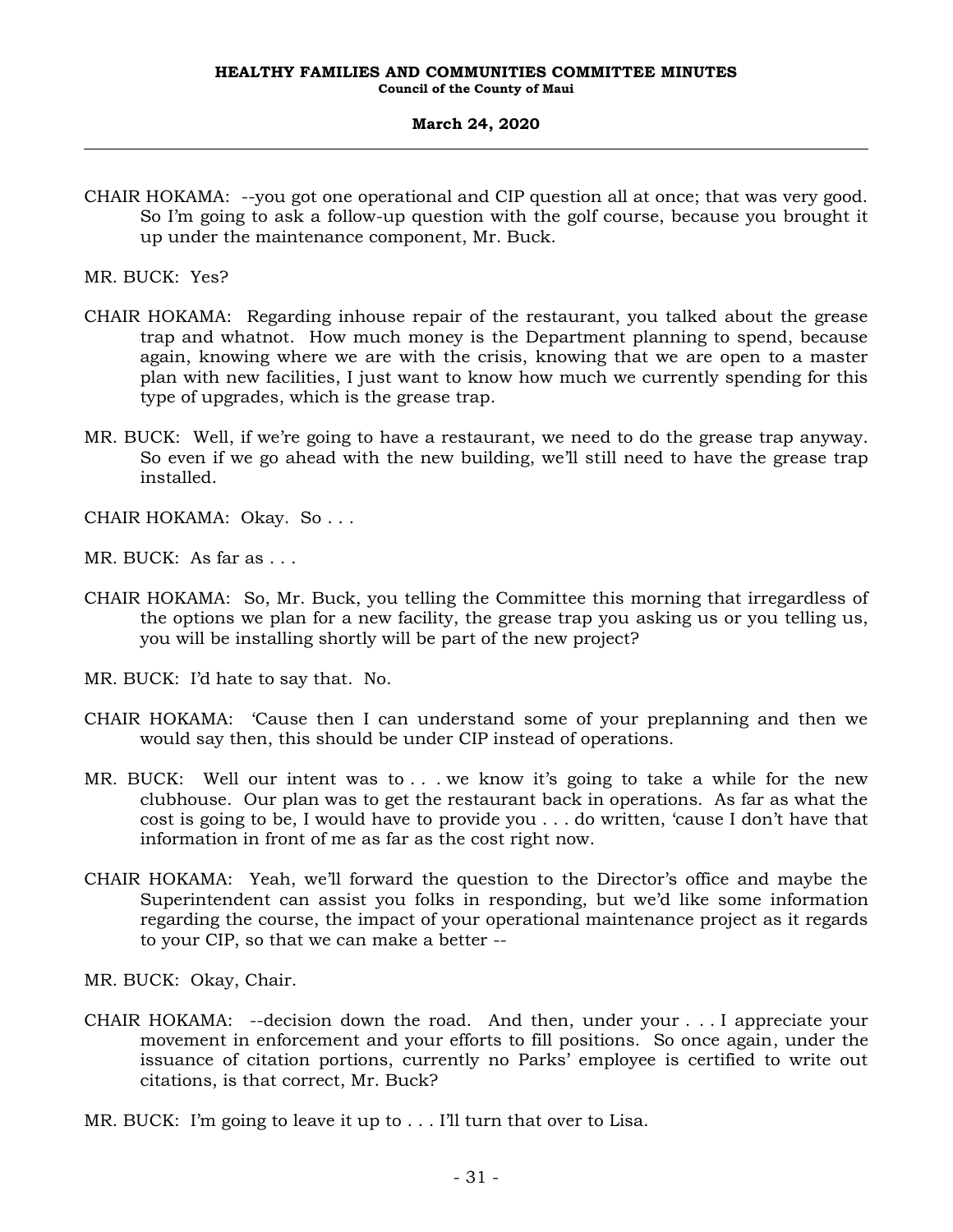CHAIR HOKAMA: Lisa Almeida?

- MS. ALMEIDA: Hi, Chair. So currently we are authorized to issue citations as they're specifically laid out in Chapter 13.04; so this is out for us, specifically, our scope of authorization.
- CHAIR HOKAMA: Okay. And your officers are certified to issue?
- MS. ALMEIDA: Yes --
- CHAIR HOKAMA: Okay, very good.
- MS. ALMEIDA: --with a limited extent, yes.
- CHAIR HOKAMA: Yeah, within the parameters as allowed by law, that is correct. Okay. Thank you for that. Ms. Sugimura, round two, do you have a question for the Department under operations?
- VICE-CHAIR SUGIMURA: Yeah, kind of related to all of this is, how does all of this . . . I see we're also including COVID-19 implications, but graduation and what's going to happen to those organizations that have, you know, have permitted with us. And I think graduation's kind of a biggie.
- CHAIR HOKAMA: Okay. Mr. Buck, can you respond for the Department?
- MR. BUCK: Right now, one of the, as we know, one of the challenges that we are having with graduation, and we've been working closely with the schools. For both Baldwin and Maui High Schools is the logistics of the use of the stadium as far as parking and getting people in and out and emergency access for those graduations. I'm not sure what's going to happen on the DOE side. We haven't heard. We do know, like for example, UH Maui has canceled their commitment. I don't know where the DOE is at, at this time, in regards to graduations. Because remember, that's going to be a large gathering; and unless we're out of the public health emergency, I don't have an answer for you on that.
- VICE-CHAIR SUGIMURA: Okay. Thank you. I guess you're ... yeah, thank you for meeting with the schools early on when this all came up. And I guess we have to wait to see what the COVID-19 and how we'll progress with it. But, so you're waiting on DOE on that then?
- MR. BUCK: Yeah, that's correct. It's going to be their call as far as if they're going to go ahead with the COVID . . . I mean with graduation during this COVID-19 situation. If they go ahead with the graduation and we're out of the alarm period or we're out of that whole . . . this whole situation, then we'll continue working with the schools. You know, as I said earlier, one of the challenges is the use of the stadium for Baldwin and Maui High, but we've been working mostly with them and how to accommodate them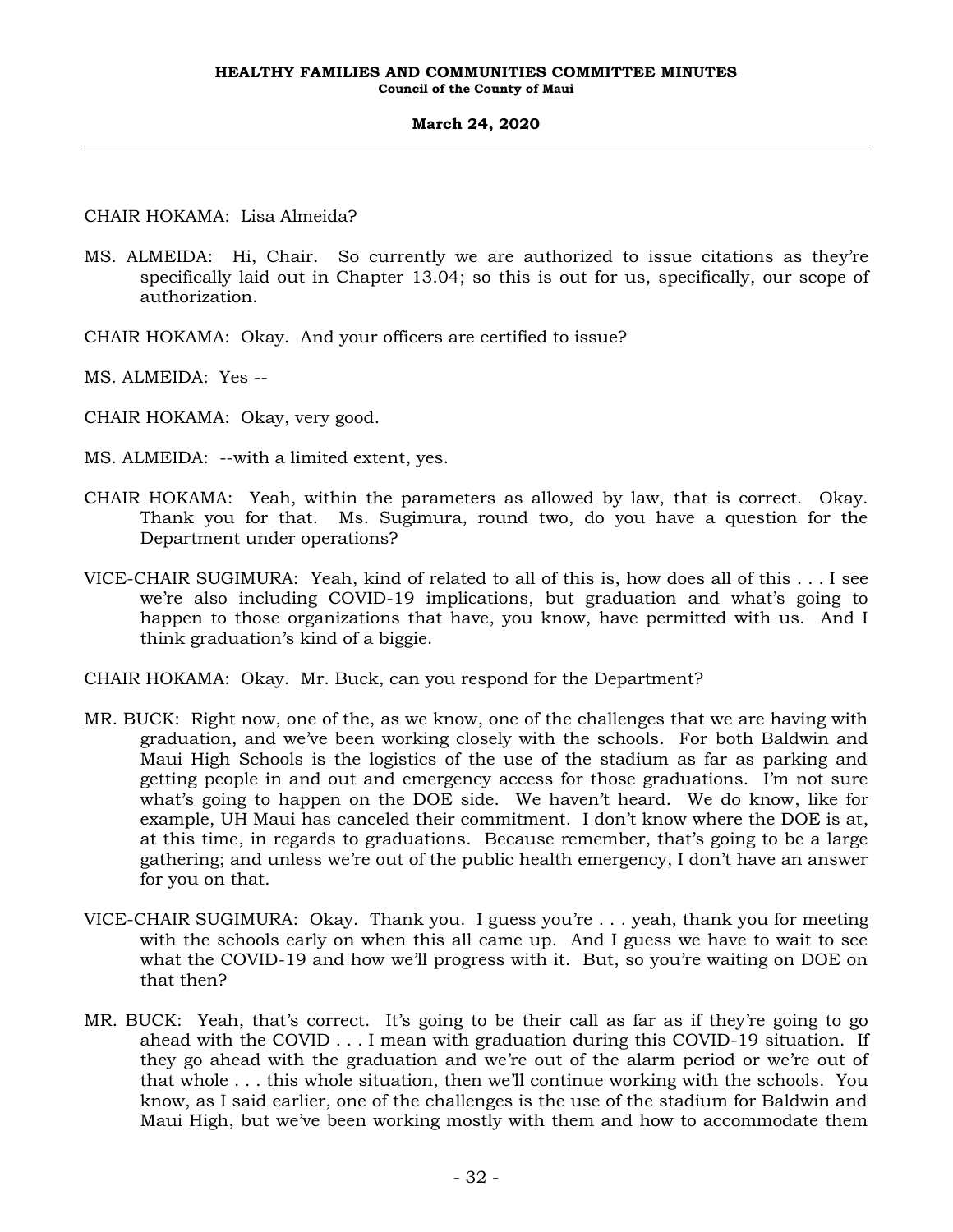so we can continue with that project.

VICE-CHAIR SUGIMURA: Okay. CIP, I guess I'll wait. I want to know that status of all the CIPs and how we're progressing through COVID.

CHAIR HOKAMA: Yeah, we'll hit that --

VICE-CHAIR SUGIMURA: Thank you.

CHAIR HOKAMA: --after we get done with operations.

VICE-CHAIR SUGIMURA: Thank you.

CHAIR HOKAMA: And again yeah, Director Buck, we know you need to work with State and County proclamations and directives regarding public health and safety, so I appreciate Ms. Sugimura's questions. I don't know how any school's going to do it, since there's more than ten graduates per class. How're you going to get . . . not the numbers within workable health standards. So I think it speaks for itself that we're all going to need to adjust this year. Let's see. Ms. Paltin, next, any question for this round?

COUNCILMEMBER PALTIN: Thank you, Chair. My question, I don't know if the rest of the Members were getting a lot of e-mails and phone calls from the swimming-pool users about, I guess, the permits. And I just was wondering if you can provide us an update on the situation and if the things have been worked out to everybody's satisfaction with, you know, I guess the water polo, the diving teams, the swim teams, the masters programs, and whatnot. I really have been getting a lot of calls.

CHAIR HOKAMA: Department?

MR. BUCK: Chair, I'm going to turn that over to Lisa. She was in the heart of all of that and she was . . . her staff worked diligently with the various organizations, trying to address some of the concerns and still be compliant to the various ordinances and the Budget Ordinance . . .

CHAIR HOKAMA: Thank you. Ms. Almeida?

MS. ALMEIDA: Thank you, Chair. As Deputy Director Buck just stated, I think what we found with the swimming pools was a situation that there were a number of users that were being processed under one umbrella organization, which normally is not a problem except in this case, with the way that the rates and fees are set forth, it's designed very specifically to allow youth leagues, senior organizations, and ADA organizations to pay no fees other than deposits. And what we found was that unfortunately some of the uses included adult recreation. And so we've worked really hard to split that up. It's not meant to be any type of penalty or anything like that. It just wasn't something that we were aware was occurring as we researched into it. We've since rectified the situation. We are now processing the permits correctly but it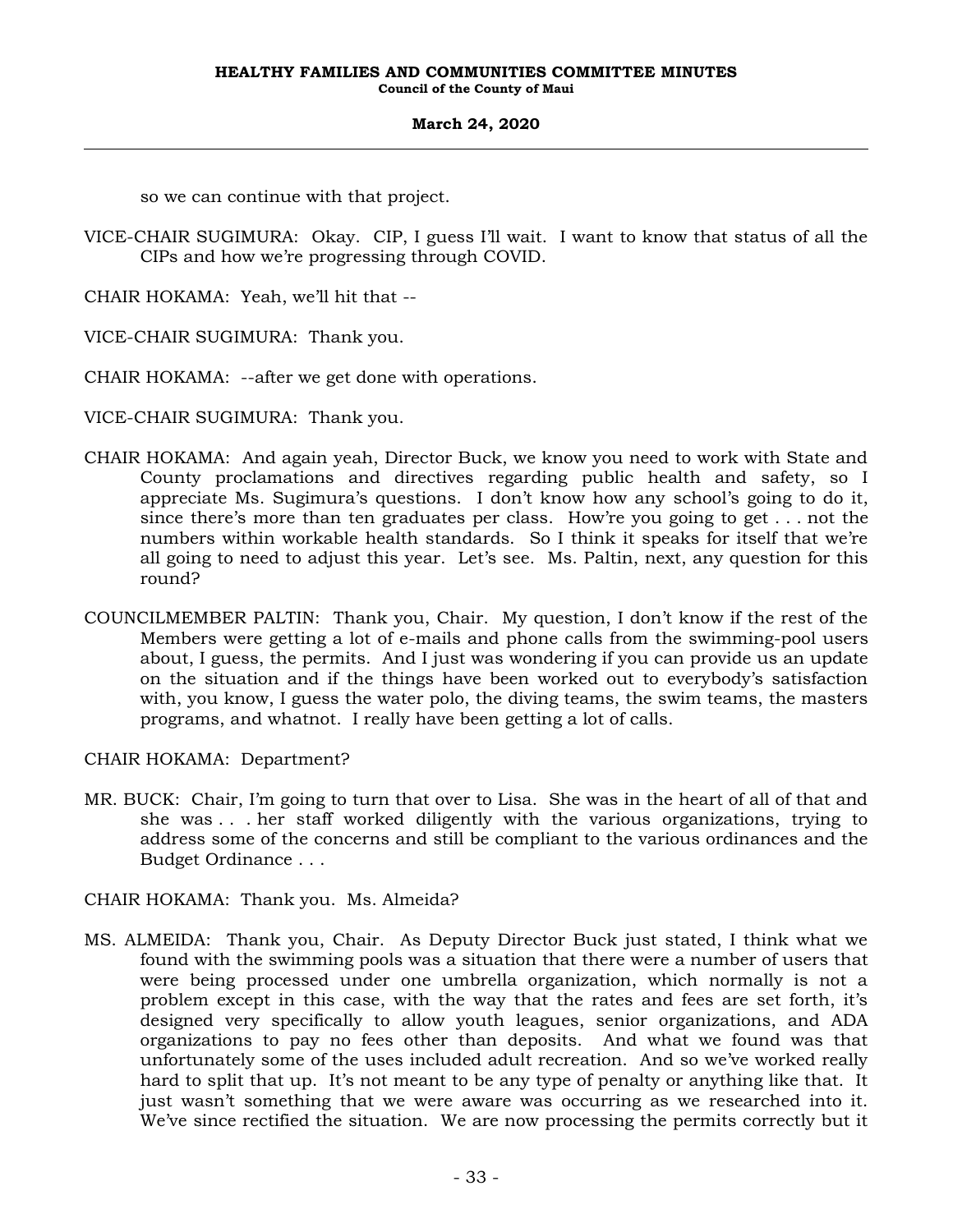is requiring quite an adjustment on our part as well as the community's part as there are fees that are set forth in the budget for the use of our facilities, such as swimming pool rental, court rental, gym rental, and all of our other users are paying these fees; so we went inline with the budget ordinance.

CHAIR HOKAMA: Okay. Ms. Paltin?

COUNCILMEMBER PALTIN: Thank you, Chair. So moving forward, right now all of those permits are not going on because of the COVID-19. But I guess one of the issues that folks were bringing up to me is the masters swimming program. They said was primarily senior based although not exclusively senior based. And is there any way to address that sort of situation where a majority of the users are seniors, or would they then have to pay the adult fee for use? I just am wondering if there's any kind of happy medium for those folks.

### CHAIR HOKAMA: Department?

MS. ALMEIDA: Thank you, Chair. So we actually spent probably over 100 man hours working on this with the users, diligently trying to break apart any organization that could fit into a category that would allow the use in the way that they were most accustomed to it while being fully in line with the Budget Ordinance. And so if it's the Council's will to amend the Budget Ordinance to allow for mixtures such as that, then that's something that we can work with. But, at this time, we are adhering to the ordinance as it's written, as we've applied to the rest of the community. But, yes, we've worked really hard. And one example of that is initially the applications were for mornings on Mondays, Wednesdays, and Fridays, as an example; and evenings on Tuesdays, Thursdays, and Saturdays. But when we audited it and we worked together with them, we found that if they would do mornings and evenings on the same day, we charge our rental rate as a daily charge; so that cuts more than \$2,600 off of the total value of that permit. And so we've done everything we can to try to analyze the use and consolidate the use based on the groups that are using the facility and the way that the Budget Ordinance is currently crafted.

COUNCILMEMBER PALTIN: Thank you. Thank you so much for all your hard work.

MS. ALMEIDA: Thank you for your support.

- CHAIR HOKAMA: Thank you. Ms. Rawlins-Fernandez?
- COUNCILMEMBER RAWLINS-FERNANDEZ: Mahalo, Chair. I wanted to quickly follow up on the online reservations system. For July  $1<sup>st</sup>$ , as the date to go live, does that include the permitting system, Parks' permits and stuff?
- CHAIR HOKAMA: Department?
- MR. BUCK: No. Online, it would be for the golf course. We're currently working on an RFP and we're about ready to send it out for the software system, so we do not have a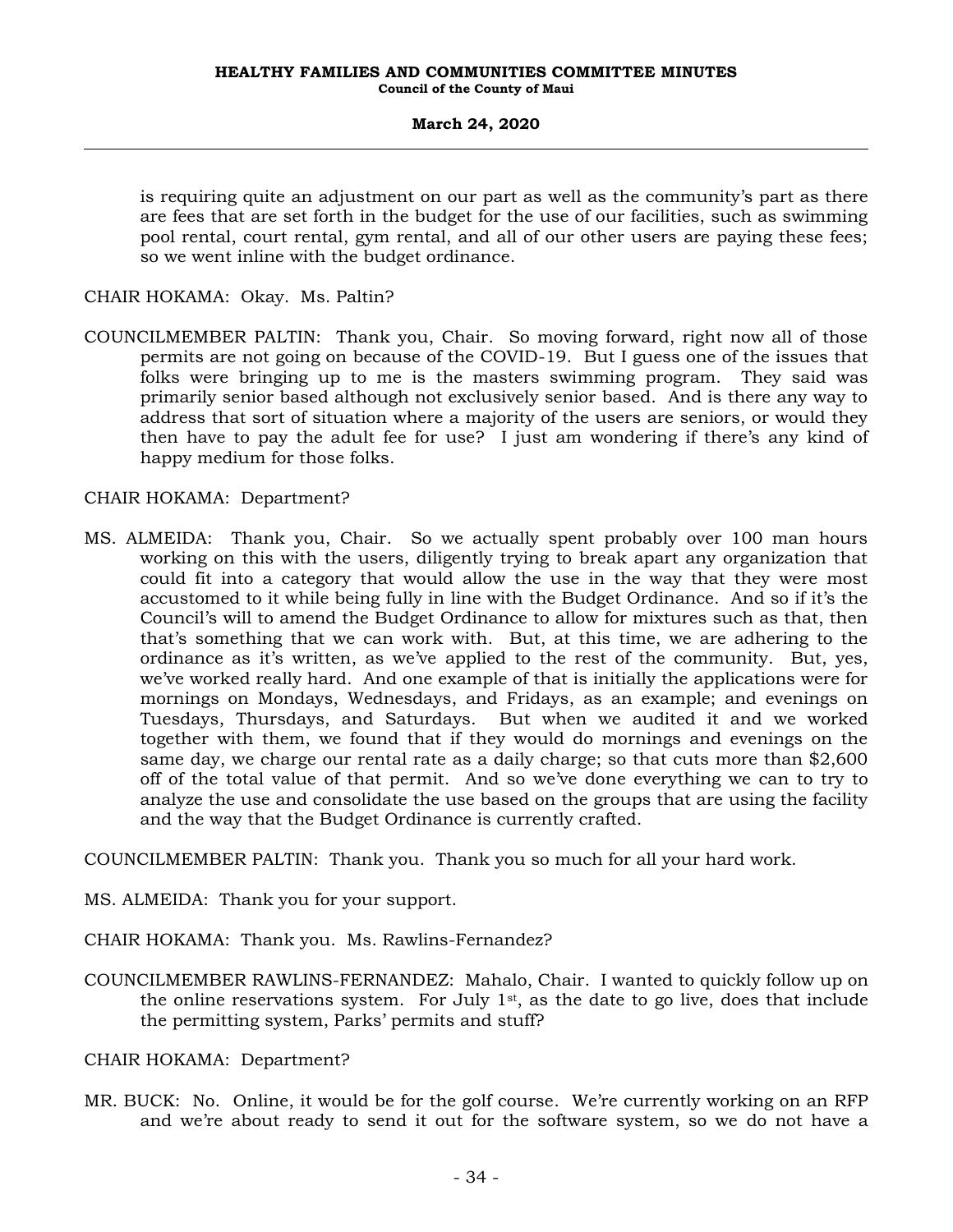go-live date for the Parks' reservations system yet. We're finalizing the RFP that's going to be going out soon. And hopefully we're going to encumber the funds before the end of the fiscal year and then we'll be working with the vendors as far as doing the, what they call, integration process . . . there's an integration period and everything else, but we do not have a set, go-live date yet for the Parks' . . the permits reservations. But the golf course is scheduled for July  $1<sup>st</sup>$ .

COUNCILMEMBER RAWLINS-FERNANDEZ: Okay. Mahalo for that update, Mister . . . and then, quickly, for the equipment maintenance tracking software, how is that working for the Department?

CHAIR HOKAMA: Mr. Buck?

MR. BUCK: We're in the process of recruiting the position. I don't want to throw any department under the bus, but we did have . . . worked very hard with DPS and we finally were able now to recruit for it and we are in the process of recruiting for that and we should be hiring somebody soon for that position. But it's . . . 'cause that was basically a new position, well at least for our Department so it was a little bit challenging for us to get the position okayed and to move forward. So we've been moving forward and we should have somebody onboard. Once we get that person onboard, get 'em situated, and we may be able to answer that question the same time next year.

COUNCILMEMBER RAWLINS-FERNANDEZ: Chair, question for clarification on that?

CHAIR HOKAMA: Proceed.

COUNCILMEMBER RAWLINS-FERNANDEZ: Mahalo. Okay. So in order to get the tracking, the maintenance tracking software going, the Department needs someone to operate this system?

CHAIR HOKAMA: Mr. Buck?

- MR. BUCK: We have the maintenance . . . the maintenance connection software is in place and it's being used as far as tracking work orders and the cost for each work orders and projects. What this new person is going to be able to . . . there's a lot of other functionalities that will make the Department more efficient that we actually need somebody fulltime dedicated to do that. That same person will be, also will be, working with some other software applications to increase efficiency of the maintenance side and do a better tracking of our assets, the costs of our assets. So and we're using it, but we're not using it to . . . we're using it as a basic tool now for maintenance tracking, but there's some functionality that we want to start using.
- COUNCILMEMBER RAWLINS-FERNANDEZ: Mahalo for that clarification, Mr. Joiner [*sic*], and I love that the Parks Department is embracing technology.

CHAIR HOKAMA: Thank you. Ms. King?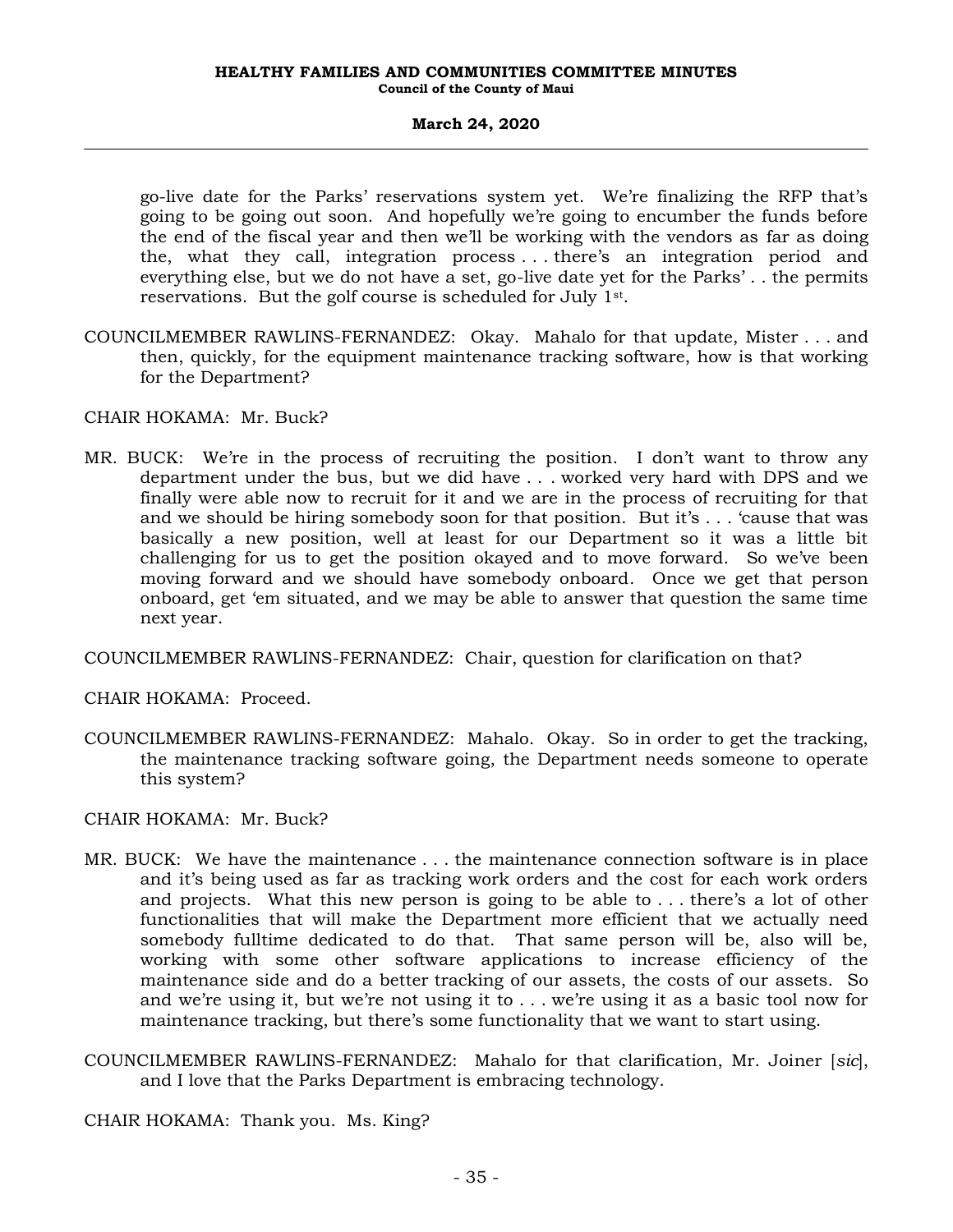- COUNCILMEMBER KING: Thank you, Chair. I certainly have a . . . I think this is going to be probably something you're going to have to send a question in maybe to the Department. But I have a question about like the balance of Carryover/Savings from vacant positions, positions that were funded for this year that haven't yet been procured. 'Cause I know we usually put in there for half or three-quarter position, and it sounds like there's some positions that are still in procurement so they only have a quarter of this year left. But there's also I'm hearing there's going to be a shift in where people are working because our beach parks are closed and so maybe we don't need the park rangers as much, or maybe we need them more. But is there going to be like a report coming or can we get a report of where the Carryover/Savings are and where the monies being spent that are extra . . . where there's extra labor needed because of the lockdown and because of the balance of services like the porta-potties versus the beach park restrooms. But I just . . . I'm hearing a lot of, we're doing this instead of that and then we have open positions, and you have positions that were funded for the year, but are still in procurement and we're already almost in April. So there seems like there's a lot of movement in the . . . and I'm sure it's like this for every department, but I'm just wondering if we can get, without too much burden on the Department, if we can get some kind of report so that we know where the money is being shifted to and if there's new money needed or if there's Carryover/Savings where there's not any money needed. Is that clear, Chair?
- CHAIR HOKAMA: As clear as I can understand it, yes, Ms. King. We will forward that question, 'cause I believe the Department needs some time in crafting the response properly for you and the Committee.
- COUNCILMEMBER KING: Yeah, yeah.
- CHAIR HOKAMA: So we will forward . . .
- COUNCILMEMBER KING: I didn't . . .
- CHAIR HOKAMA: I will forward that question. We will work with your office to ensure that we've stated the question appropriately for response.
- COUNCILMEMBER KING: Okay. Great.
- CHAIR HOKAMA: And any questions, Mr. Raatz, Lesley, for the Member? Yeah, we'll work with you and craft a question or questions appropriately, Ms. King, for a response –

COUNCILMEMBER KING: Great.

- CHAIR HOKAMA: --and we'll make sure that . . .
- COUNCILMEMBER KING: And then I just have one . . . thank you so much. And I just have one quick follow-up question –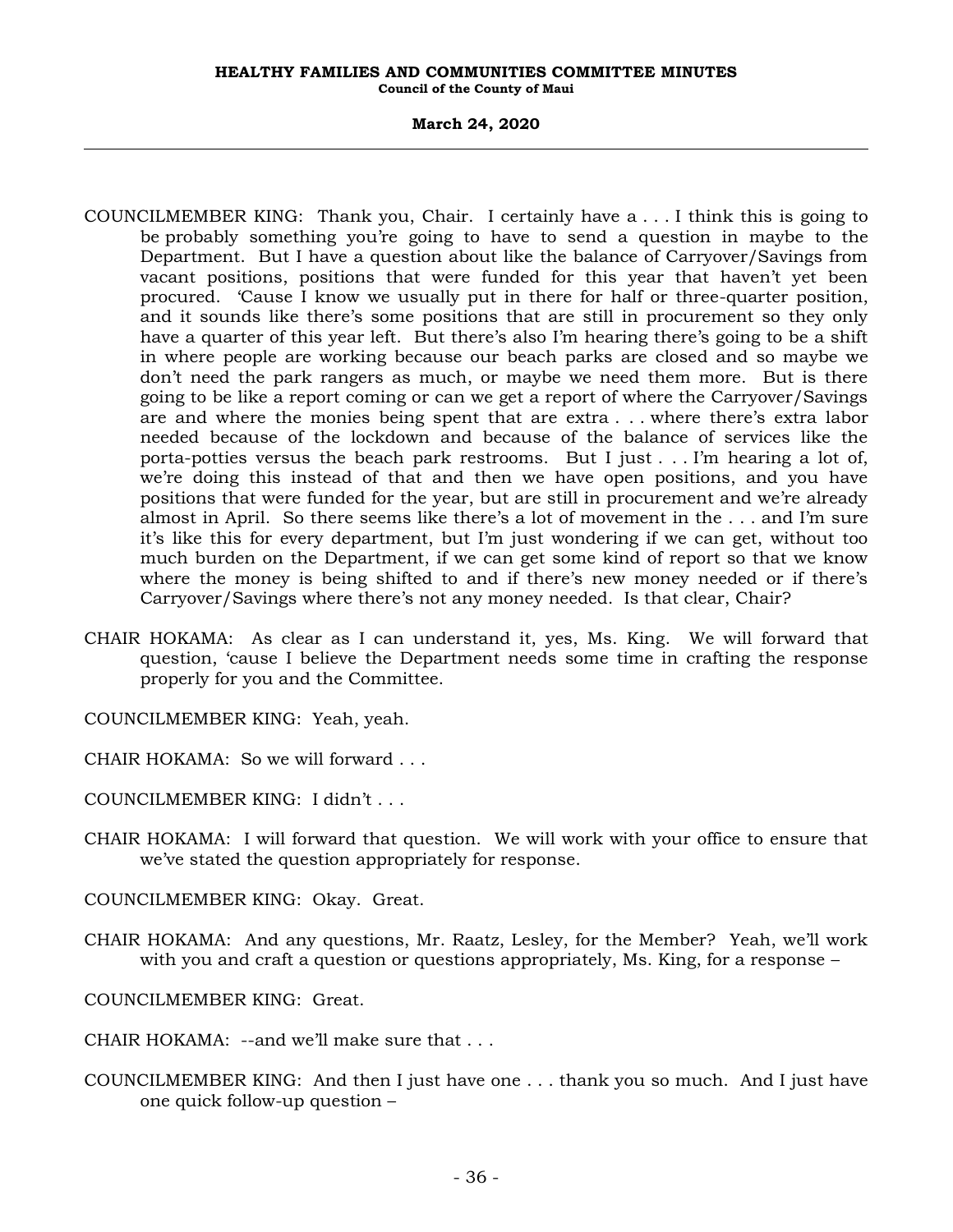CHAIR HOKAMA: Okay.

- COUNCILMEMBER KING: --from an ongoing issue in South Maui on what's happening with the skateboard park, because we had some issues with the previous contractor and then the contract got extended and I think there were some questions that the community had on how . . .
- CHAIR HOKAMA: You got a CIP question, Ms. King?

COUNCILMEMBER KING: What's that?

CHAIR HOKAMA: Is that a CIP question or operational?

COUNCILMEMBER KING: Well, it's a repair, so I guess maybe it would be a CIP.

- CHAIR HOKAMA: Okay. Yeah, no. Repair, it'll be operational. Mr. Buck, if you can respond to Ms. King.
- MR. BUCK: The issue with the skateboard park right now is that we had a vert ramp that's over there. It's a wooden vert ramp. It's very unsafe. We've had structural . . . we've had a structural engineer take a look at it. The plan was before we open it we wanted to remove that vert ramp because of the safety issues that it's causing. So that would include . . . if we did take the vert ramp out, then we would have to be putting some fencing and barricade between the new . . . basically a new portion of the skateboard park and the old vert ramp, 'cause the vert ramp right now is basically it's unrepairable . . .
- COUNCILMEMBER KING: Right. Mr. Buck, what I . . . I understand a lot of those details, but I was just hoping that you guys were able to move forward because we're now in a situation where we don't have to block off part of it for use because nobody should be down there using it. So, you know, is that going to make it easier for you to finish the repair because you don't have to worry about keeping part of it usable while you repair another part of it.

CHAIR HOKAMA: Mr. Buck?

- MR. BUCK: I would have to get back to you on the status of . . . I know we've been working through that. I don't have a definite answer. So can I have that in writing please, Chair?
- CHAIR HOKAMA: Yes. We will forward that on behalf of Ms. King to your Department.

COUNCILMEMBER KING: Okay. Thank you so much, Chair.

CHAIR HOKAMA: Thank you. Mr. Molina? Did we lose Mr. Molina? Okay. We'll return to Mr. Molina. Ms. Kama, any question for the Department?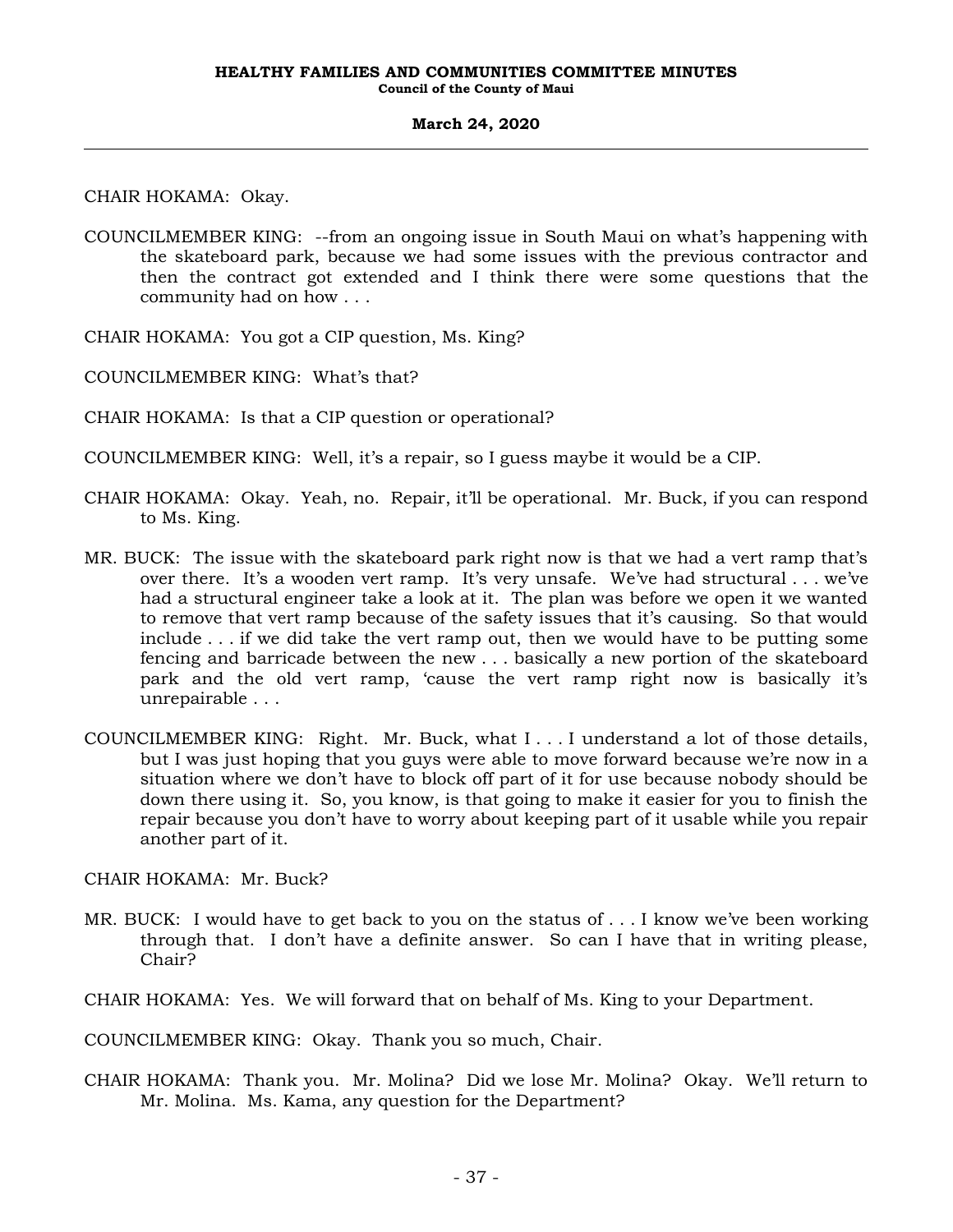COUNCILMEMBER KAMA: I just had a park-ranger question.

CHAIR HOKAMA: Sure.

COUNCILMEMBER KAMA: I wanted to know what do they do and where are they located?

CHAIR HOKAMA: Mr. Buck?

COUNCILMEMBER KAMA: I mean what parks do they go to?

MS. ALMEIDA: Chair, if it's okay I'll answer that question.

CHAIR HOKAMA: Ms. Almeida?

MS. ALMEIDA: Thank you. Councilmember Kama, so thank you for the question. We cover all of the parks within each district with the exception, currently, of Hana and Lanai. We are looking to add the possibility of including Hana in the rotation at least once a week. And we assign the park security officers to a district. Right now our . . . I'll just, real briefly, I'll just say that our current operational schedule prior to the COVID-19 modified response was that we had one to two park security officers during the day and then we had four park security officers at night to help with securing the facilities. It was actually part of the funding of the additional park security officer positions and that's why it's structured that way. Currently, with the COVID-19 response modified, we have the park security officers patrolling primarily the beach-park areas mostly just to educate and to just work with the public to ensure that if they are utilizing facilities such as the State beaches that they are complying with the CDC recommendations for community safety and health.

CHAIR HOKAMA: Ms. Kama?

COUNCILMEMBER KAMA: Thank you, Chair. Thank you.

CHAIR HOKAMA: Okay.

COUNCILMEMBER RAWLINS-FERNANDEZ: Chair?

CHAIR HOKAMA: Members, if you have additional operational questions, forward it to the Chair. We will send it in a letter as requested by the Administration for response. I'd like to have Mr. Buck and Ms. Almeida go through the Capital Improvement Projects component of the presentation at this time.

COUNCILMEMBER RAWLINS-FERNANDEZ: Chair, Member Molina, is back on.

CHAIR HOKAMA: Yes, Ms. Rawlins-Fernandez?

COUNCILMEMBER RAWLINS-FERNANDEZ: Member Molina is back on.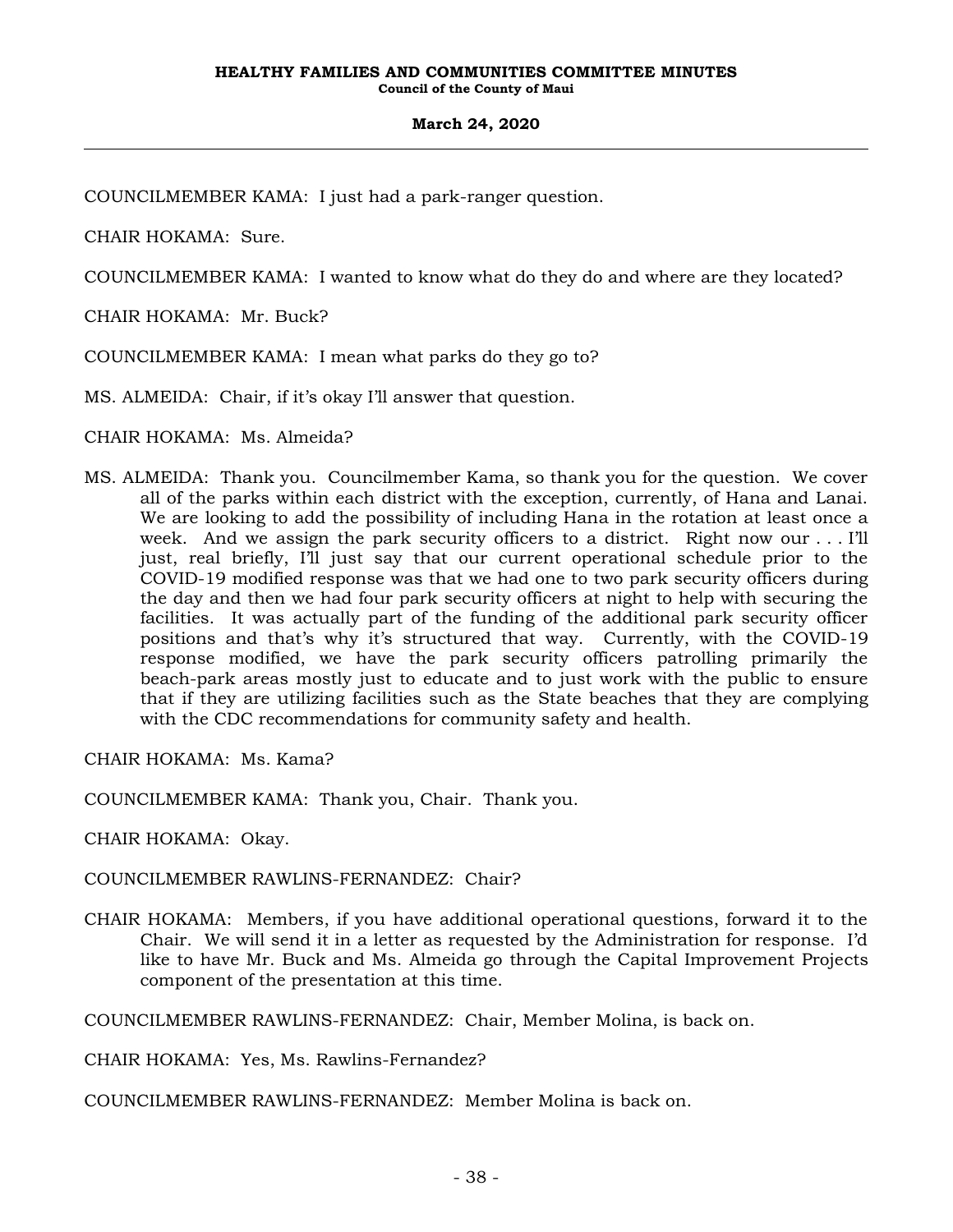- CHAIR HOKAMA: Okay. That was a new alarm system. Mr. Molina, I'll allow you your question for this final round at this time, if you have one.
- COUNCILMEMBER MOLINA: Yes. Hi, Chairman. Yeah, sorry about the disconnection at home here. We had a little problem with our . . . anyway. My question for the Department is, you know, we . . . it was mentioned earlier about the use of the ballfields with the Department of Education and State. And the State is talking about possibly reopening our schools on April 7th. And with this emergency declaration, I'm wondering if they still do open our schools, and as we know, the schools use our ballfields. This may be a conflict or has there been some protocols discussed with the Department by the State or the DOE for the usage of our fields?

CHAIR HOKAMA: Mr. Buck? Great question.

- MR. BUCK: Well we have to figure out what's . . . I mean I know that DOE is saying that December . . I'm sorry, April 7<sup>th</sup> is when they'll be going back to school; that's something we'll need to discuss with the DOE and I think that's going to be further discussions how we're going to handle it. Right now, as I said, they're just saying December *sic* 7<sup>th</sup>, but then there's even talk about them extending the ... this, you know, the period.
- COUNCILMEMBER MOLINA: Okay. Thank you very much for the update, Mr. Buck. Thank you, Chair.
- CHAIR HOKAMA: We'll ask Mr. Kushi if he has any comment at this time. So, Mr. Kushi, regarding County-owned facilities that the State utilizes for let's say educational programs, does the Mayor and his proclamation have jurisdiction over the County-owned facilities irregardless of its relationship to the State Department of Education? If you're able to give us some guidance or comment.
- MR. KUSHI: Member Hokama, I'm not sure if . . . as I read this order, it says, all County beaches, all County parks shall be closed. Now, whether that affects a preexisting agreement by and between the County and the State DOE, I'm not sure.
- CHAIR HOKAMA: Okay. We appreciate that comment, Mr. Kushi. Okay. Well that is a great question, Mr. Molina. It's something that the Mayor is going to need to work in consultation with the State Department, because I can see our facilities and their facilities being used to address the crisis in a different type of manner. So I'm with you that we need some clarification. Is there a follow-up you need, Mr. Molina?

COUNCILMEMBER MOLINA: No, Chairman, not at this time, but thank you.

CHAIR HOKAMA: Okay. So if you haven't . . . may not have heard, Mr. Molina, but if you have additional operational questions, please forward it to the Chair. We'll send out a written correspondence to the Department for appropriate response.

COUNCILMEMBER MOLINA: Okay. Will do. Thank you.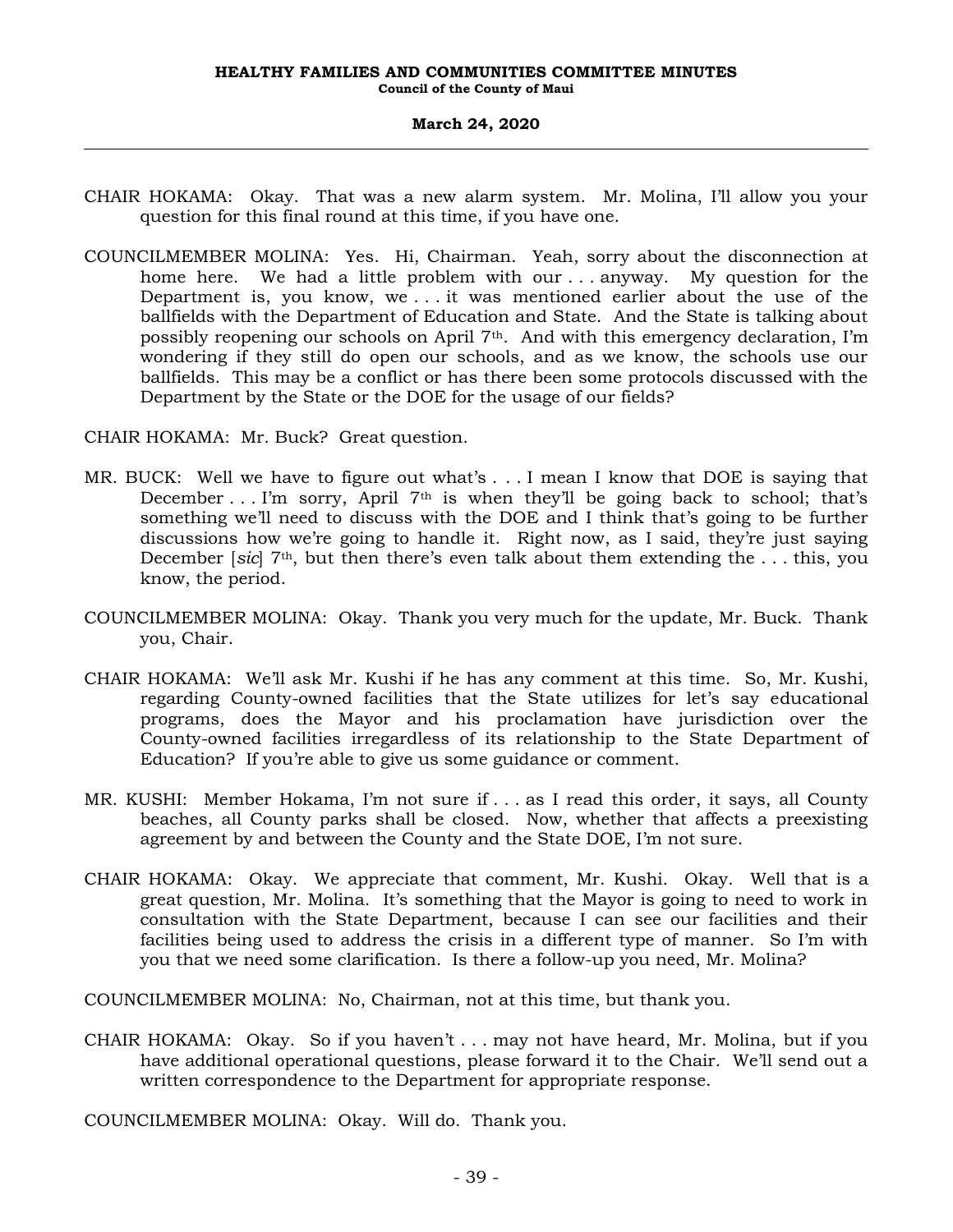- CHAIR HOKAMA: Okay. Mr. Buck, if you and Ms. Almeida can take us through the capital improvements portion of your presentation?
- MR. BUCK: Yes, Chair. Let's try to figure out this technology and then get back to you, Chair, so we can move on with the PowerPoint. I'll go through the narrative part, and then we have Mr. Halvorson present in the room to do . . . be the resource person for any questions that are CIP specific.

CHAIR HOKAMA: Okay. Thank you.

MR. BUCK: Okay. So up on the screen, our CIP Improvement Project appropriations. There's 10 million in the General Fund. Park assessments, little over a million; and GO Bonds at \$9 million for a total of 20.9 million in CIP. Some of our capital improvement projects for this year is the Mayor Hannibal Tavares Community Center improvements. Construction start up on the extensive rehabilitation and improvements to the center, October 2019, and is scheduled for completion in October 2020. We're in the process of . . . one of the other projects is down in South is the Kamaole Point Pavilion. A new pavilion restroom building is being planned for Kamaole Point. The SMA major permit application and the EA are scheduled to be submitted in April of this year; that might be delayed because of the COVID-19, but we'll further discuss that. The one for Councilmember Sugimura was her project up in her area is the Kula Park Playground. We had the groundbreaking for the construction, the new playground. The main challenge on this project was to do the accessible path at Kula ballpark. This groundbreaking was done in January 29, 2020 and construction is underway and it's anticipated to be completed in early summer of this year. Lanai Community Field House, a construction contract for the multipurpose field house on Lanai is in process and on-site work is anticipated to commence in mid-summer 2020. And Mr. Halvorson, when it comes to answer/question period can be able to provide a better update. We're working on the Lanai Youth Center and Skatepark. Youth Center is currently in the design and permitting phase. Construction will commence after all permits are in place and a construction contract has been executed. Okay. We're going to do some improvements to Lihikai School Park. You have that hillside that's actually have been irrigated but we're going to redesign that area to allow a better control of the parking that's taking place and along that area. We continue, one of the projects, it was in Kepaniwai Heritage Gardens improvements. A lot of it was ADA. Construction has been completed for the second phase in the park. The big one, as everybody knows, probably got the most calls is our War Memorial Complex paving improvements. We started the project in March and is scheduled to be completed in end of August 2020. Right now, even with the COVID-19, as far as we know, the contractor's still working. Our intent was a lot of our CIP projects is to continue moving forward to keep the construction industry, or those who are working on our projects, keep them working, keep their employees employed. Alfred "Flako" Boteilho, Sr. Gymnasium (Paia Gym) roofing replacement, building permit has been approved for the replacement of the existing roof and related improvements of the gymnasium. It's anticipated that a construction contract will be fully executed in June 2020 with construction to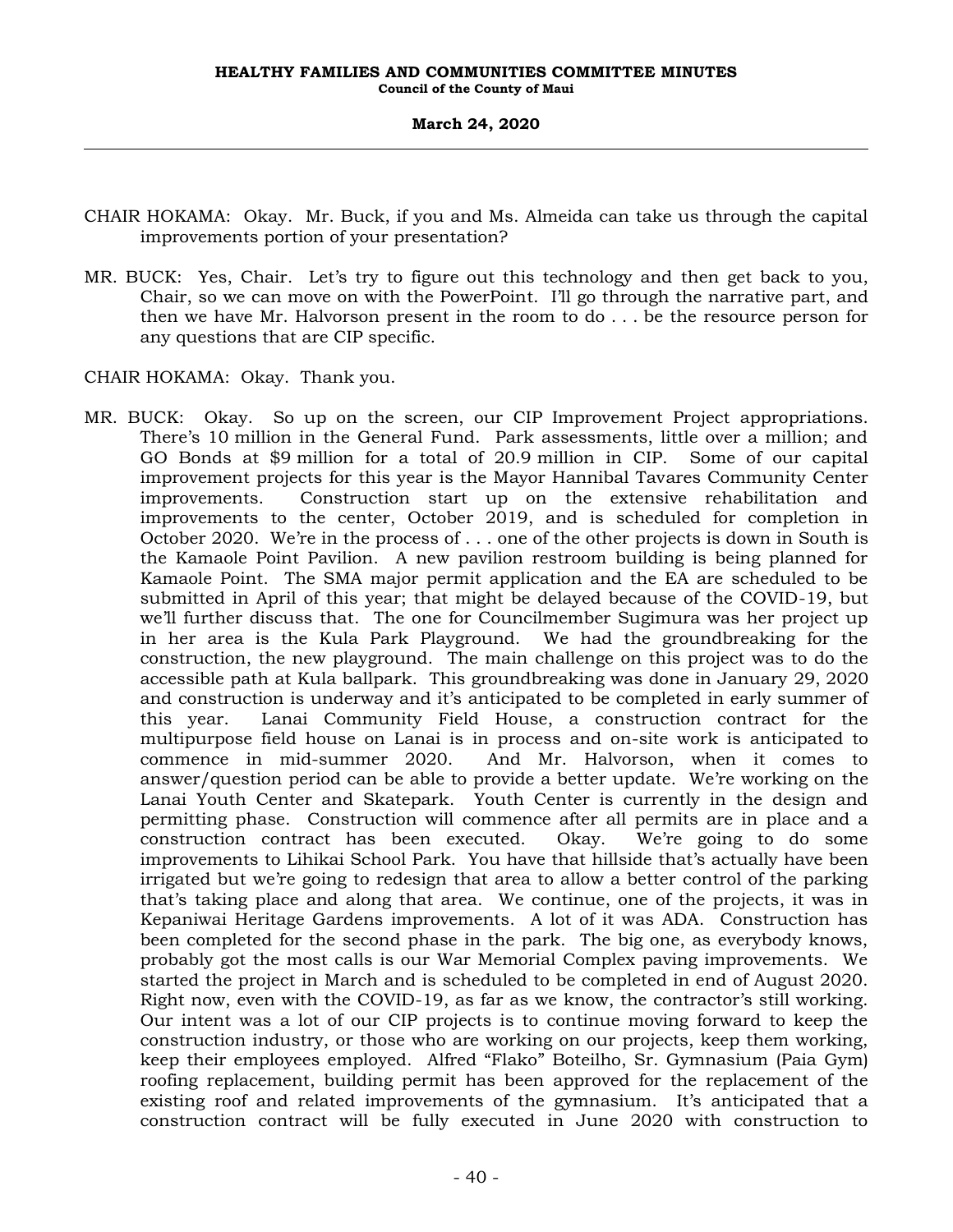### **March 24, 2020**

commence thereafter. Lahaina Recreation I softball field lights, the sports fielding lights is being replaced for the softball field. The use of LED technology will reduce the electric cost at the facilities. Bids for the project are scheduled to be open in May 2020. And then we're working on an in-house design for a new dog park at Lahaina Rec Center II. And we're also working on the Napili Park Playground shade structure. And then the next set of slides will be with the master planning and we have David Yamashita when we're ready to go through the master planning phase on the line. So we'll open up the questions for CIP and Mr. Halvorson as the resource person. Chair?

CHAIR HOKAMA: Yes?

MR. BUCK: We'll leave it at . . . we'll do the CIP first, if you don't mind.

CHAIR HOKAMA: Yeah, yeah, continue.

MR. BUCK: Oh. You wanted us to continue with the master planning, too?

CHAIR HOKAMA: Yeah, go through it. Go through all your remaining presentation.

MR. BUCK: Okay. Thank you, Chair.

CHAIR HOKAMA: So next is Baldwin Beach Park.

MR. BUCK: Well the first one is the South Maui Community Park update.

CHAIR HOKAMA: Okay.

MR. BUCK: I'll let David Yamashita. He's supposed to have phoned in to provide the updates for this, if he's still on.

MR. YAMASHITA: Yeah, can you hear me?

CHAIR HOKAMA: Yes we can, thank you.

MR. BUCK: Yeah.

MS. ALMEIDA: Yes.

MR. YAMASHITA: Okay. The master plan was completed last year, and we're now in the process of working with the consultant to prepare the report for the master plan, which summarizes the work that was done. And the other part that's happened with the project is that it's transitioned into the design phase. And Robert Halvorson's group is managing that part of the project. Sam Marvel is a CIP Coordinator and he's working with the same consultant on translating the master plan into detailed design. So that's the summary for the South Maui Community Park project.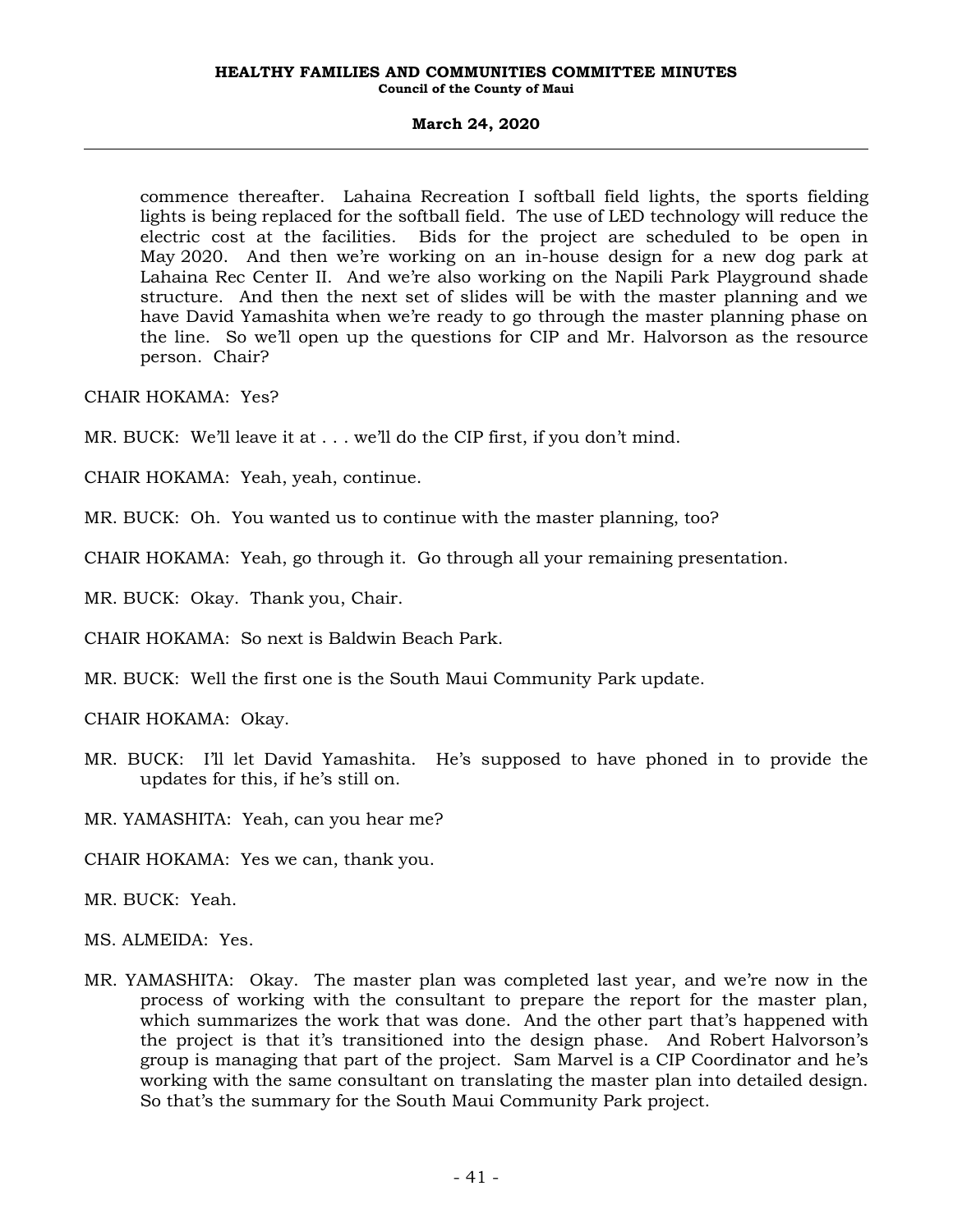CHAIR HOKAMA: Okay. Next.

MR. YAMASHITA: Baldwin Beach Park master plan was also completed at the end of last year, and we're also now in the process of working with a consultant on preparing the master plan report. We also have a request for additional funds to do more technical studies with . . . for the Baldwin Beach Park master plan, because the original appropriation was enough to do a concept, but there was some technical issues that need to be addressed, such as infrastructure, traffic, looking more at the whole flooding situation; and I'm also looking at just doing more detailed, cultural studies if it's appropriate. And so we hope to be finished with the master plan report in a couple of months and we can move on to the next one. Next project is the vulnerability study. I think we're a few slides behind.

### CHAIR HOKAMA: Okay.

- MR. YAMASHITA: Okay. So the vulnerability study was funded last year and this is a project, it's an important project for us because what we're doing is looking at about . . . right now the initial estimate is about maybe 50 beach parks. So look at vulnerability from a range of coastal hazards. And where we are now is we're in the process of selecting a consultant. We went through the QVS list and we should be making a decision next week. We have about four firms that are on the short list, and we had some additional questions, but the deliverable for this is going to be number one, a list of parks, beach parks that are vulnerable and a range of just different hazards. And then number two, a description of what . . . how vulnerable they are, the specific hazards. And this will inform the capital improvement program because if the analysis indicates that we . . . there's a park that is extremely vulnerable that may limit the kinds of capital improvements that we make to these sites. But we anticipate starting maybe in a couple of months. Once we get the contract secured and then it'll take ten months to about a year for the project to be complete. The next project is the Hamakualoa Open Space Cultural Assessment, and this was funded also last year. It's for the 267 acres that are in the Haiku area. And we also, now, are in the process of securing a consultant. We have a few proposals we're looking at, and we're going to be meeting through a video or conference call to do our scoring and selection for a consultant this week and we'll probably start the project in maybe June or July. But this is another kind of project that's different for us because it represents, I think, a change in maybe the way were doing some of our master planning. This was based on the idea this project that we first need to understand where the cultural resources are, what they are, before we do any kind of land-use planning, and so that's what this project is about. So we're hopeful that this would be very helpful for really not just the Parks Department but also Public Works and anybody else who is going to be working on planning or management of the site. And that's . . . so those are the four plans that we focused on for this part of the presentation.
- CHAIR HOKAMA: Okay. Thank you very much for your thoughts and your comments regarding those master plans. I would say, for the Department, I would really hope you would expedite the contract for the vulnerability analysis. Impacts not only Maui but Molokai big time. Some areas on Lanai, but not as impactful as I would say Maui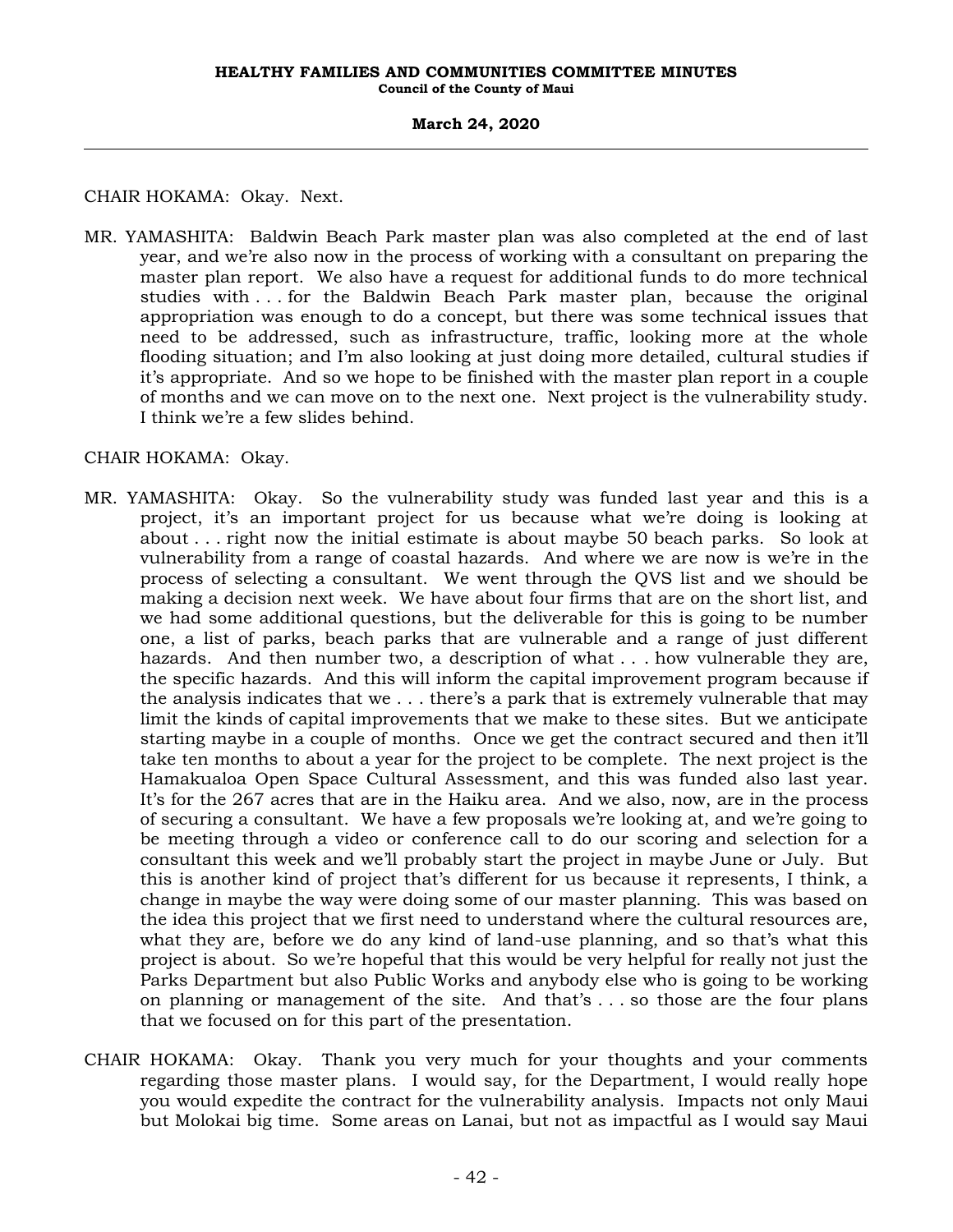and Molokai. So I would say, you need to get this done sooner than later, because I could care less about the other master plans unless you do this first.

- MR. YAMASHITA: Okay. Yeah, we are . . . we have to encumber the funds by the end of June, so we are on track to do that; that's the intent. And then we'll start as soon as we can.
- CHAIR HOKAMA: Okay. So under the CIP, I'm going to start with Ms. Sugimura. Ms. Sugimura, you have a question you would like to ask Department regarding any of the CIP projects . . .
- VICE-CHAIR SUGIMURA: Yeah, thank you. Thank you, Chair. One of the questions I had which I think they answered, is that the CIP projects will move forward. Because of the COVID-19 and shelter in place and the impacts of the community and I know that, you know, by doing the CIP projects, we're, you know, we are keeping people working, which is another priority. But how is the Department handling the mandate to shelter in place with these projects?

CHAIR HOKAMA: Mr. Buck?

MR. BUCK: Thank you, Councilmember. We're still in operations with the . . . regarding to the operations of the capital improvement and development division. The only thing we're doing is not having person-to-person contact. We're encouraging . . . they're working through either e-mail or having meetings teleconference, or we even have protocols that if they got to do a site inspection as these projects continue, there's a whole protocol. They, you know, they don't share cars, they try to maintain the six-foot distancing, and then they're required when they . . . when they're required to come back, they're supposed to kind of wash off, you know, their hands and everything else before they return to the office. So we do have a procedure. If they got to drop off plans, we have . . . if they cannot e-mail it for whatever reason, we have drop-off box for those documents to be dropped off.

CHAIR HOKAMA: Ms. Sugimura?

- VICE-CHAIR SUGIMURA: Thank you, and I . . . yeah, so I, too, share with the Chair's opinion about the beach vulnerability analysis because, as you know, while the Paia Mantokuji, the graves are falling into the ocean and those are family friends of ours for years, or generations. So and I know that I got a call from the church and that they're concerned about that impact. And I hope that the study you are doing can help them.
- MR. BUCK: That's what our intent is. Because we know a lot of our beach parks are affected by the erosion. I was at a meeting with the Burial Council. I've been working with SHPD about some of the graves in couple of our beach parks that we're under the responsibility of what we're going to be doing in the future, so this study will help us with it, at least identify, especially for our beach parks.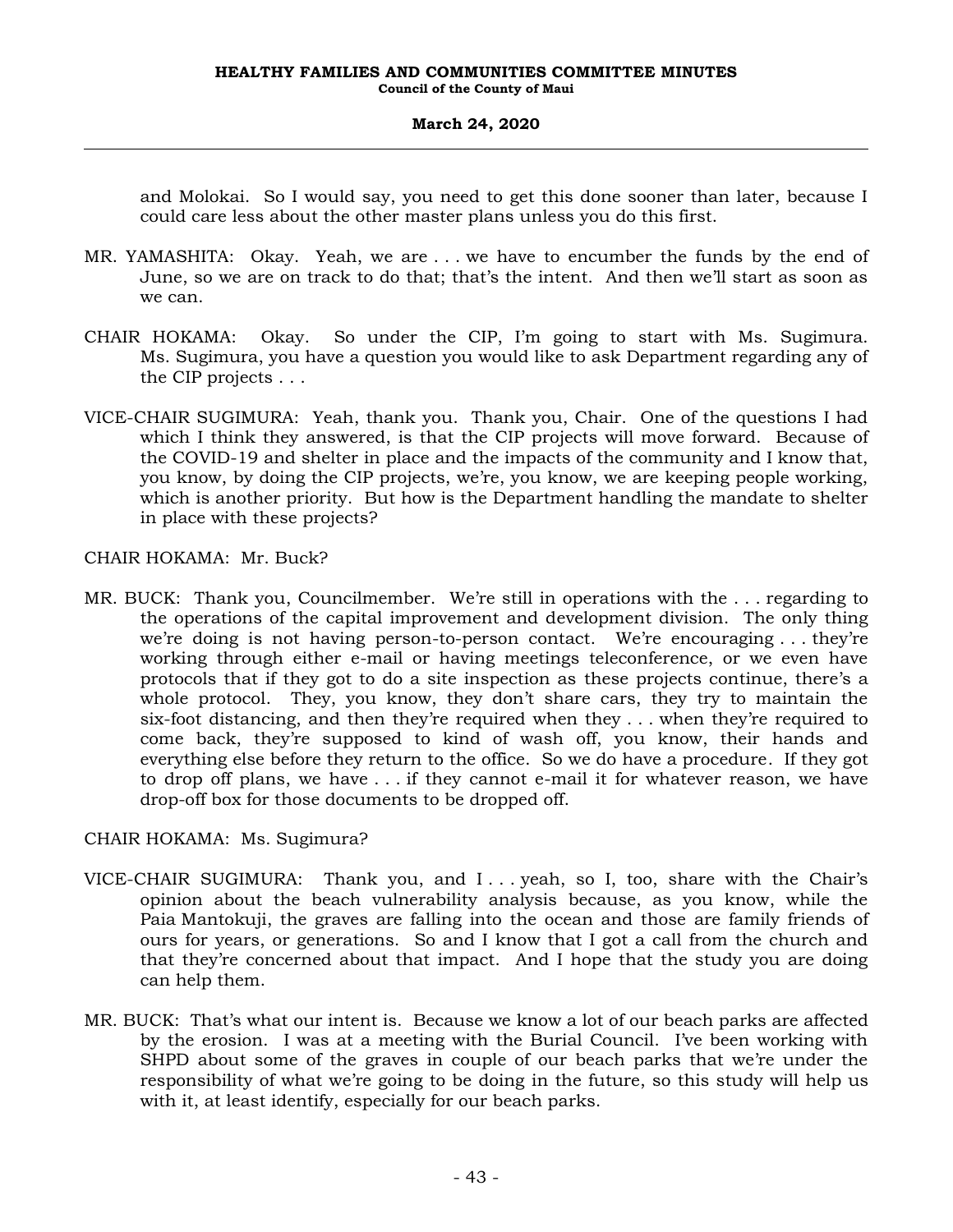VICE-CHAIR SUGIMURA: Thank you very much.

- CHAIR HOKAMA: Okay. Thank you. And again, Members, if you have recommendations of the Department, you may want to approach this important document. Your Chair is open. Because if they do it by districts or areas, then the sooner they complete their portion, they should be submitting it already for review instead of waiting till the whole total project is completed. It may assist us better in making some timely adjustments. Next I'll ask Ms. Paltin, if you have a question you'd like to ask at this time regarding a CIP component.
- COUNCILMEMBER PALTIN: Thank you, Chair. I was wondering, for the Lahaina CIP projects, is the dog park in Lahaina the only one that you're working on? I had thought that there one in Napili side as well. And for the Napili Park, I just wondering, with all the new surfacing of the flooring and the shade structure, were the monkey bars ever going to be reinstated?

CHAIR HOKAMA: Mr. Buck?

MR. BUCK: I'll leave that up to Mr. Halvorson to answer that question. He will provide a better update.

CHAIR HOKAMA: Mr. Halvorson?

MR. HALVORSON: Good morning, Chair. This is Robert Halvorson, Chief of Planning and Development. There are other projects in West, those are just some of the highlights. We are going to work at the Napili Park tennis courts. And as far as the monkey bars, I think that would be under maintenance. I'm not aware what's going on with that.

CHAIR HOKAMA: Ms. Paltin?

COUNCILMEMBER PALTIN: Oh, thank you. And was there ever intentions to make a dog park on the upper West Side in Napili? I thought at one time that was the plan.

CHAIR HOKAMA: Department?

- MR. HALVORSON: We're working on the one at Lahaina Rec Center. If there's funding left, we can work on another one. But I think it's going to be exhausted from FY '20 Budget.
- COUNCILMEMBER PALTIN: Oh, so . . .
- MR. BUCK: So to answer your . . .
- COUNCILMEMBER PALTIN: The Napili one or the upper West Side one is off the table completely then?
- MR. HALVORSON: No, since there are funds, we don't know how much funds we have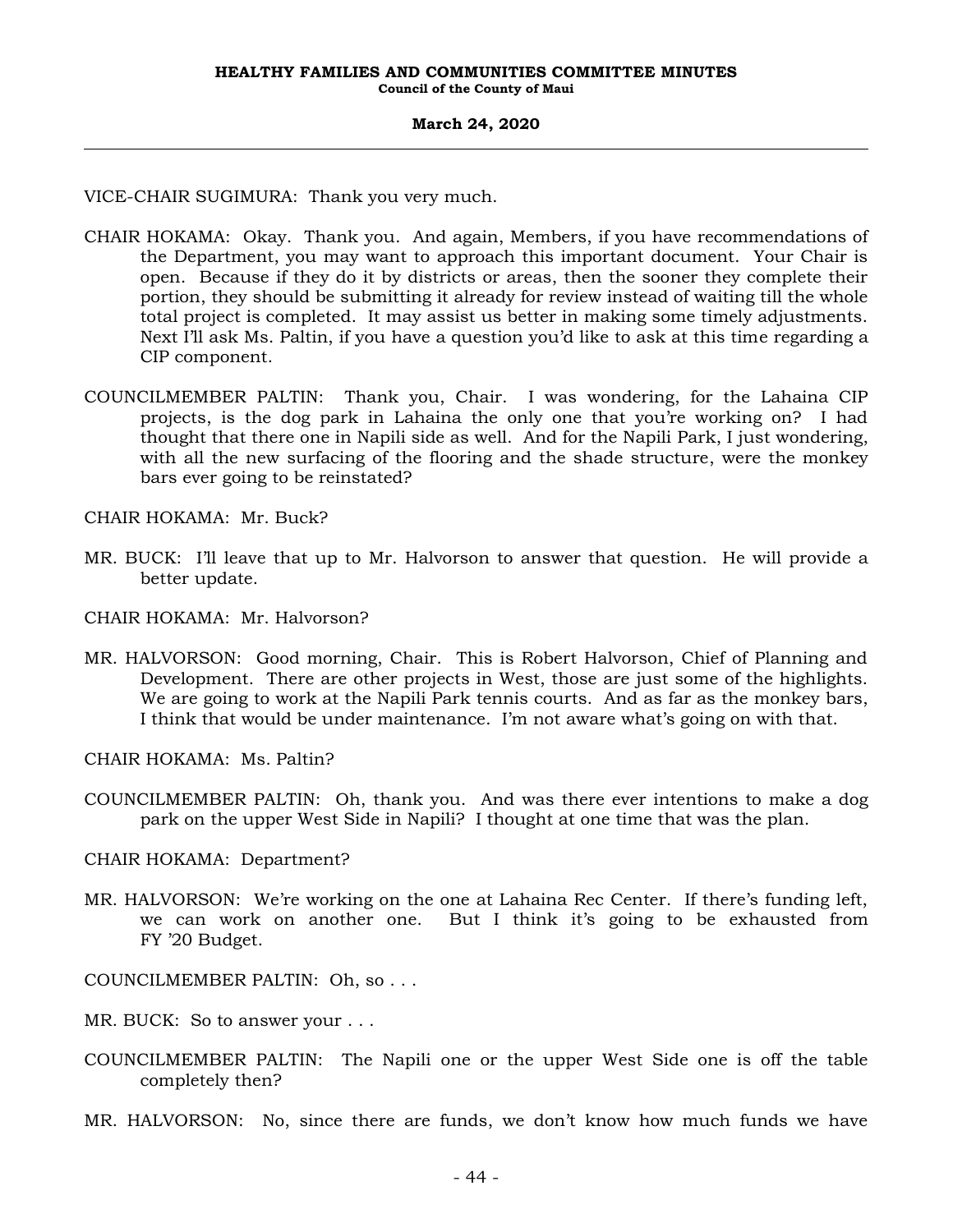available until projects been put out to bid and contracted. We had a . . . I believe that was in the Parks systems which we no longer do. There was multiple projects in one pot of money, and we're working on some of those projects.

- MR. BUCK: Councilmember Paltin, our original intent with dog parks was to at least to try to get one in each district. And then once we get those going that we would identify other areas in Napili area around that park there has been identified probably for another second location for a dog park.
- COUNCILMEMBER PALTIN: Okay. Thank you. Thank you very much, Chair.
- CHAIR HOKAMA: Thank you, Ms. Paltin. Ms. Rawlins-Fernandez, any question?
- COUNCILMEMBER RAWLINS-FERNANDEZ: Mahalo, Chair. Okay. Excuse me. For the  $\ldots$  so I'm  $\ldots$  mahalo for that presentation. I'm really happy that Department is considering sea level rise when assessing which CIPs to do. I saw for . . . okay, for the Hamakualoa cultural assessment, is the Department planning to include, I think that's lot 6 that we just approved the acquisition of.

CHAIR HOKAMA: Mr. Buck?

COUNCILMEMBER RAWLINS-FERNANDEZ: For the assessment.

- MR. BUCK: For the assessment, original plan wasn't because that wasn't really on the table, but we'll take a look at it. Dave, are you still on the line?
- MR. YAMASHITA: Yes. No, it does include –

MR. BUCK: Oh.

MR. YAMASHITA: --I believe lot 6 –

MR. BUCK: Okay.

MR. YAMASHITA: --because, yeah, we used the map that was in the TIG report. And, as I recall, it includes lot 6. The only parcel that's not included is, of course, the inholding that's owned by Courtlandt Gates, but I'm pretty sure it does include lot 6.

COUNCILMEMBER RAWLINS-FERNANDEZ: Mahalo for that.

CHAIR HOKAMA: Okay. We will verify that for you, Ms. Rawlins-Fernandez.

COUNCILMEMBER RAWLINS-FERNANDEZ: Okay. Mahalo, Chair.

CHAIR HOKAMA: We will verify the information.

COUNCILMEMBER RAWLINS-FERNANDEZ: Okay, great. And then I have follow-up or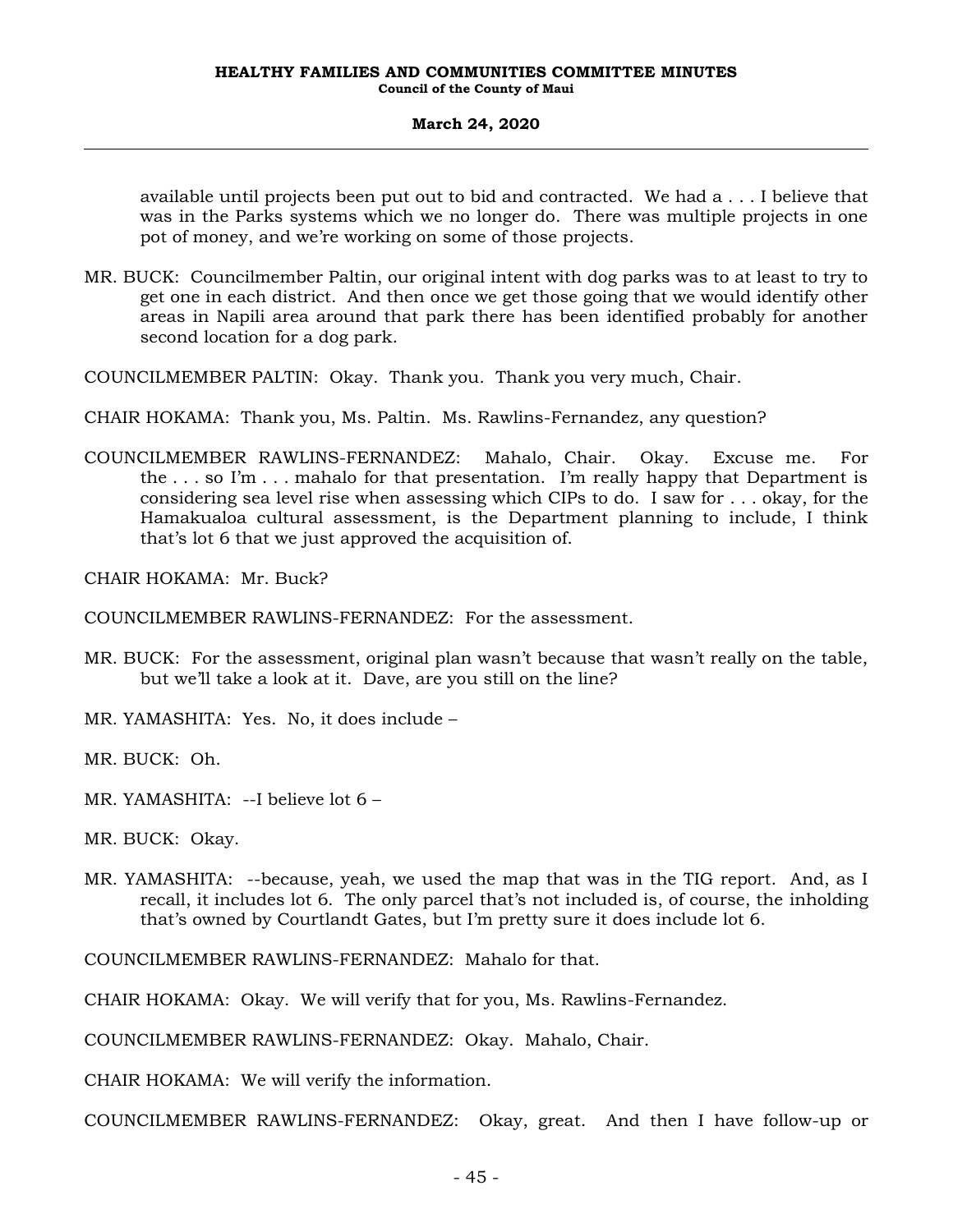question regarding the Kanaha Beach Park master plan implementation, if there's an update on that. And when doing master planning, is like the Aha Moku groups contacted or is that part of the County's protocol or the Department's protocol?

CHAIR HOKAMA: Department?

- MR. BUCK: I'll leave that to Mr. Yamashita.
- MR. YAMASHITA: I'm not sure what was done on Kanaha 'cause I got involved in that towards the end, so I can't really speak definitively to that one. It's something that we're starting to do more of. When we did the South Maui community park master plan, we started talking to the Aha Moku representative. Actually, kind of closer to the end of the project and so that was I think a lesson for us that we needed to revise our protocol and so that's what we've been doing and so for the . . . not the . . . the other master plan projects that we are going to be doing, that is going to be part of their protocol.
- CHAIR HOKAMA: Ms. Rawlins-Fernandez?

COUNCILMEMBER RAWLINS-FERNANDEZ: Okay. I'm really happy to hear that. Mahalo.

- CHAIR HOKAMA: I believe that is a requirement of public law, consultation with the indigenous groups. So we need to just . . .
- COUNCILMEMBER RAWLINS-FERNANDEZ: It sure is. Mahalo, Chair.
- CHAIR HOKAMA: Yeah, thank you for that, Ms. Rawlins-Fernandez. Ms. King?
- COUNCILMEMBER KING: Thank you, Chair. I just have a question. Good report on all the CIP projects and the master planning. My question is about when you do these master plans as we go forward in the immediate future, possibly even longer, that what are the plans to continue with community input if we can't gather in big groups? Are you guys putting together a interactive mode of communication with these various communities?

### CHAIR HOKAMA: Department?

- MR. BUCK: That would be . . . we would probably look for something like what we're doing now, some sort of teleconferencing or we would have to . . . we will continue with public input, the method that we use. So we still would have to work on; but, yes, we will continue public input, because input from the public is very important.
- COUNCILMEMBER KING: Okay. If you could share that with . . . Chair, if you do, you know, I mean and everything I know depends on what happens tomorrow and then the next week, but I think I'm getting, you know, I'm going to . . . I know I'm going to get more calls, too, but I'm getting inquiries as to how the public's going to be able to input into what's happening in the community, so if you can keep that on your radar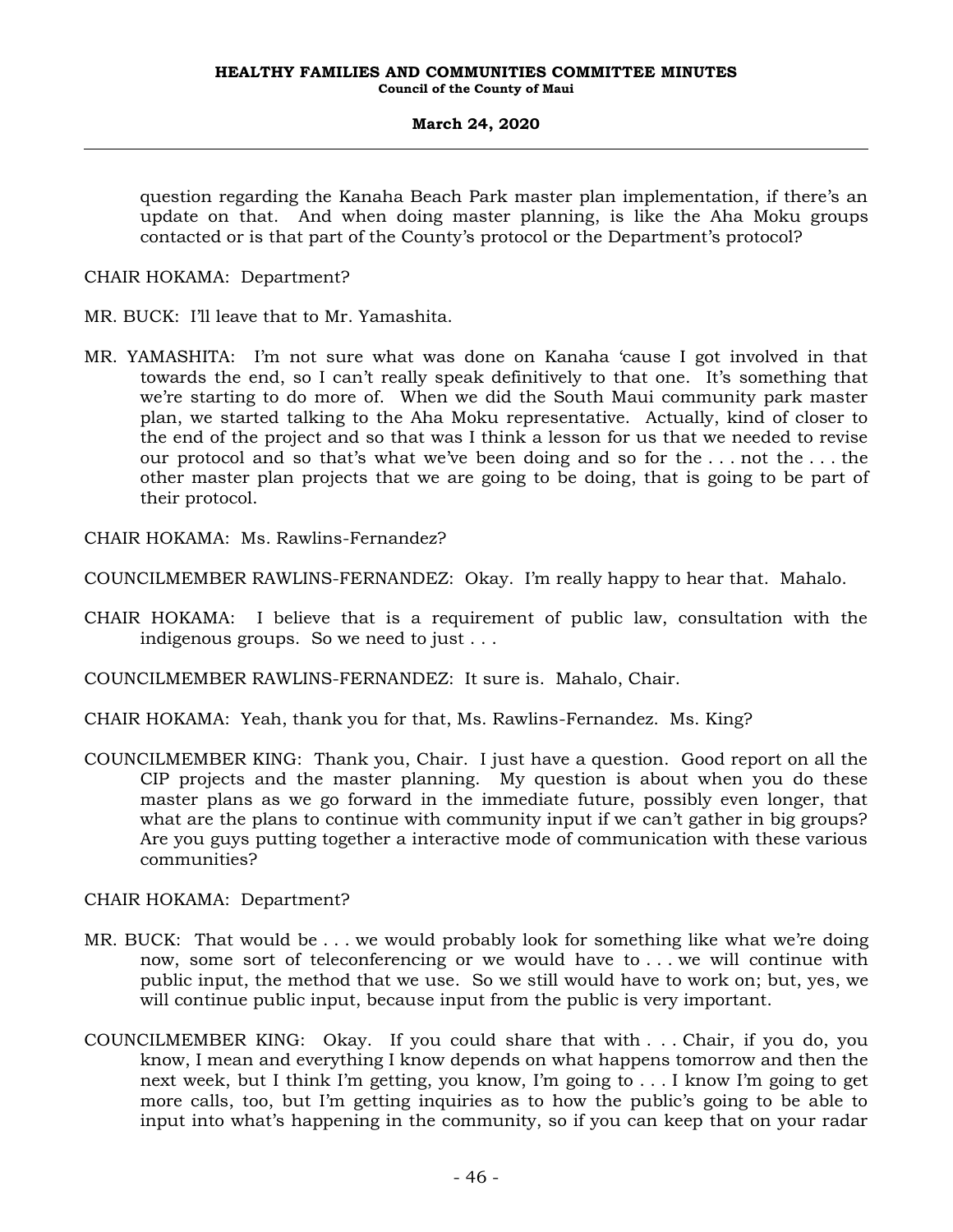that'd be great. Thank you.

- CHAIR HOKAMA: No, thank you for that reminder. And, yes, we will keep that foremost in our mind how to maximize community input during these trying times, so I appreciate that very much. Thank you. Mr. Molina?
- COUNCILMEMBER MOLINA: Yes, thank you, Chair. I just wanted to thank Mr. Buck and Mr. Yamashita for updating the community with regards to the master planning for the Hamakualoa project, as well as Baldwin Beach Park, two very big projects. And like the other Members have said, please continue to be inclusive of all us, especially the Aha Moku Council folks. Recently, the Haiku Community Association just did a mapping project which was very interesting. And so they're very engaged so I'm, you know, looking forward to some exciting results down the road. Speaking of Haiku, just wanted to get an update on the Haiku Community Center. My understanding was there was, with regards to the painting of the center, there was a cost-sharing proposal with the State. I was wondering if I could get an update on that and any timetable for the painting and when it will be done.

CHAIR HOKAMA: Department?

- MR. BUCK: You know, I'm going to be honest, I really can't provide that information right now, so can I get it in writing and we'll get back to you?
- COUNCILMEMBER MOLINA: Yeah, that would be . . . yeah, that would be fine. I think Director Peters was involved with this, and I think State Representative DeCoite also had offered the State's help to cost share for the painting. I don't know if it's for labor or materials, but it's a nice little proposal for us to save a few dollars. So if I could get an update on that in writing, that'd be much appreciated. Thank you.

MR. BUCK: Yes.

- CHAIR HOKAMA: Yeah, we'd be happy to follow up, Mr. Molina. Do you have a follow-up question you'd like to pose?
- COUNCILMEMBER MOLINA: Not at this time, Chair. Thank you.
- CHAIR HOKAMA: Okay. Thank you. One thing I had for the Department was, under the CIP portion, we know that when the State is busy, we tend to get a lot of project overruns. Now that the pendulum has kind of swinged in a different manner, and not that I'm trying to overcapitalize on a bad situation, but do you feel that our budgetary projections is now more in line with the type of bids that the construction companies will provide the County to do work, Department?
- MR. HALVORSON: We're hoping so, I guess, Chair.
- CHAIR HOKAMA: Well, we would hope so, too, and that is why, you know, we ask these questions during this portion of the budget process, so we can make appropriate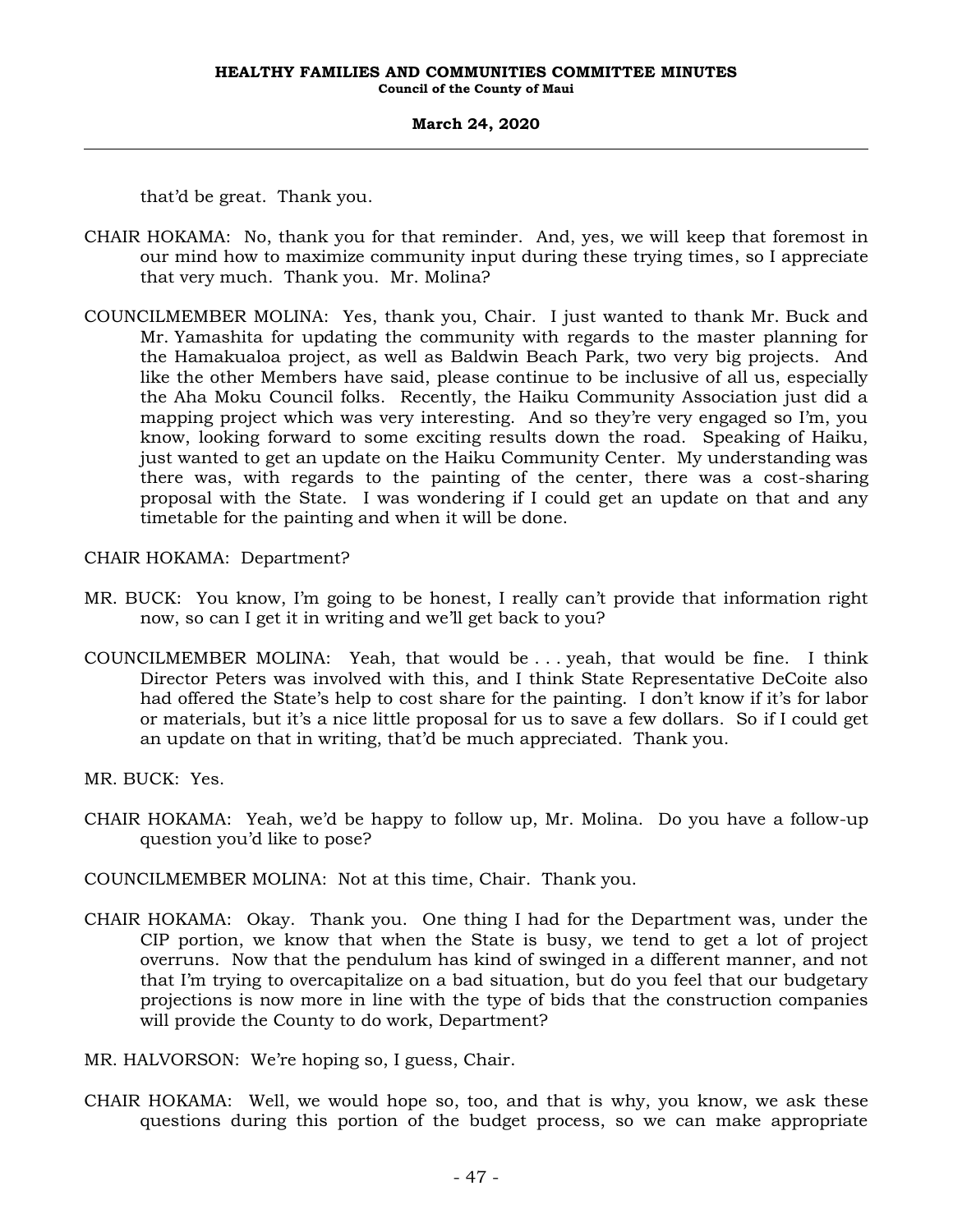### **March 24, 2020**

adjustments and recommendations to the Budget Committee. One of the things that I will say that I look forward to and that I'm supportive of the Administration moving forward is a division of land management which would take into account all of these areas such as the cultural park for North Shore, whether it'd be things on Molokai, East Maui, or Lanai. I'm looking in the future that a division of land management hopefully within Department of Finance would be able to provide the County with the appropriate direction, support, and management of County land assets that currently, Director of Finance is responsible for according to the Charter of this County. And I think that is something that might make sense for us. Honolulu is a beneficiary of focusing certain operational components within land management and taking it away from always dumping it on Parks and Recreation to be the manager of all County lands that doesn't be assigned to a specific program such as Water or Public Works. So I am looking at that option and whether or not there should be some component in this upcoming budget to move this option forward. Any comments, Department?

MR. BUCK: Chair, in regards to what you just said –

CHAIR HOKAMA: Yes.

- MR. BUCK: --as far as . . . we firmly believe that a division of open land management is the way to go, because open land and, you know, developed parks is kind of two different animals that takes two different types of maintenance and concerns, open land is more open. Lot of it is culturally sensitive, historic value. So it's kind of two different types and we'll be supportive if it goes on, that division goes under to another department. We fully support that.
- CHAIR HOKAMA: One question, Mr. Buck. On the CIP, for me, because this is part of the confusion, yeah. When you stated, Lihikai School Park improvements, and this is the question I get from people in Kahului, are we doing improvements to Lihikai School, which is a State facility? Okay. And that's why part of the maybe what we need to do is name our projects very clearly that it's a County project, 'cause this is something that I couldn't answer, so could you tell us about this Lihikai School project, please? And if it's just a County . . .
- MR. BUCK: The Lihikai School project, yeah, Lihikai School project is the County park that's adjacent to Lihikai School and Lihikai School does use it for, similar to Kahului School, use it for a lot of their activities. But it is the County portion of the project. It's not the school itself.

CHAIR HOKAMA: Does it need to be called, Lihikai School Park?

MR. BUCK: That's what's been on the inventory. I've been with the County over thirty years, Chair, and it's always been called the Lihikai School Park, so maybe that's something we can propose to the community if there's a need to change, you know, there is a method to change the name of a park. But right now it's been . . .

CHAIR HOKAMA: Well, for me, yeah, it's part of helping the community understand who has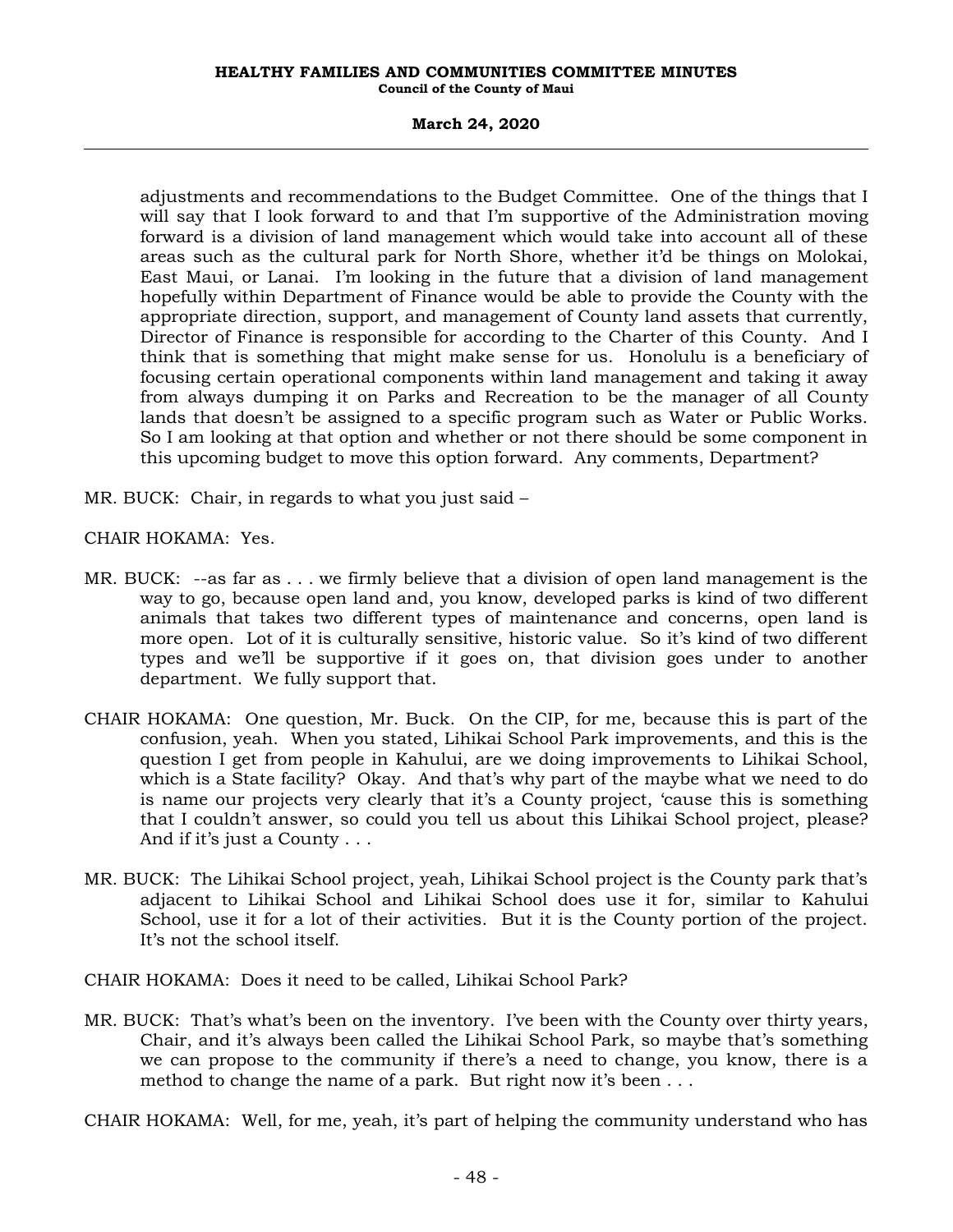jurisdiction and responsibility of certain programs and operations and this is part of the area that continues to give community confusion on who is the responsible entity for activity within these areas. Because if I read the sign right, I would bitch to the school first about inappropriate activity in that park, not the County. This is the school park. So that, for me, is an issue, yeah, again, of designation of who is the appropriate governmental agency responsible for these type of things. So I just ask that you take that into account. Ms. Sugimura, we have time for round two of CIP. I would ask, if you have a question you would like to pose to the Department?

- VICE-CHAIR SUGIMURA: I have no questions, and appreciate the Department for working hard for our people. And in light of COVID-19, it's going to take a lot of everybody to make this go away. Thanks.
- CHAIR HOKAMA: Okay. Thank you. And again, the Mayor has not submitted his Proposed Budget yet, but if you have a project you want to consider under CIP, I don't have a problem you mention it now, in general terms, because we have no clue of the financial direction we're going to go yet. So if you have a project you want for consideration, I don't have a problem you throwing it out now for your district. None, Ms. Sugimura, at this time?
- VICE-CHAIR SUGIMURA: Thank you. Let me think about that. I wasn't really thinking about Fiscal Year 2021, but . . .
- CHAIR HOKAMA: Or you know again, for the Members, if you have nothing at this time, if you have something you want to propose, present it to the Committee Chair and we'll forward it –
- VICE-CHAIR SUGIMURA: Alrighty.
- CHAIR HOKAMA: --appropriately to Budget Committee. Okay. Ms. Paltin, anything at this time, CIP second round?
- COUNCILMEMBER PALTIN: Thank you, Chair. I just was wondering, with that vulnerability shoreline assessment, how far away are we from using that to determine the future, the viability of future CIP projects? Is it something like for 2021 or are we kind of far away from that yet?
- CHAIR HOKAMA: I'll let Mr. Buck, but my understanding is, they have not procured the analysis yet. Is that correct, Mr. Buck?
- MR. BUCK: That's correct. Mr. Yamashita is working on finalizing and then going up to procure that service.
- COUNCILMEMBER PALTIN: Okay. In that case, I was wondering, at one point, D.T. Fleming's parking lot was a CIP project, and I just was wondering if that's no longer a CIP project and if it's because of the shoreline rise or just maybe an update.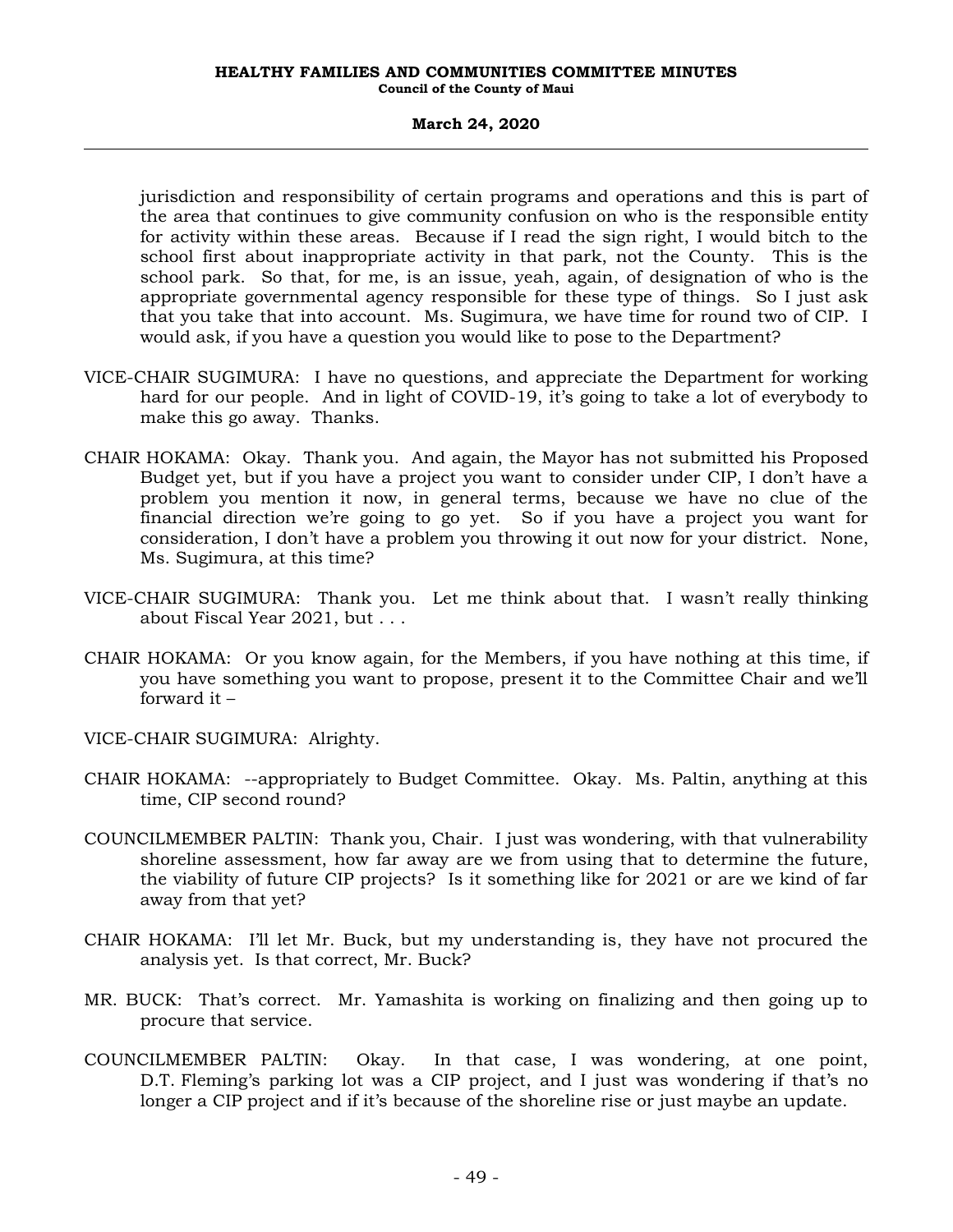CHAIR HOKAMA: Mr. Halvorson, can you respond at this time?

MR. HALVORSON: Yes, Chair. The D.T. Fleming parking lot still is a project, it's just in the permitting phase.

CHAIR HOKAMA: Ms. Paltin?

- COUNCILMEMBER PALTIN: Okay. Thank you. Thank you very much.
- MR. YAMASHITA: Okay. Can I add—I'm sorry—just add one thing, one comment to her question?
- CHAIR HOKAMA: Mr. Yamashita, go ahead.
- MR. YAMASHITA: Yes. I'm sorry. I just wanted to let you know that the consultants have proposed . . . I mean all of them, generally, have proposed about a ten- to twelve-month process. So if we get started in say June or July then that'll give you an idea of when this would be completed. And there will be a public presentation as well on the findings.
- CHAIR HOKAMA: Okay. Thank you for that, Mr. Yamashita. Ms. Paltin, a follow-up?

COUNCILMEMBER PALTIN: No, thank you, Chair.

- CHAIR HOKAMA: Okay. You're welcome. Ms. Rawlins-Fernandez?
- COUNCILMEMBER RAWLINS-FERNANDEZ: Mahalo, Chair. I guess, no follow-up. Well, okay, maybe one. For the countywide light ordinance compliance that's under litigation, so there's no update for that?
- CHAIR HOKAMA: Parks, do you have any comment?
- MR. HALVORSON: It's not under litigation. We have projects that are in design. One at the park there in Kaunakakai is in design and Kualapuu.
- CHAIR HOKAMA: Ms. Rawlins-Fernandez, any follow-up for clarification? Any . . .
- COUNCILMEMBER RAWLINS-FERNANDEZ: Okay. So you said Kaunakakai and Kualapuu, so that's . . . both are on Molokai but not on Maui island or Lanai?

CHAIR HOKAMA: Department?

- MR. HALVORSON: There's others on . . . at Lahaina Rec Center, I believe it's the softball field. I don't think there are any on Lanai that are out of compliance.
- MR. BUCK: We're moving . . . to answer your question, on all the islands, we're moving forward in regards to being sure that we're compliant to the light ordinance.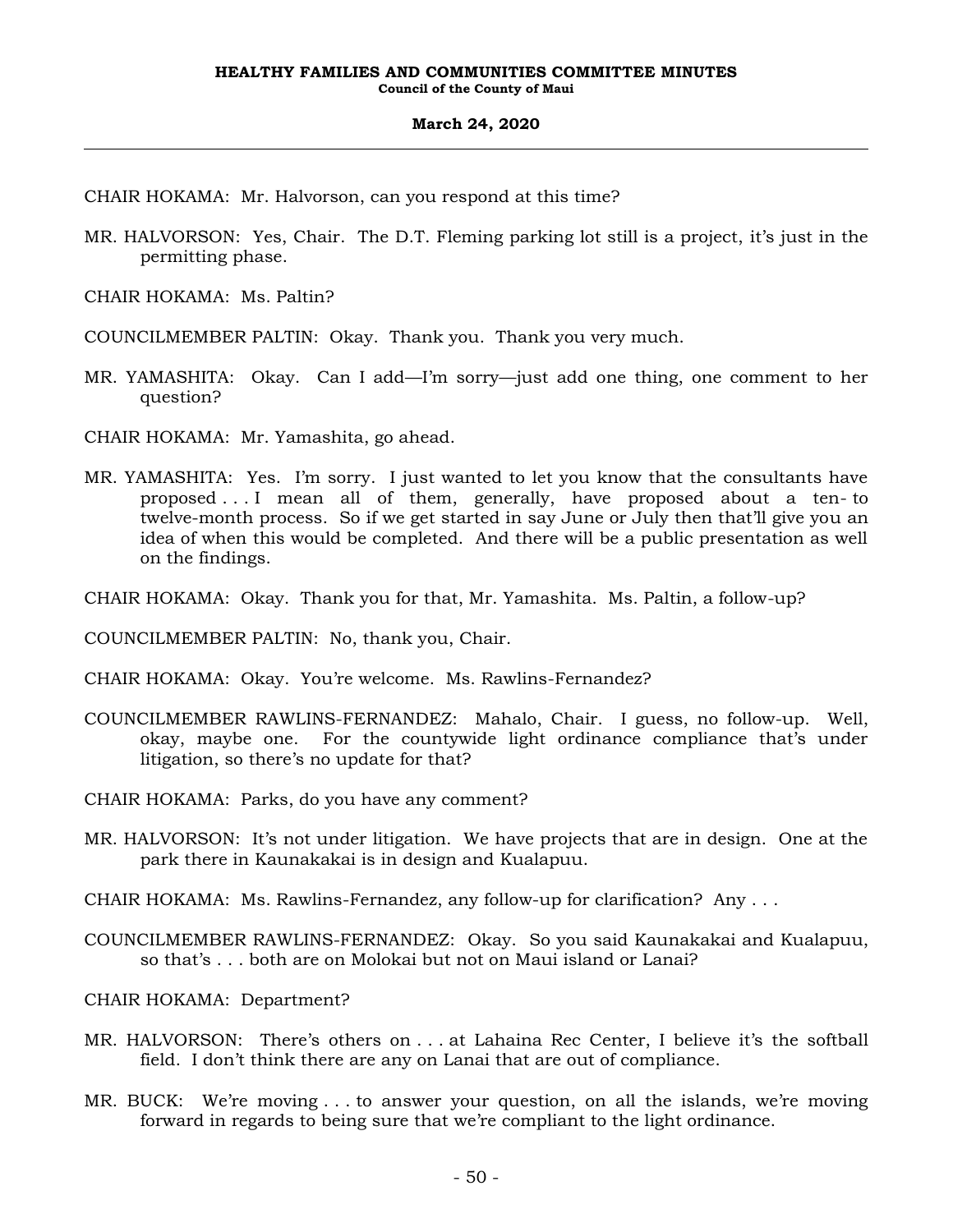CHAIR HOKAMA: Ms. Rawlins . . .

COUNCILMEMBER RAWLINS-FERNANDEZ: Okay. Mahalo. And then an update on the ADA compliance improvements.

CHAIR HOKAMA: Department?

MR. BUCK: Mr. Halvorson?

MR. HALVORSON: Yeah, we're . . . the transition plan is due, I think, next month. The final report on ADA Transition Plan.

COUNCILMEMBER RAWLINS-FERNANDEZ: Yes.

CHAIR HOKAMA: Okay. Anything else, Ms. Rawlins-Fernandez?

COUNCILMEMBER RAWLINS-FERNANDEZ: That's it. Mahalo, Chair.

CHAIR HOKAMA: Thank you. Ms. King?

COUNCILMEMBER KING: Thank you, Chair. Just a couple of CIP projects I'll just mention.

CHAIR HOKAMA: Sure.

COUNCILMEMBER KING: And I think the Mayor has these on his radar, but one of them is a joint base yard for South Maui between the Department of Public Works and Parks and Rec. And the other one is the Kulanihakoi Greenway. And I just wanted to mention that I thought that the figure that the Mayor had proposed was a little high and I think it was a figure that I proposed last budget session that the Council didn't agree with or thought was too high. So I'm hoping that there would be a little bit of negotiation there, but it's going to be . . . that project is going to be, I think, an important open-space purchase for the area, because the development . . . any development in that area would be horrible. It's a really bad flooding area, so just wanted to put that on the radar.

CHAIR HOKAMA: Okay. Thank you.

MR. BUCK: Thank you, Chair.

COUNCILMEMBER KING: Thank you.

CHAIR HOKAMA: Thank you. Mr. Molina?

COUNCILMEMBER MOLINA: Chair, no. No further questions for the 2020 Budget, but look forward to the Department and the Mayor's proposal. Thank you.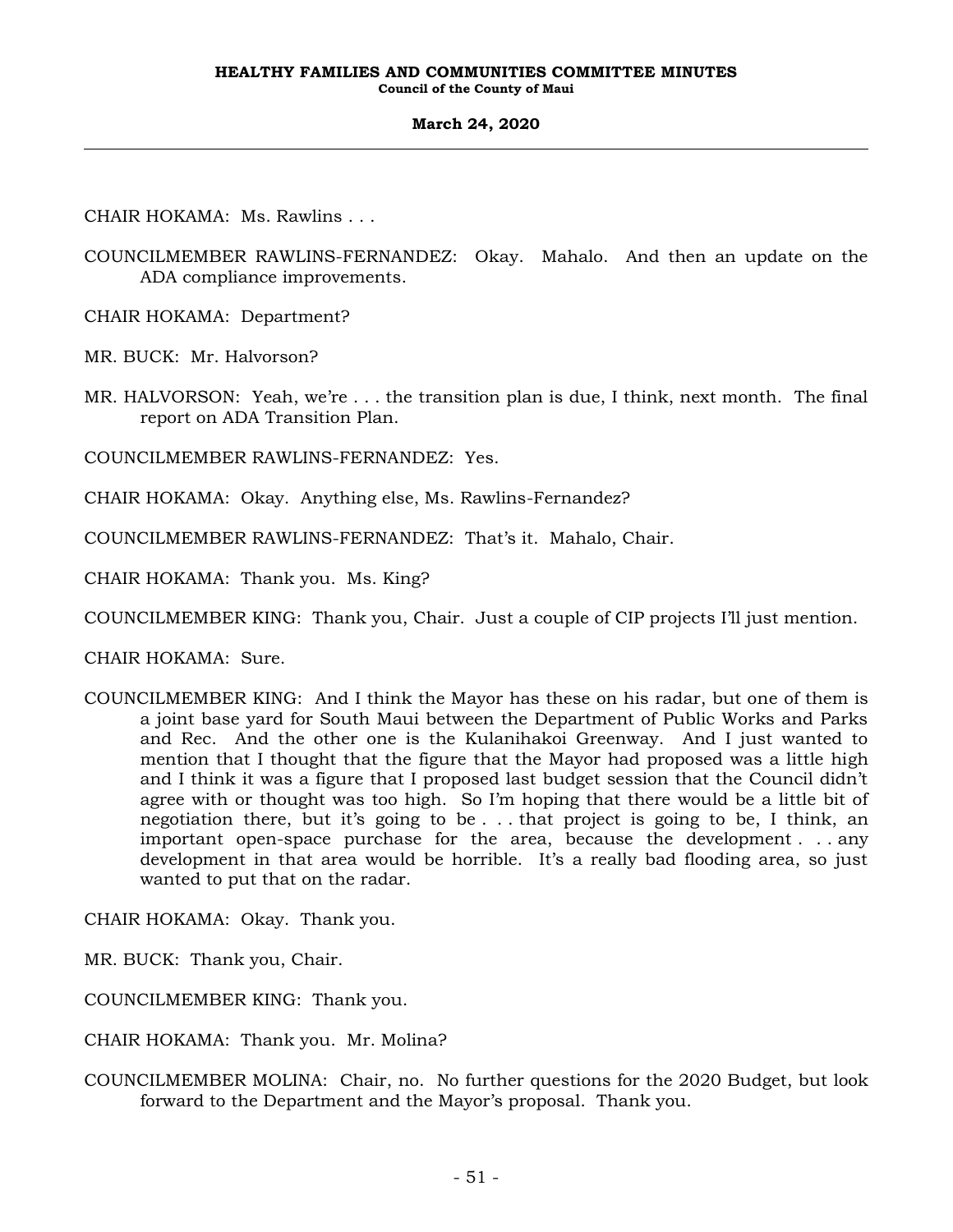CHAIR HOKAMA: Thank you. Ms. Kama, any questions?

COUNCILMEMBER KAMA: Thank you, Chair. Yes, just one simple one. Is the park adjacent to Lihikai School ADA compliant?

CHAIR HOKAMA: Department?

- MR. HALVORSON: Not at this time, Chair. Part of this project is to bring it more into compliance.
- COUNCILMEMBER KAMA: So does that include all the other parks that may be owned by County that are not ADA compliant, is that part of the plan, too?

CHAIR HOKAMA: Department?

- MR. HALVORSON: That will be determined in the ADA Transition Plan. We'll have a report of what parks are in compliance and what elements of what parks are not in compliance.
- COUNCILMEMBER KAMA: And when is that plan due?

MR. HALVORSON: I believe next month.

- COUNCILMEMBER KAMA: Chair, will we be able to get that as part of our budget?
- CHAIR HOKAMA: We can request the status of the compliance requirements and then we can –
- COUNCILMEMBER KAMA: Okay.
- CHAIR HOKAMA: --make appropriate adjustments for the budget.
- COUNCILMEMBER KAMA: Okay. Thank you.

CHAIR HOKAMA: Okay.

COUNCILMEMBER KAMA: So one last question.

CHAIR HOKAMA: Yes, Ms. Kama?

COUNCILMEMBER KAMA: Is the park adjacent to Lihikai School used during school hours?

CHAIR HOKAMA: Department?

MR. BUCK: Yes. For some of their activities, outdoor activities.

COUNCILMEMBER KAMA: Okay. Thank you.